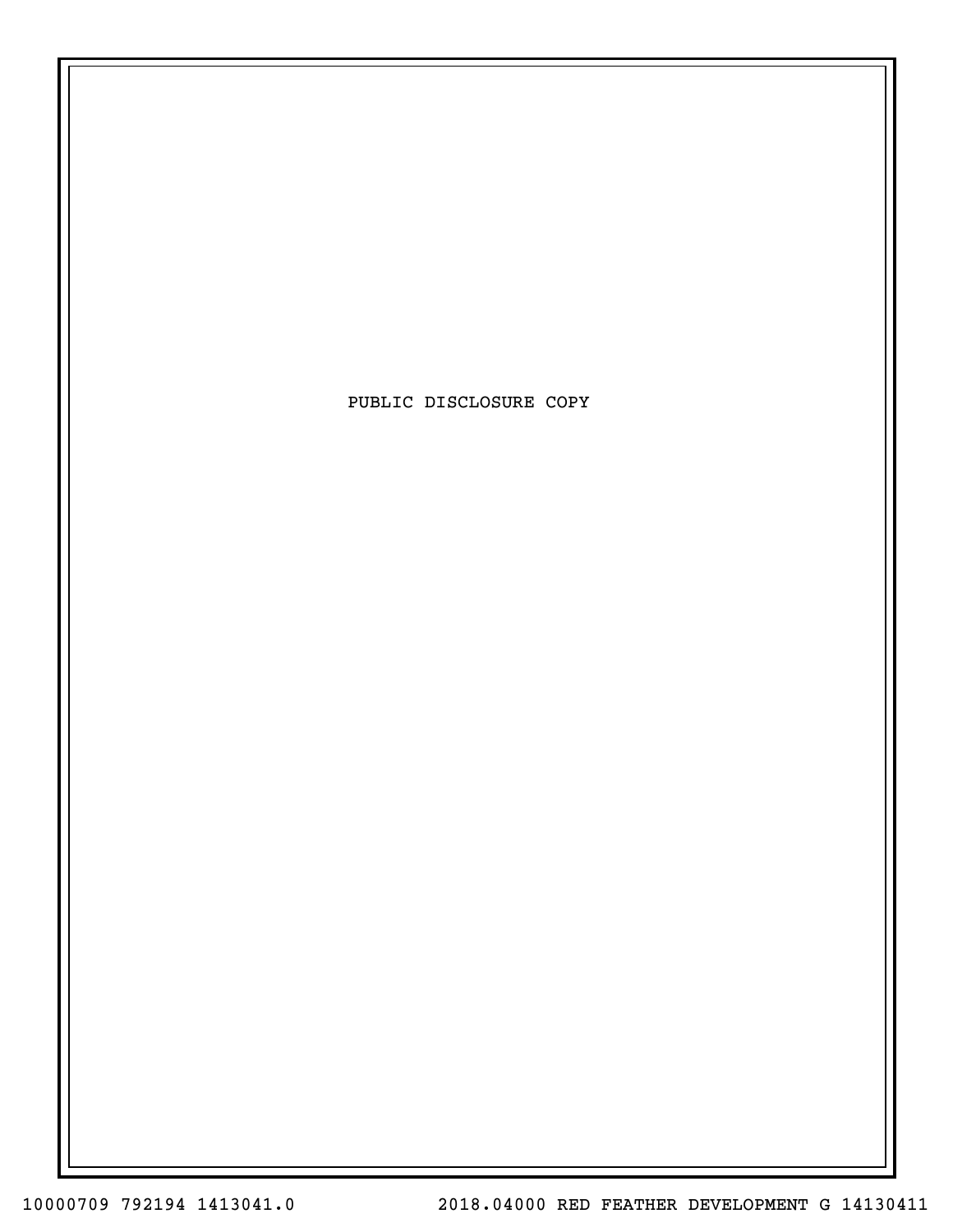| Form |  |
|------|--|

Department of the Treasury Internal Revenue Service

### **Return of Organization Exempt From Income Tax** \*\* PUBLIC DISCLOSURE COPY \*\*

**Under section 501(c), 527, or 4947(a)(1) of the Internal Revenue Code (except private foundations) 2018**

**| Do not enter social security numbers on this form as it may be made public.**

**| Go to www.irs.gov/Form990 for instructions and the latest information. Inspection**

OMB No. 1545-0047 **Open to Public** 

|                         |                                  | A For the 2018 calendar year, or tax year beginning                                                                                         | and ending                      |                                                         |                                                           |  |  |  |  |  |
|-------------------------|----------------------------------|---------------------------------------------------------------------------------------------------------------------------------------------|---------------------------------|---------------------------------------------------------|-----------------------------------------------------------|--|--|--|--|--|
|                         | <b>B</b> Check if<br>applicable: | <b>C</b> Name of organization                                                                                                               |                                 | D Employer identification number                        |                                                           |  |  |  |  |  |
|                         | Address<br> change               |                                                                                                                                             |                                 |                                                         |                                                           |  |  |  |  |  |
|                         | Name<br>change                   | Doing business as                                                                                                                           | RED FEATHER DEVELOPMENT GROUP   |                                                         |                                                           |  |  |  |  |  |
|                         | Initial<br>return                | Number and street (or P.O. box if mail is not delivered to street address)                                                                  | Room/suite   E Telephone number |                                                         |                                                           |  |  |  |  |  |
|                         | Final<br>return/                 | PO BOX 907                                                                                                                                  |                                 |                                                         | 4065857188                                                |  |  |  |  |  |
|                         | termin-<br>ated                  | City or town, state or province, country, and ZIP or foreign postal code                                                                    |                                 | <b>G</b> Gross receipts \$                              | 579,356.                                                  |  |  |  |  |  |
|                         | Amended<br> return               | BOZEMAN, MT<br>59771                                                                                                                        |                                 | $H(a)$ is this a group return                           |                                                           |  |  |  |  |  |
|                         | Applica-<br>tion<br>pending      | F Name and address of principal officer: JOE SEIDENBERG<br>SAME AS C ABOVE                                                                  |                                 | $H(b)$ Are all subordinates included? $\Box$ Yes $\Box$ | for subordinates? $\Box$ Yes $\boxed{X}$ No<br>  No       |  |  |  |  |  |
|                         |                                  | Tax-exempt status: $\boxed{\mathbf{X}}$ 501(c)(3)<br>$\sqrt{\bullet}$ (insert no.)<br>$501(c)$ (<br>$4947(a)(1)$ or                         | 527                             |                                                         | If "No," attach a list. (see instructions)                |  |  |  |  |  |
|                         |                                  | J Website: WWW.REDFEATHER.ORG                                                                                                               |                                 | $H(c)$ Group exemption number $\blacktriangleright$     |                                                           |  |  |  |  |  |
|                         |                                  | K Form of organization: X Corporation<br>Other $\blacktriangleright$<br>Trust<br>Association                                                |                                 |                                                         | L Year of formation: $1994$ M State of legal domicile: MT |  |  |  |  |  |
|                         | Part I I                         | Summary                                                                                                                                     |                                 |                                                         |                                                           |  |  |  |  |  |
|                         | 1.                               | Briefly describe the organization's mission or most significant activities: RED FEATHER DEVELOPMENT GROUP                                   |                                 |                                                         |                                                           |  |  |  |  |  |
| Activities & Governance |                                  | PARTNERS WITH AMERICAN INDIAN NATIONS TO DEVELOP AND IMPLEMENT                                                                              |                                 |                                                         |                                                           |  |  |  |  |  |
|                         | $\mathbf{2}$                     | Check this box $\blacktriangleright$ $\Box$ if the organization discontinued its operations or disposed of more than 25% of its net assets. |                                 |                                                         |                                                           |  |  |  |  |  |
|                         | 3                                | Number of voting members of the governing body (Part VI, line 1a)                                                                           |                                 | 3                                                       | 4                                                         |  |  |  |  |  |
|                         | 4                                |                                                                                                                                             | $\overline{\mathbf{4}}$         | 4                                                       |                                                           |  |  |  |  |  |
|                         | 5                                |                                                                                                                                             | 5                               | $\overline{4}$                                          |                                                           |  |  |  |  |  |
|                         | 6                                |                                                                                                                                             |                                 | 6                                                       | 61                                                        |  |  |  |  |  |
|                         |                                  |                                                                                                                                             |                                 | <b>7a</b>                                               | 0.                                                        |  |  |  |  |  |
|                         |                                  |                                                                                                                                             |                                 | 7 <sub>b</sub>                                          | $\mathbf 0$ .                                             |  |  |  |  |  |
|                         |                                  |                                                                                                                                             |                                 | <b>Prior Year</b><br>468,943.                           | <b>Current Year</b><br>578,726.                           |  |  |  |  |  |
|                         | 8                                | Contributions and grants (Part VIII, line 1h)                                                                                               |                                 |                                                         |                                                           |  |  |  |  |  |
| Revenue                 | 9                                | Program service revenue (Part VIII, line 2g)                                                                                                |                                 | 0.                                                      | 0.                                                        |  |  |  |  |  |
|                         | 10                               |                                                                                                                                             |                                 | 67.                                                     | 630.                                                      |  |  |  |  |  |
|                         | 11                               | Other revenue (Part VIII, column (A), lines 5, 6d, 8c, 9c, 10c, and 11e)                                                                    |                                 | 740.                                                    | 0.                                                        |  |  |  |  |  |
|                         | 12                               | Total revenue - add lines 8 through 11 (must equal Part VIII, column (A), line 12)                                                          |                                 | 469,750.                                                | 579, 356.                                                 |  |  |  |  |  |
|                         | 13                               | Grants and similar amounts paid (Part IX, column (A), lines 1-3)                                                                            |                                 | 0.                                                      | 0.                                                        |  |  |  |  |  |
|                         | 14                               |                                                                                                                                             |                                 | $\overline{0}$ .                                        | 0.                                                        |  |  |  |  |  |
|                         | 15                               | Salaries, other compensation, employee benefits (Part IX, column (A), lines 5-10)                                                           |                                 | 160,678.                                                | 159,619.                                                  |  |  |  |  |  |
| Expenses                |                                  |                                                                                                                                             |                                 | 3, 244.                                                 | О.                                                        |  |  |  |  |  |
|                         |                                  | 20,450.<br><b>b</b> Total fundraising expenses (Part IX, column (D), line 25)                                                               |                                 |                                                         |                                                           |  |  |  |  |  |
|                         |                                  |                                                                                                                                             |                                 | 306, 488.                                               | 335,480.                                                  |  |  |  |  |  |
|                         |                                  | 18 Total expenses. Add lines 13-17 (must equal Part IX, column (A), line 25) <i>manumens</i>                                                |                                 | 470,410.                                                | 495,099.                                                  |  |  |  |  |  |
|                         | 19                               |                                                                                                                                             |                                 | $-660.$                                                 | 84,257.                                                   |  |  |  |  |  |
| ăğ                      |                                  |                                                                                                                                             |                                 | <b>Beginning of Current Year</b>                        | <b>End of Year</b>                                        |  |  |  |  |  |
| sets                    | 20                               | Total assets (Part X, line 16)                                                                                                              |                                 | 144,305.                                                | 595,610.                                                  |  |  |  |  |  |
|                         |                                  | 21 Total liabilities (Part X, line 26)                                                                                                      |                                 | 30,515.                                                 | 397,563.                                                  |  |  |  |  |  |
|                         | 22                               |                                                                                                                                             |                                 | 113,790.                                                | 198,047.                                                  |  |  |  |  |  |
|                         | Part II                          | <b>Signature Block</b>                                                                                                                      |                                 |                                                         |                                                           |  |  |  |  |  |

Under penalties of perjury, I declare that I have examined this return, including accompanying schedules and statements, and to the best of my knowledge and belief, it is true, correct, and complete. Declaration of preparer (other than officer) is based on all information of which preparer has any knowledge.

| Sign            | Signature of officer                                                              | Date                                           |
|-----------------|-----------------------------------------------------------------------------------|------------------------------------------------|
| Here            | JOE SEIDENBERG,<br>EXECUTIVE DIRECTOR                                             |                                                |
|                 | Type or print name and title                                                      |                                                |
|                 | Preparer's signature Heathu WWomp Date<br>Print/Type preparer's name              | <b>PTIN</b><br>Check                           |
| Paid            | HEATHER L. WALSTAD,<br>HEATHER L. WALSTAD, CPA                                    | P01077744<br>$07/09/19$ self-employed          |
| Preparer        | Firm's name ANDERSON ZURMUEHLEN & CO., P.C.                                       | 81-0385940<br>$Firm's EIN \blacktriangleright$ |
| Use Only        | Firm's address 1019 EAST MAIN, STE 201                                            |                                                |
|                 | BOZEMAN, MT 59715                                                                 | Phone no. $406 - 556 - 6160$                   |
|                 | May the IRS discuss this return with the preparer shown above? (see instructions) | ΧI<br>Yes<br>No                                |
| 832001 12-31-18 | LHA For Paperwork Reduction Act Notice, see the separate instructions.            | Form 990 (2018)                                |

-31-18 LHA For Paperwork Reduction Act Notice, see the separate instructions. Form 990 (2018)<br>SEE SCHEDULE O FOR ORGANIZATION MISSION STATEMENT CONTINUATION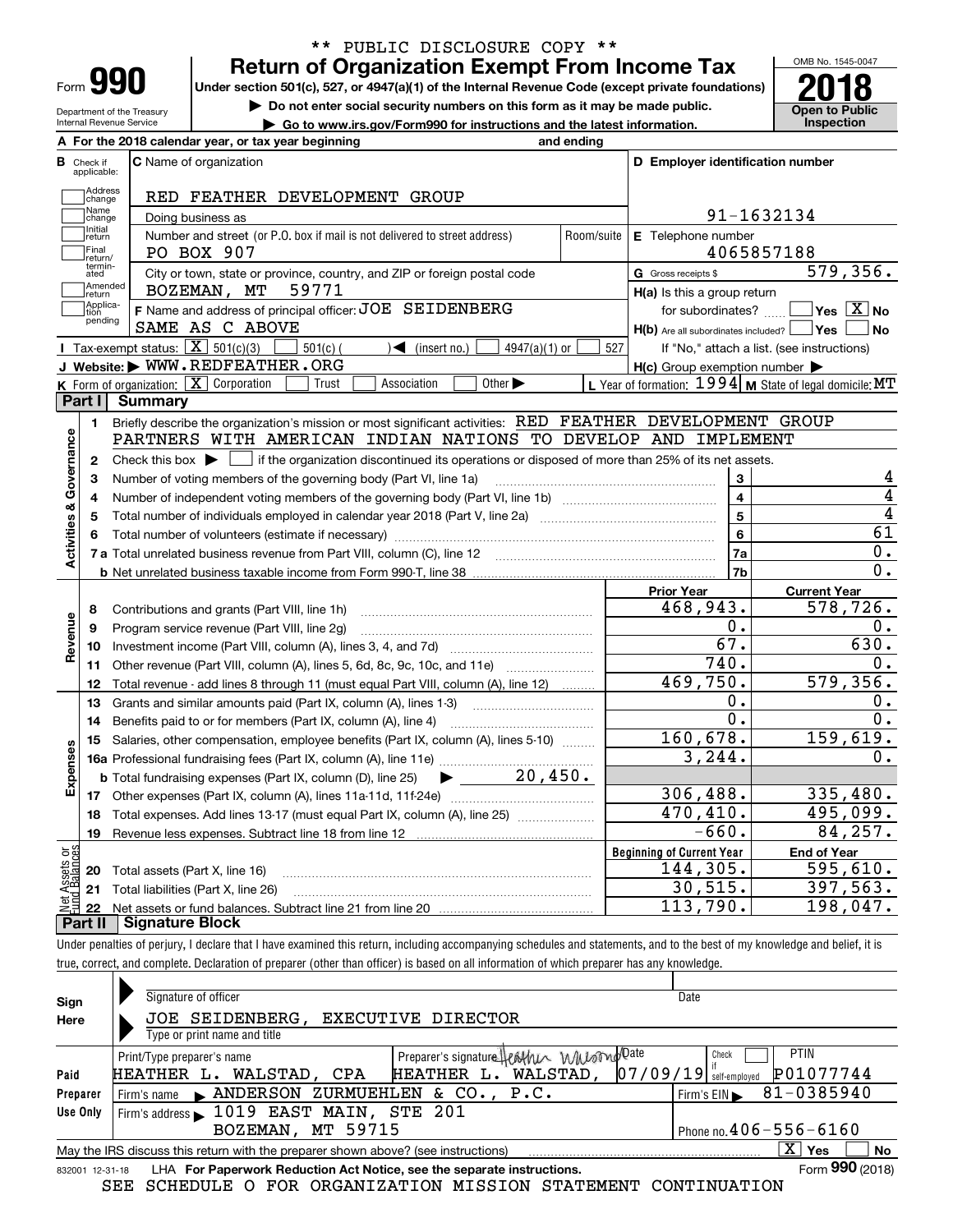|              | 91-1632134<br>RED FEATHER DEVELOPMENT GROUP<br>Page 2<br>Form 990 (2018)                                                                                           |  |
|--------------|--------------------------------------------------------------------------------------------------------------------------------------------------------------------|--|
|              | <b>Statement of Program Service Accomplishments</b><br>Part III                                                                                                    |  |
|              |                                                                                                                                                                    |  |
| 1            | Briefly describe the organization's mission:                                                                                                                       |  |
|              | RED FEATHER DEVELOPMENT GROUP PARTNERS WITH AMERICAN INDIAN NATIONS TO                                                                                             |  |
|              | DEVELOP AND IMPLEMENT SUSTAINABLE SOLUTIONS TO THE HOUSING NEEDS                                                                                                   |  |
|              | WITHIN THEIR COMMUNITIES.                                                                                                                                          |  |
|              |                                                                                                                                                                    |  |
| $\mathbf{2}$ | Did the organization undertake any significant program services during the year which were not listed on the                                                       |  |
|              | $\sqrt{}$ Yes $\sqrt{}$ X $\sqrt{}$ No<br>prior Form 990 or 990-EZ?                                                                                                |  |
|              | If "Yes," describe these new services on Schedule O.                                                                                                               |  |
| 3            | $\overline{\mathsf{Yes} \mathrel{\overline{X}}$ No<br>Did the organization cease conducting, or make significant changes in how it conducts, any program services? |  |
|              | If "Yes," describe these changes on Schedule O.                                                                                                                    |  |
| 4            | Describe the organization's program service accomplishments for each of its three largest program services, as measured by expenses.                               |  |
|              | Section 501(c)(3) and 501(c)(4) organizations are required to report the amount of grants and allocations to others, the total expenses, and                       |  |
|              | revenue, if any, for each program service reported.                                                                                                                |  |
| 4a l         | 105, 179.<br>including grants of \$<br>(Expenses \$<br>) (Revenue \$<br>(Code:                                                                                     |  |
|              | COMMUNITY DEVELOPMENT - INCLUDES EDUCATION ON HOME MAINTENANCE AND                                                                                                 |  |
|              | IMPROVING ENERGY EFFICIENCY, GRASS ROOTS COMMUNITY INVOLVEMENT AND                                                                                                 |  |
|              | PARTNERING WITH NATIVE AMERICAN NATIONS TO HELP SOLVE HOUSING<br>ISSUES.                                                                                           |  |
|              |                                                                                                                                                                    |  |
|              |                                                                                                                                                                    |  |
|              |                                                                                                                                                                    |  |
|              |                                                                                                                                                                    |  |
|              |                                                                                                                                                                    |  |
|              |                                                                                                                                                                    |  |
|              |                                                                                                                                                                    |  |
|              |                                                                                                                                                                    |  |
|              |                                                                                                                                                                    |  |
| 4b.          | 297,856.<br>250.<br>including grants of \$<br>) (Revenue \$<br>(Expenses \$<br>(Code:                                                                              |  |
|              | HOME CONSTRUCTION AND RENOVATION - PARTNERING WITH NATIVE AMERICAN                                                                                                 |  |
|              | NATIONS AND HOMEOWNERS TO IMPLEMENT HOME HEALTH AND SAFETY RENOVATIONS                                                                                             |  |
|              | ON NATIVE AMERICAN RESERVATIONS.                                                                                                                                   |  |
|              |                                                                                                                                                                    |  |
|              |                                                                                                                                                                    |  |
|              |                                                                                                                                                                    |  |
|              |                                                                                                                                                                    |  |
|              |                                                                                                                                                                    |  |
|              |                                                                                                                                                                    |  |
|              |                                                                                                                                                                    |  |
|              |                                                                                                                                                                    |  |
|              |                                                                                                                                                                    |  |
| 4с           | $\begin{array}{ccc} \text{(Code:} & \text{ } \\ \end{array}$ $\begin{array}{ccc} \text{(Expenses $$)} & \end{array}$                                               |  |
|              |                                                                                                                                                                    |  |
|              |                                                                                                                                                                    |  |
|              |                                                                                                                                                                    |  |
|              |                                                                                                                                                                    |  |
|              |                                                                                                                                                                    |  |
|              |                                                                                                                                                                    |  |
|              |                                                                                                                                                                    |  |
|              |                                                                                                                                                                    |  |
|              |                                                                                                                                                                    |  |
|              |                                                                                                                                                                    |  |
|              |                                                                                                                                                                    |  |
|              |                                                                                                                                                                    |  |
| 4d           | Other program services (Describe in Schedule O.)                                                                                                                   |  |
|              | (Expenses \$<br>(Revenue \$<br>including grants of \$                                                                                                              |  |
| 4e           | 403,035.<br>Total program service expenses                                                                                                                         |  |
|              | Form 990 (2018)                                                                                                                                                    |  |
|              | 832002 12-31-18                                                                                                                                                    |  |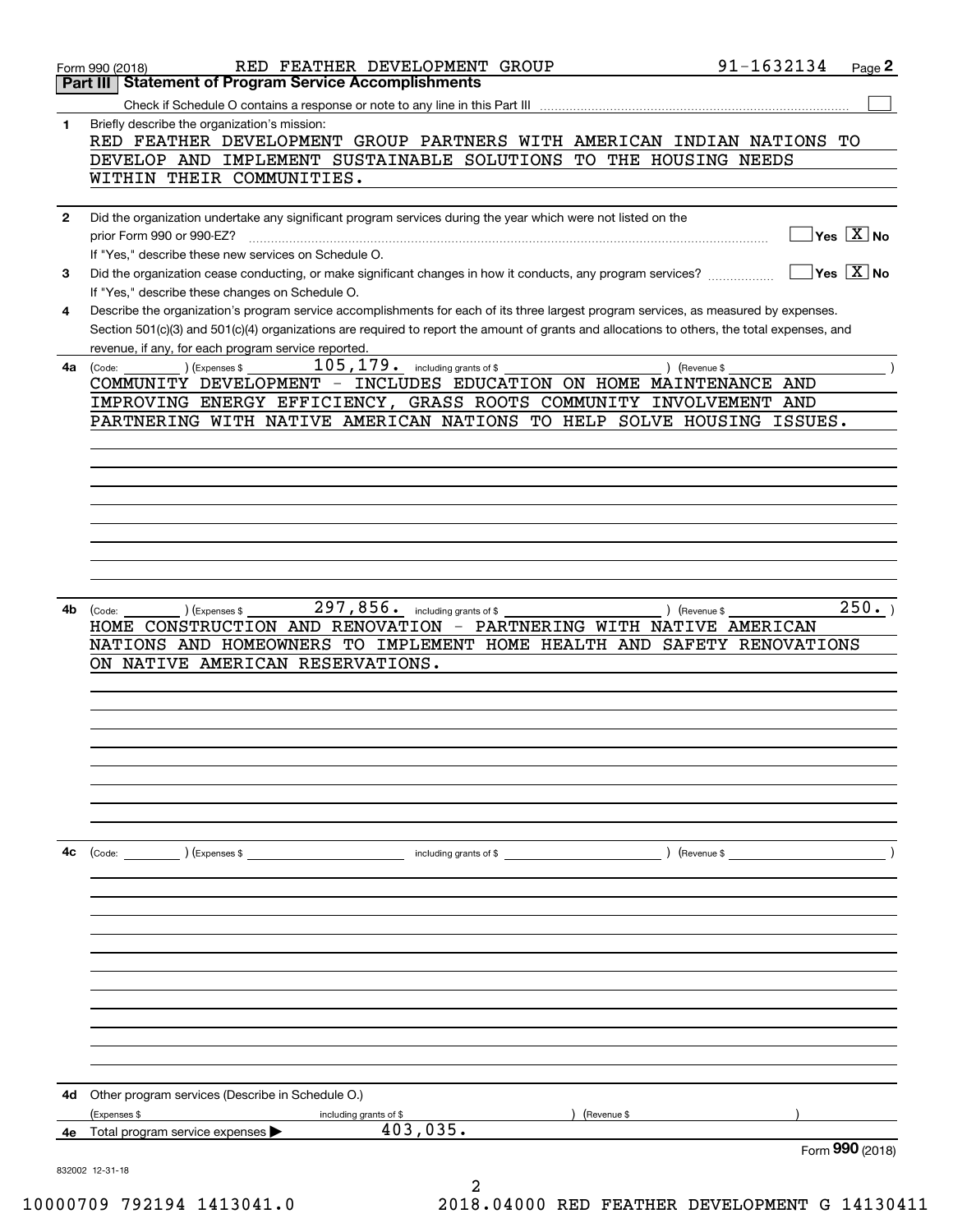| Form 990 (2018) |  |  |
|-----------------|--|--|

Form 990 (2018) RED FEATHER DEVELOPMENT GROUP 91-1632134 <sub>Page</sub> 3<br>**Part IV | Checklist of Required Schedules** 

|     |                                                                                                                                      |                 | Yes                     | No              |
|-----|--------------------------------------------------------------------------------------------------------------------------------------|-----------------|-------------------------|-----------------|
| 1.  | Is the organization described in section $501(c)(3)$ or $4947(a)(1)$ (other than a private foundation)?                              |                 |                         |                 |
|     |                                                                                                                                      | 1.              | X                       |                 |
| 2   |                                                                                                                                      | $\overline{2}$  | $\overline{\mathbf{x}}$ |                 |
| 3   | Did the organization engage in direct or indirect political campaign activities on behalf of or in opposition to candidates for      |                 |                         |                 |
|     |                                                                                                                                      | 3               |                         | x               |
| 4   | Section 501(c)(3) organizations. Did the organization engage in lobbying activities, or have a section 501(h) election in effect     |                 |                         |                 |
|     |                                                                                                                                      | 4               |                         | x               |
| 5   | Is the organization a section 501(c)(4), 501(c)(5), or 501(c)(6) organization that receives membership dues, assessments, or         |                 |                         |                 |
|     |                                                                                                                                      | 5               |                         | x               |
| 6   | Did the organization maintain any donor advised funds or any similar funds or accounts for which donors have the right to            |                 |                         |                 |
|     | provide advice on the distribution or investment of amounts in such funds or accounts? If "Yes," complete Schedule D, Part I         | 6               |                         | x               |
| 7   | Did the organization receive or hold a conservation easement, including easements to preserve open space,                            |                 |                         |                 |
|     |                                                                                                                                      | $\overline{7}$  |                         | x               |
| 8   | Did the organization maintain collections of works of art, historical treasures, or other similar assets? If "Yes," complete         |                 |                         |                 |
|     |                                                                                                                                      | 8               |                         | X.              |
| 9   | Did the organization report an amount in Part X, line 21, for escrow or custodial account liability, serve as a custodian for        |                 |                         |                 |
|     | amounts not listed in Part X; or provide credit counseling, debt management, credit repair, or debt negotiation services?            |                 |                         |                 |
|     | If "Yes," complete Schedule D, Part IV                                                                                               | 9               |                         | x               |
| 10  | Did the organization, directly or through a related organization, hold assets in temporarily restricted endowments, permanent        |                 |                         |                 |
|     |                                                                                                                                      | 10              |                         | x.              |
| 11  | If the organization's answer to any of the following questions is "Yes," then complete Schedule D, Parts VI, VIII, VIII, IX, or X    |                 |                         |                 |
|     | as applicable.                                                                                                                       |                 |                         |                 |
|     | a Did the organization report an amount for land, buildings, and equipment in Part X, line 10? If "Yes," complete Schedule D,        |                 |                         |                 |
|     |                                                                                                                                      | 11a             | Х                       |                 |
|     | <b>b</b> Did the organization report an amount for investments - other securities in Part X, line 12 that is 5% or more of its total |                 |                         |                 |
|     |                                                                                                                                      | 11 <sub>b</sub> |                         | X.              |
|     | c Did the organization report an amount for investments - program related in Part X, line 13 that is 5% or more of its total         |                 |                         |                 |
|     |                                                                                                                                      | 11c             |                         | x               |
|     | d Did the organization report an amount for other assets in Part X, line 15 that is 5% or more of its total assets reported in       |                 |                         |                 |
|     |                                                                                                                                      | 11d             |                         | x               |
|     | e Did the organization report an amount for other liabilities in Part X, line 25? If "Yes," complete Schedule D, Part X              | 11e             | X                       |                 |
| f   | Did the organization's separate or consolidated financial statements for the tax year include a footnote that addresses              |                 |                         |                 |
|     | the organization's liability for uncertain tax positions under FIN 48 (ASC 740)? If "Yes," complete Schedule D, Part X               | 11f             |                         | X.              |
|     | 12a Did the organization obtain separate, independent audited financial statements for the tax year? If "Yes," complete              |                 |                         |                 |
|     | Schedule D, Parts XI and XII                                                                                                         | 12a             |                         | X.              |
|     | <b>b</b> Was the organization included in consolidated, independent audited financial statements for the tax year?                   |                 |                         |                 |
|     | If "Yes," and if the organization answered "No" to line 12a, then completing Schedule D, Parts XI and XII is optional manum          | 12b             |                         | X               |
| 13  |                                                                                                                                      | 13              |                         | X<br>х          |
| 14a | Did the organization maintain an office, employees, or agents outside of the United States?                                          | 14a             |                         |                 |
| b   | Did the organization have aggregate revenues or expenses of more than \$10,000 from grantmaking, fundraising, business,              |                 |                         |                 |
|     | investment, and program service activities outside the United States, or aggregate foreign investments valued at \$100,000           |                 |                         | X.              |
| 15  | Did the organization report on Part IX, column (A), line 3, more than \$5,000 of grants or other assistance to or for any            | 14b             |                         |                 |
|     |                                                                                                                                      | 15              |                         | x               |
| 16  | Did the organization report on Part IX, column (A), line 3, more than \$5,000 of aggregate grants or other assistance to             |                 |                         |                 |
|     |                                                                                                                                      | 16              |                         | x               |
| 17  | Did the organization report a total of more than \$15,000 of expenses for professional fundraising services on Part IX,              |                 |                         |                 |
|     |                                                                                                                                      | 17              |                         | x               |
| 18  | Did the organization report more than \$15,000 total of fundraising event gross income and contributions on Part VIII, lines         |                 |                         |                 |
|     |                                                                                                                                      | 18              |                         | x               |
| 19  | Did the organization report more than \$15,000 of gross income from gaming activities on Part VIII, line 9a? If "Yes."               |                 |                         |                 |
|     |                                                                                                                                      | 19              |                         | x               |
|     |                                                                                                                                      | <b>20a</b>      |                         | х               |
|     | b If "Yes" to line 20a, did the organization attach a copy of its audited financial statements to this return?                       | 20 <sub>b</sub> |                         |                 |
| 21  | Did the organization report more than \$5,000 of grants or other assistance to any domestic organization or                          |                 |                         |                 |
|     |                                                                                                                                      | 21              |                         | x               |
|     | 832003 12-31-18                                                                                                                      |                 |                         | Form 990 (2018) |
|     | ર                                                                                                                                    |                 |                         |                 |

3

832003 12-31-18

10000709 792194 1413041.0 2018.04000 RED FEATHER DEVELOPMENT G 14130411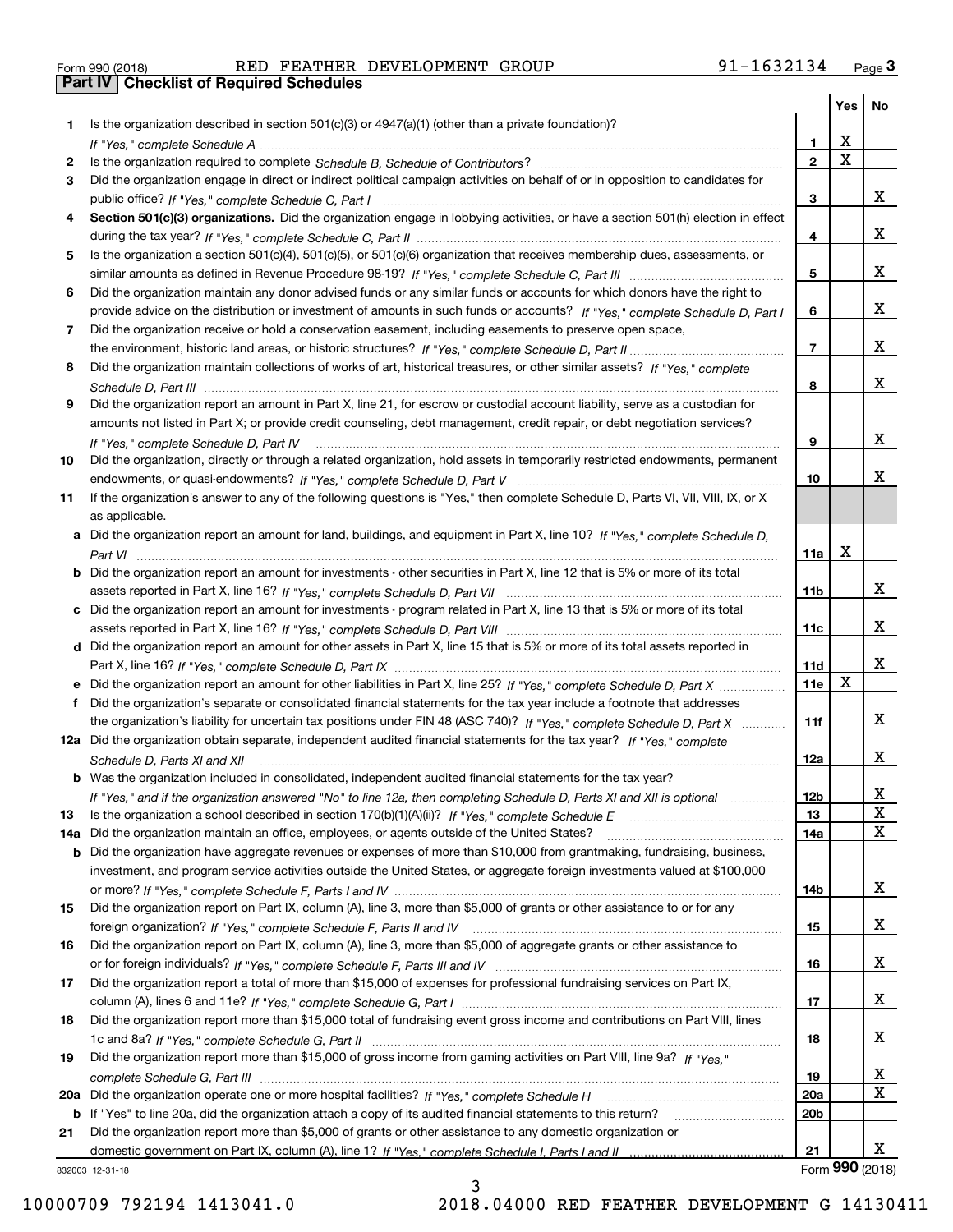Form 990 (2018) RED FEATHER DEVELOPMENT GROUP 91-1632134 <sub>Page</sub> 4<br>**Part IV | Checklist of Required Schedules** <sub>(continued)</sub>

*(continued)*

|               |                                                                                                                                                                             |                 | Yes | No                      |
|---------------|-----------------------------------------------------------------------------------------------------------------------------------------------------------------------------|-----------------|-----|-------------------------|
| 22            | Did the organization report more than \$5,000 of grants or other assistance to or for domestic individuals on                                                               |                 |     |                         |
|               | Part IX, column (A), line 2? If "Yes," complete Schedule I, Parts I and III [11] [11] [12] [12] Part IX, column (A), line 2? If "Yes," complete Schedule I, Parts I and III | 22              |     | x                       |
| 23            | Did the organization answer "Yes" to Part VII, Section A, line 3, 4, or 5 about compensation of the organization's current                                                  |                 |     |                         |
|               | and former officers, directors, trustees, key employees, and highest compensated employees? If "Yes," complete                                                              |                 |     |                         |
|               |                                                                                                                                                                             | 23              |     | x                       |
|               | 24a Did the organization have a tax-exempt bond issue with an outstanding principal amount of more than \$100,000 as of the                                                 |                 |     |                         |
|               | last day of the year, that was issued after December 31, 2002? If "Yes," answer lines 24b through 24d and complete                                                          |                 |     |                         |
|               |                                                                                                                                                                             | 24a             |     | x                       |
|               | b Did the organization invest any proceeds of tax-exempt bonds beyond a temporary period exception?                                                                         | 24b             |     |                         |
|               | c Did the organization maintain an escrow account other than a refunding escrow at any time during the year to defease                                                      |                 |     |                         |
|               |                                                                                                                                                                             | 24c             |     |                         |
|               | d Did the organization act as an "on behalf of" issuer for bonds outstanding at any time during the year?                                                                   | 24d             |     |                         |
|               |                                                                                                                                                                             |                 |     |                         |
|               | 25a Section 501(c)(3), 501(c)(4), and 501(c)(29) organizations. Did the organization engage in an excess benefit                                                            |                 |     | x                       |
|               |                                                                                                                                                                             | 25a             |     |                         |
|               | b Is the organization aware that it engaged in an excess benefit transaction with a disqualified person in a prior year, and                                                |                 |     |                         |
|               | that the transaction has not been reported on any of the organization's prior Forms 990 or 990-EZ? If "Yes," complete                                                       |                 |     |                         |
|               | Schedule L, Part I                                                                                                                                                          | 25b             |     | x                       |
| 26            | Did the organization report any amount on Part X, line 5, 6, or 22 for receivables from or payables to any current or                                                       |                 |     |                         |
|               | former officers, directors, trustees, key employees, highest compensated employees, or disqualified persons? If "Yes."                                                      |                 |     |                         |
|               | complete Schedule L, Part II manufactured and complete Schedule L, Part II manufactured and complete Schedule L, Part II                                                    | 26              |     | x                       |
| 27            | Did the organization provide a grant or other assistance to an officer, director, trustee, key employee, substantial                                                        |                 |     |                         |
|               | contributor or employee thereof, a grant selection committee member, or to a 35% controlled entity or family member                                                         |                 |     |                         |
|               |                                                                                                                                                                             | 27              |     | х                       |
| 28            | Was the organization a party to a business transaction with one of the following parties (see Schedule L, Part IV                                                           |                 |     |                         |
|               | instructions for applicable filing thresholds, conditions, and exceptions):                                                                                                 |                 |     |                         |
|               | a A current or former officer, director, trustee, or key employee? If "Yes," complete Schedule L, Part IV                                                                   | 28a             |     | x                       |
|               | b A family member of a current or former officer, director, trustee, or key employee? If "Yes," complete Schedule L, Part IV                                                | 28 <sub>b</sub> |     | $\mathbf X$             |
|               | c An entity of which a current or former officer, director, trustee, or key employee (or a family member thereof) was an officer,                                           |                 |     |                         |
|               |                                                                                                                                                                             | 28c             |     | x                       |
| 29            |                                                                                                                                                                             | 29              |     | $\overline{\mathbf{x}}$ |
| 30            | Did the organization receive contributions of art, historical treasures, or other similar assets, or qualified conservation                                                 |                 |     |                         |
|               |                                                                                                                                                                             | 30              |     | х                       |
| 31            | Did the organization liquidate, terminate, or dissolve and cease operations?                                                                                                |                 |     |                         |
|               |                                                                                                                                                                             | 31              |     | х                       |
| 32            | Did the organization sell, exchange, dispose of, or transfer more than 25% of its net assets? If "Yes," complete                                                            |                 |     |                         |
|               |                                                                                                                                                                             | 32              |     | х                       |
| 33            | Did the organization own 100% of an entity disregarded as separate from the organization under Regulations                                                                  |                 |     |                         |
|               |                                                                                                                                                                             | 33              |     | х                       |
| 34            | Was the organization related to any tax-exempt or taxable entity? If "Yes," complete Schedule R, Part II, III, or IV, and                                                   |                 |     |                         |
|               |                                                                                                                                                                             | 34              |     | X                       |
|               | 35a Did the organization have a controlled entity within the meaning of section 512(b)(13)?                                                                                 | 35a             |     | X                       |
|               | b If "Yes" to line 35a, did the organization receive any payment from or engage in any transaction with a controlled entity                                                 |                 |     |                         |
|               |                                                                                                                                                                             | 35b             |     |                         |
| 36            | Section 501(c)(3) organizations. Did the organization make any transfers to an exempt non-charitable related organization?                                                  |                 |     |                         |
|               |                                                                                                                                                                             | 36              |     | x                       |
| 37            | Did the organization conduct more than 5% of its activities through an entity that is not a related organization                                                            |                 |     |                         |
|               | and that is treated as a partnership for federal income tax purposes? If "Yes," complete Schedule R, Part VI                                                                | 37              |     | x                       |
| 38            | Did the organization complete Schedule O and provide explanations in Schedule O for Part VI, lines 11b and 19?                                                              |                 |     |                         |
|               | Note. All Form 990 filers are required to complete Schedule O                                                                                                               | 38              | X   |                         |
| <b>Part V</b> | <b>Statements Regarding Other IRS Filings and Tax Compliance</b>                                                                                                            |                 |     |                         |
|               | Check if Schedule O contains a response or note to any line in this Part V                                                                                                  |                 |     |                         |
|               |                                                                                                                                                                             |                 | Yes | No                      |
|               | 1a Enter the number reported in Box 3 of Form 1096. Enter -0- if not applicable<br>1a                                                                                       |                 |     |                         |
|               | 0<br><b>b</b> Enter the number of Forms W-2G included in line 1a. Enter -0- if not applicable <i>manumumumum</i><br>1b                                                      |                 |     |                         |
|               | c Did the organization comply with backup withholding rules for reportable payments to vendors and reportable gaming                                                        |                 |     |                         |
|               | (gambling) winnings to prize winners?                                                                                                                                       | 1c              | х   |                         |
|               | 832004 12-31-18                                                                                                                                                             |                 |     | Form 990 (2018)         |
|               |                                                                                                                                                                             |                 |     |                         |

 <sup>10000709 792194 1413041.0 2018.04000</sup> RED FEATHER DEVELOPMENT G 14130411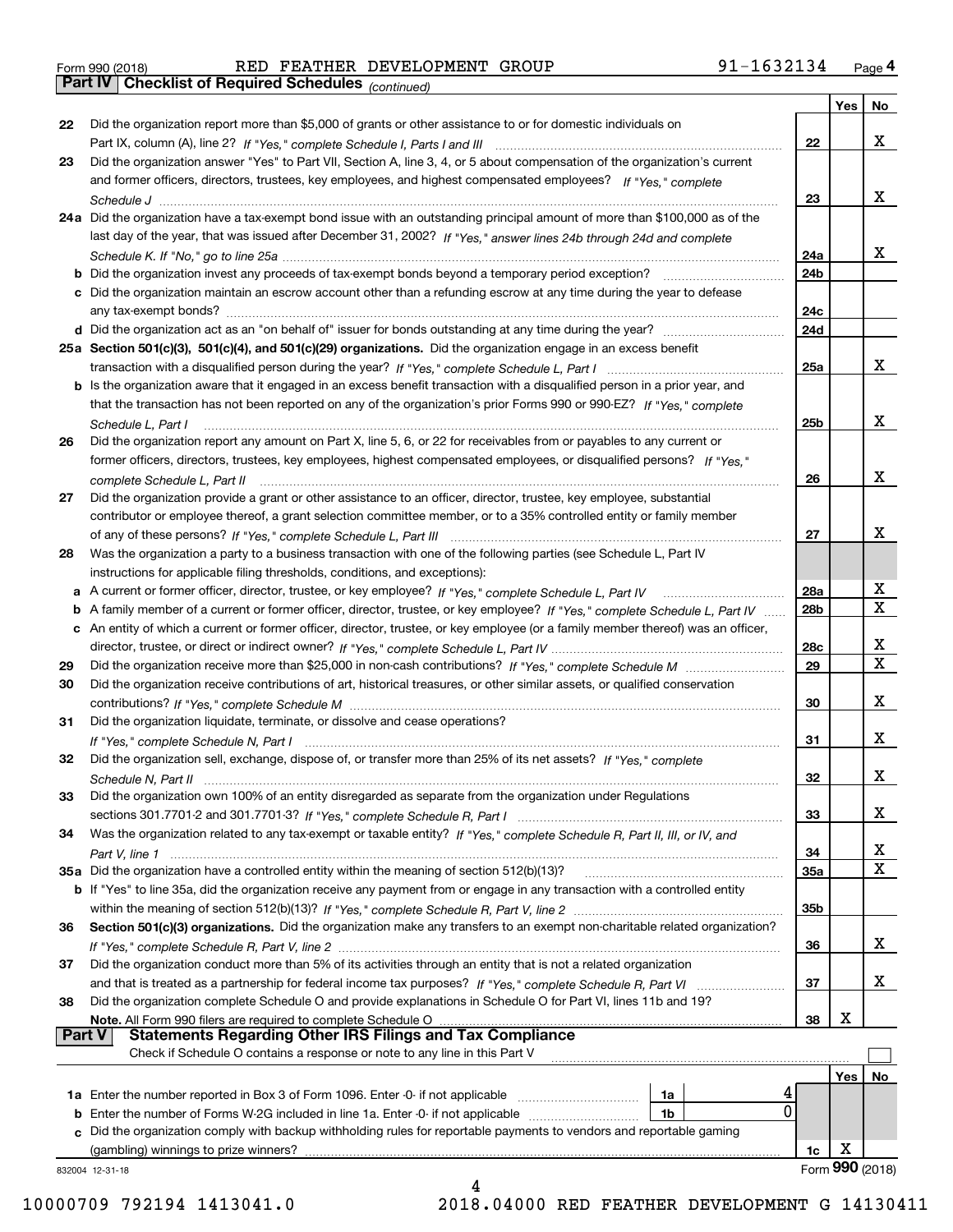|               | 91-1632134<br>RED FEATHER DEVELOPMENT GROUP<br>Form 990 (2018)                                                                                                                                                                                 |   |                |     | $_{\text{Page}}$ 5          |  |  |  |  |  |  |
|---------------|------------------------------------------------------------------------------------------------------------------------------------------------------------------------------------------------------------------------------------------------|---|----------------|-----|-----------------------------|--|--|--|--|--|--|
| <b>Part V</b> | Statements Regarding Other IRS Filings and Tax Compliance (continued)                                                                                                                                                                          |   |                |     |                             |  |  |  |  |  |  |
|               |                                                                                                                                                                                                                                                |   |                | Yes | No                          |  |  |  |  |  |  |
|               | 2a Enter the number of employees reported on Form W-3, Transmittal of Wage and Tax Statements,                                                                                                                                                 |   |                |     |                             |  |  |  |  |  |  |
|               | filed for the calendar year ending with or within the year covered by this return <i>manumumumum</i><br>2a                                                                                                                                     | 4 |                | X   |                             |  |  |  |  |  |  |
| b             |                                                                                                                                                                                                                                                |   |                |     |                             |  |  |  |  |  |  |
|               |                                                                                                                                                                                                                                                |   |                |     |                             |  |  |  |  |  |  |
|               | 3a Did the organization have unrelated business gross income of \$1,000 or more during the year?                                                                                                                                               |   | 3a             |     | x                           |  |  |  |  |  |  |
|               |                                                                                                                                                                                                                                                |   | 3 <sub>b</sub> |     |                             |  |  |  |  |  |  |
|               | 4a At any time during the calendar year, did the organization have an interest in, or a signature or other authority over, a                                                                                                                   |   |                |     |                             |  |  |  |  |  |  |
|               |                                                                                                                                                                                                                                                |   | 4a             |     | х                           |  |  |  |  |  |  |
|               | <b>b</b> If "Yes," enter the name of the foreign country: $\blacktriangleright$                                                                                                                                                                |   |                |     |                             |  |  |  |  |  |  |
|               | See instructions for filing requirements for FinCEN Form 114, Report of Foreign Bank and Financial Accounts (FBAR).                                                                                                                            |   |                |     |                             |  |  |  |  |  |  |
|               | 5a Was the organization a party to a prohibited tax shelter transaction at any time during the tax year?                                                                                                                                       |   | 5a             |     | х                           |  |  |  |  |  |  |
| b             |                                                                                                                                                                                                                                                |   | 5b             |     | X                           |  |  |  |  |  |  |
| c             |                                                                                                                                                                                                                                                |   | 5c             |     |                             |  |  |  |  |  |  |
|               | 6a Does the organization have annual gross receipts that are normally greater than \$100,000, and did the organization solicit                                                                                                                 |   |                |     |                             |  |  |  |  |  |  |
|               | any contributions that were not tax deductible as charitable contributions?                                                                                                                                                                    |   | 6a             |     | x                           |  |  |  |  |  |  |
|               | <b>b</b> If "Yes," did the organization include with every solicitation an express statement that such contributions or gifts                                                                                                                  |   |                |     |                             |  |  |  |  |  |  |
|               | were not tax deductible?                                                                                                                                                                                                                       |   | 6b             |     |                             |  |  |  |  |  |  |
| 7             | Organizations that may receive deductible contributions under section 170(c).                                                                                                                                                                  |   |                |     |                             |  |  |  |  |  |  |
| а             | Did the organization receive a payment in excess of \$75 made partly as a contribution and partly for goods and services provided to the payor?                                                                                                |   | 7a             |     | х                           |  |  |  |  |  |  |
| b             | If "Yes," did the organization notify the donor of the value of the goods or services provided?                                                                                                                                                |   | 7b             |     |                             |  |  |  |  |  |  |
| с             | Did the organization sell, exchange, or otherwise dispose of tangible personal property for which it was required                                                                                                                              |   |                |     |                             |  |  |  |  |  |  |
|               |                                                                                                                                                                                                                                                |   | 7c             |     | х                           |  |  |  |  |  |  |
|               | 7d<br>d If "Yes," indicate the number of Forms 8282 filed during the year manufactured in the second of the second structure of Forms 8282 filed during the year manufactured in the Second Structure of the Second Structure of the           |   |                |     |                             |  |  |  |  |  |  |
| е             | Did the organization receive any funds, directly or indirectly, to pay premiums on a personal benefit contract?                                                                                                                                |   | 7e             |     | х<br>х                      |  |  |  |  |  |  |
| f             | Did the organization, during the year, pay premiums, directly or indirectly, on a personal benefit contract?                                                                                                                                   |   | 7f             |     |                             |  |  |  |  |  |  |
| g             | If the organization received a contribution of qualified intellectual property, did the organization file Form 8899 as required?                                                                                                               |   | 7g<br>7h       |     |                             |  |  |  |  |  |  |
| h.            | If the organization received a contribution of cars, boats, airplanes, or other vehicles, did the organization file a Form 1098-C?                                                                                                             |   |                |     |                             |  |  |  |  |  |  |
| 8             | Sponsoring organizations maintaining donor advised funds. Did a donor advised fund maintained by the<br>sponsoring organization have excess business holdings at any time during the year?                                                     |   | 8              |     |                             |  |  |  |  |  |  |
| 9             | Sponsoring organizations maintaining donor advised funds.                                                                                                                                                                                      |   |                |     |                             |  |  |  |  |  |  |
| а             | Did the sponsoring organization make any taxable distributions under section 4966?                                                                                                                                                             |   | 9а             |     |                             |  |  |  |  |  |  |
| b             | Did the sponsoring organization make a distribution to a donor, donor advisor, or related person?                                                                                                                                              |   | 9b             |     |                             |  |  |  |  |  |  |
| 10            | Section 501(c)(7) organizations. Enter:                                                                                                                                                                                                        |   |                |     |                             |  |  |  |  |  |  |
|               | 10a                                                                                                                                                                                                                                            |   |                |     |                             |  |  |  |  |  |  |
|               | 10 <sub>b</sub><br>Gross receipts, included on Form 990, Part VIII, line 12, for public use of club facilities                                                                                                                                 |   |                |     |                             |  |  |  |  |  |  |
| 11            | Section 501(c)(12) organizations. Enter:                                                                                                                                                                                                       |   |                |     |                             |  |  |  |  |  |  |
| а             | Gross income from members or shareholders<br>11a                                                                                                                                                                                               |   |                |     |                             |  |  |  |  |  |  |
| b             | Gross income from other sources (Do not net amounts due or paid to other sources against                                                                                                                                                       |   |                |     |                             |  |  |  |  |  |  |
|               | 11 <sub>b</sub>                                                                                                                                                                                                                                |   |                |     |                             |  |  |  |  |  |  |
|               | 12a Section 4947(a)(1) non-exempt charitable trusts. Is the organization filing Form 990 in lieu of Form 1041?                                                                                                                                 |   | 12a            |     |                             |  |  |  |  |  |  |
|               | 12b<br><b>b</b> If "Yes," enter the amount of tax-exempt interest received or accrued during the year <i>manument</i> of the set of the set of the set of the set of the set of the set of the set of the set of the set of the set of the set |   |                |     |                             |  |  |  |  |  |  |
| 13            | Section 501(c)(29) qualified nonprofit health insurance issuers.                                                                                                                                                                               |   |                |     |                             |  |  |  |  |  |  |
|               | a Is the organization licensed to issue qualified health plans in more than one state?                                                                                                                                                         |   | 13a            |     |                             |  |  |  |  |  |  |
|               | Note. See the instructions for additional information the organization must report on Schedule O.                                                                                                                                              |   |                |     |                             |  |  |  |  |  |  |
| b             | Enter the amount of reserves the organization is required to maintain by the states in which the                                                                                                                                               |   |                |     |                             |  |  |  |  |  |  |
|               | 13 <sub>b</sub>                                                                                                                                                                                                                                |   |                |     |                             |  |  |  |  |  |  |
| c             | 13c                                                                                                                                                                                                                                            |   |                |     |                             |  |  |  |  |  |  |
| 14a           | Did the organization receive any payments for indoor tanning services during the tax year?                                                                                                                                                     |   | 14a            |     | X                           |  |  |  |  |  |  |
|               |                                                                                                                                                                                                                                                |   | 14b            |     |                             |  |  |  |  |  |  |
| 15            | Is the organization subject to the section 4960 tax on payment(s) of more than \$1,000,000 in remuneration or                                                                                                                                  |   |                |     |                             |  |  |  |  |  |  |
|               |                                                                                                                                                                                                                                                |   | 15             |     | x                           |  |  |  |  |  |  |
|               | If "Yes," see instructions and file Form 4720, Schedule N.                                                                                                                                                                                     |   |                |     |                             |  |  |  |  |  |  |
| 16            | Is the organization an educational institution subject to the section 4968 excise tax on net investment income?                                                                                                                                |   | 16             |     | х                           |  |  |  |  |  |  |
|               | If "Yes," complete Form 4720, Schedule O.                                                                                                                                                                                                      |   |                |     | $F_{\text{Orm}}$ 990 (2018) |  |  |  |  |  |  |
|               |                                                                                                                                                                                                                                                |   |                |     |                             |  |  |  |  |  |  |

Form (2018) **990**

832005 12-31-18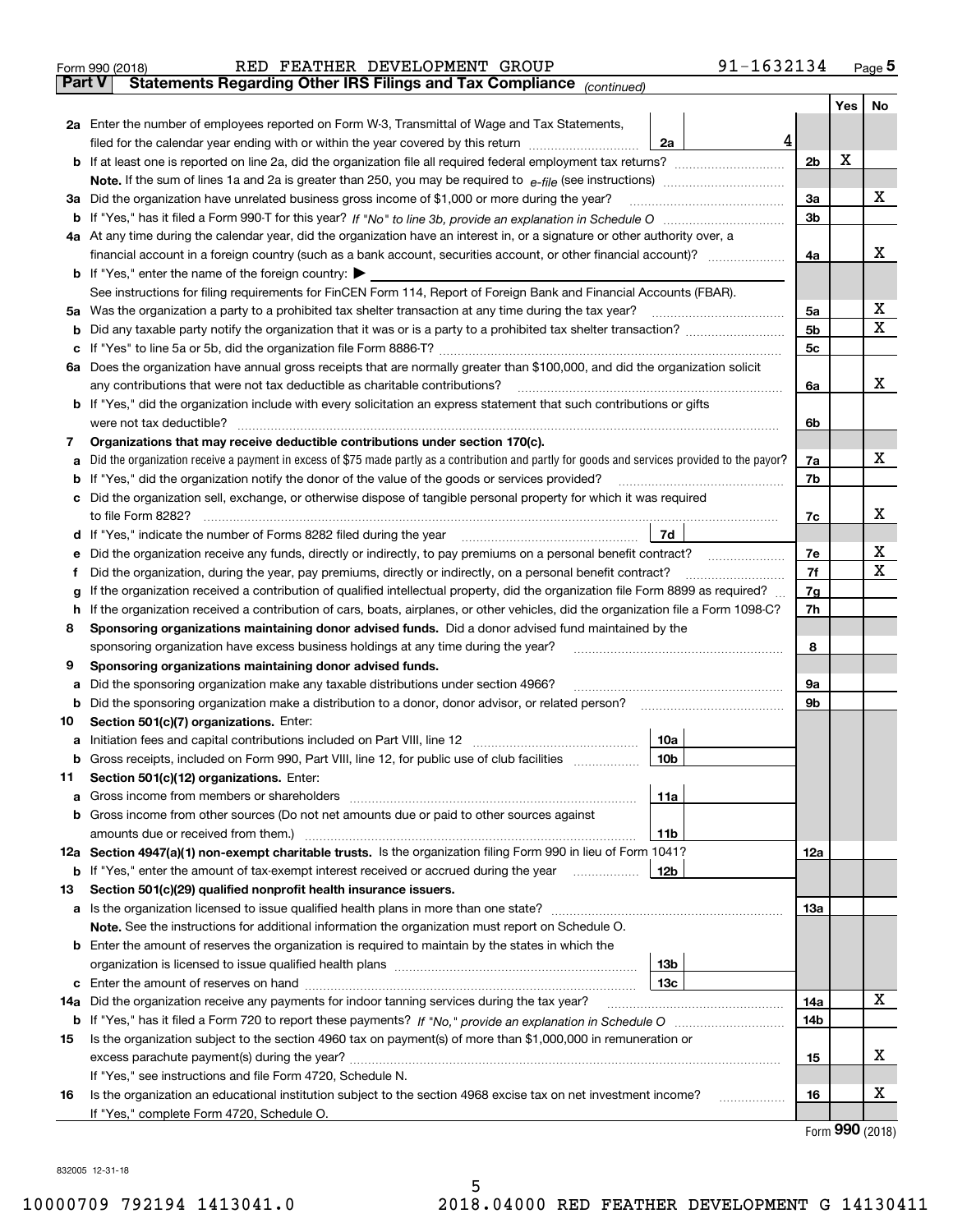|  | Form 990 (2018) |
|--|-----------------|
|  |                 |

#### RED FEATHER DEVELOPMENT GROUP 91-1632134

*For each "Yes" response to lines 2 through 7b below, and for a "No" response to line 8a, 8b, or 10b below, describe the circumstances, processes, or changes in Schedule O. See instructions.* Form 990 (2018) **RED FEATHER DEVELOPMENT GROUP** 91-1632134 Page 6<br>**Part VI Governance, Management, and Disclosure** For each "Yes" response to lines 2 through 7b below, and for a "No" response

|    |                                                                                                                                                                            |    |  |   |                 | Yes   No    |              |  |  |  |
|----|----------------------------------------------------------------------------------------------------------------------------------------------------------------------------|----|--|---|-----------------|-------------|--------------|--|--|--|
|    | <b>1a</b> Enter the number of voting members of the governing body at the end of the tax year <i>manumum</i>                                                               | 1a |  | 4 |                 |             |              |  |  |  |
|    | If there are material differences in voting rights among members of the governing body, or if the governing                                                                |    |  |   |                 |             |              |  |  |  |
|    | body delegated broad authority to an executive committee or similar committee, explain in Schedule O.                                                                      |    |  |   |                 |             |              |  |  |  |
|    |                                                                                                                                                                            | 1b |  | 4 |                 |             |              |  |  |  |
| 2  | Did any officer, director, trustee, or key employee have a family relationship or a business relationship with any other                                                   |    |  |   |                 |             |              |  |  |  |
|    | officer, director, trustee, or key employee?                                                                                                                               |    |  |   | $\mathbf{2}$    |             | X            |  |  |  |
| 3  | Did the organization delegate control over management duties customarily performed by or under the direct supervision                                                      |    |  |   |                 |             | X            |  |  |  |
|    |                                                                                                                                                                            |    |  |   |                 |             |              |  |  |  |
| 4  | Did the organization make any significant changes to its governing documents since the prior Form 990 was filed?                                                           |    |  |   | 4               |             | $\mathbf X$  |  |  |  |
| 5  |                                                                                                                                                                            |    |  |   | 5               |             | $\mathbf X$  |  |  |  |
| 6  |                                                                                                                                                                            |    |  |   | 6               |             | $\mathbf{x}$ |  |  |  |
|    | 7a Did the organization have members, stockholders, or other persons who had the power to elect or appoint one or                                                          |    |  |   |                 |             |              |  |  |  |
|    |                                                                                                                                                                            |    |  |   | 7a              |             | X            |  |  |  |
|    | <b>b</b> Are any governance decisions of the organization reserved to (or subject to approval by) members, stockholders, or                                                |    |  |   |                 |             |              |  |  |  |
|    | persons other than the governing body?                                                                                                                                     |    |  |   | 7b              |             | Х            |  |  |  |
| 8  | Did the organization contemporaneously document the meetings held or written actions undertaken during the year by the following:                                          |    |  |   |                 |             |              |  |  |  |
| a  |                                                                                                                                                                            |    |  |   | 8a              | X           |              |  |  |  |
|    |                                                                                                                                                                            |    |  |   | 8b              | $\mathbf X$ |              |  |  |  |
| 9  | Is there any officer, director, trustee, or key employee listed in Part VII, Section A, who cannot be reached at the                                                       |    |  |   |                 |             |              |  |  |  |
|    |                                                                                                                                                                            |    |  |   | 9               |             | X            |  |  |  |
|    | Section B. Policies <sub>(This</sub> Section B requests information about policies not required by the Internal Revenue Code.)                                             |    |  |   |                 |             |              |  |  |  |
|    |                                                                                                                                                                            |    |  |   |                 | Yes         | <b>No</b>    |  |  |  |
|    |                                                                                                                                                                            |    |  |   | <b>10a</b>      |             | X            |  |  |  |
|    | <b>b</b> If "Yes," did the organization have written policies and procedures governing the activities of such chapters, affiliates,                                        |    |  |   |                 |             |              |  |  |  |
|    |                                                                                                                                                                            |    |  |   | 10 <sub>b</sub> |             |              |  |  |  |
|    | 11a Has the organization provided a complete copy of this Form 990 to all members of its governing body before filing the form?                                            |    |  |   | 11a             | X           |              |  |  |  |
|    | <b>b</b> Describe in Schedule O the process, if any, used by the organization to review this Form 990.                                                                     |    |  |   |                 |             |              |  |  |  |
|    | 12a Did the organization have a written conflict of interest policy? If "No," go to line 13                                                                                |    |  |   | 12a             | X           |              |  |  |  |
| b  |                                                                                                                                                                            |    |  |   | 12 <sub>b</sub> | X           |              |  |  |  |
|    | c Did the organization regularly and consistently monitor and enforce compliance with the policy? If "Yes," describe                                                       |    |  |   |                 |             |              |  |  |  |
|    | in Schedule O how this was done measured and contained a state of the state of the state of the state of the s                                                             |    |  |   | 12c             | X           |              |  |  |  |
| 13 |                                                                                                                                                                            |    |  |   | 13              | $\mathbf X$ |              |  |  |  |
| 14 | Did the organization have a written document retention and destruction policy? manufactured and the organization have a written document retention and destruction policy? |    |  |   | 14              | $\mathbf X$ |              |  |  |  |
| 15 | Did the process for determining compensation of the following persons include a review and approval by independent                                                         |    |  |   |                 |             |              |  |  |  |
|    | persons, comparability data, and contemporaneous substantiation of the deliberation and decision?                                                                          |    |  |   |                 |             |              |  |  |  |
|    |                                                                                                                                                                            |    |  |   | 15a             | X           |              |  |  |  |
|    | <b>b</b> Other officers or key employees of the organization                                                                                                               |    |  |   | 15b             | $\mathbf X$ |              |  |  |  |
|    | If "Yes" to line 15a or 15b, describe the process in Schedule O (see instructions).                                                                                        |    |  |   |                 |             |              |  |  |  |
|    |                                                                                                                                                                            |    |  |   |                 |             |              |  |  |  |
|    | 16a Did the organization invest in, contribute assets to, or participate in a joint venture or similar arrangement with a<br>taxable entity during the year?               |    |  |   | 16a             |             | х            |  |  |  |
|    | <b>b</b> If "Yes," did the organization follow a written policy or procedure requiring the organization to evaluate its participation                                      |    |  |   |                 |             |              |  |  |  |
|    |                                                                                                                                                                            |    |  |   |                 |             |              |  |  |  |
|    | in joint venture arrangements under applicable federal tax law, and take steps to safeguard the organization's                                                             |    |  |   |                 |             |              |  |  |  |
|    | exempt status with respect to such arrangements?<br><b>Section C. Disclosure</b>                                                                                           |    |  |   | <b>16b</b>      |             |              |  |  |  |
|    | <b>NONE</b>                                                                                                                                                                |    |  |   |                 |             |              |  |  |  |
| 17 | List the states with which a copy of this Form 990 is required to be filed $\blacktriangleright$                                                                           |    |  |   |                 |             |              |  |  |  |
| 18 | Section 6104 requires an organization to make its Forms 1023 (1024 or 1024-A if applicable), 990, and 990-T (Section 501(c)(3)s only) available                            |    |  |   |                 |             |              |  |  |  |
|    | for public inspection. Indicate how you made these available. Check all that apply.<br>$\boxed{\text{X}}$ Upon request                                                     |    |  |   |                 |             |              |  |  |  |
|    | $X$ Another's website<br>Own website<br>Other (explain in Schedule O)                                                                                                      |    |  |   |                 |             |              |  |  |  |
| 19 | Describe in Schedule O whether (and if so, how) the organization made its governing documents, conflict of interest policy, and financial                                  |    |  |   |                 |             |              |  |  |  |
|    | statements available to the public during the tax year.                                                                                                                    |    |  |   |                 |             |              |  |  |  |
| 20 | State the name, address, and telephone number of the person who possesses the organization's books and records                                                             |    |  |   |                 |             |              |  |  |  |
|    | DELISA DEVARGAS - 4065857188<br>PO BOX 907, BOZEMAN, MT<br>59771                                                                                                           |    |  |   |                 |             |              |  |  |  |
|    |                                                                                                                                                                            |    |  |   |                 |             |              |  |  |  |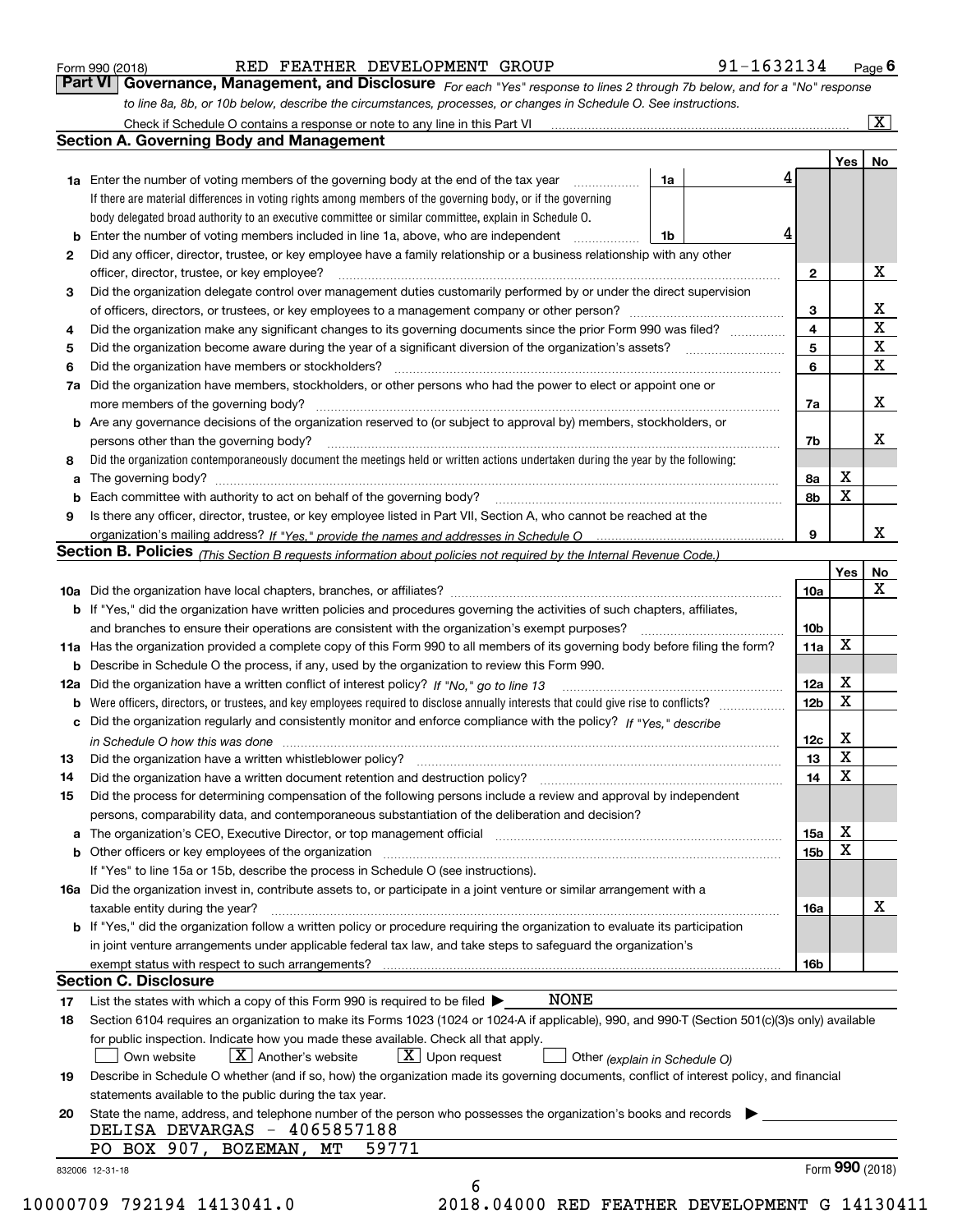$\mathcal{L}^{\text{max}}$ 

**7Part VII Compensation of Officers, Directors, Trustees, Key Employees, Highest Compensated Employees, and Independent Contractors**

Check if Schedule O contains a response or note to any line in this Part VII

**Section A. Officers, Directors, Trustees, Key Employees, and Highest Compensated Employees**

**1a**  Complete this table for all persons required to be listed. Report compensation for the calendar year ending with or within the organization's tax year.

**•** List all of the organization's current officers, directors, trustees (whether individuals or organizations), regardless of amount of compensation. Enter -0- in columns  $(D)$ ,  $(E)$ , and  $(F)$  if no compensation was paid.

● List all of the organization's **current** key employees, if any. See instructions for definition of "key employee."

**•** List the organization's five current highest compensated employees (other than an officer, director, trustee, or key employee) who received report-<br>compensation (Box 5 of Form W-2 and/or Box 7 of Form 1099-MISC) of mor able compensation (Box 5 of Form W-2 and/or Box 7 of Form 1099-MISC) of more than \$100,000 from the organization and any related organizations.

 $\bullet$  List all of the organization's **former** officers, key employees, and highest compensated employees who received more than \$100,000 of reportable compensation from the organization and any related organizations.

**•** List all of the organization's former directors or trustees that received, in the capacity as a former director or trustee of the organization, more than \$10,000 of reportable compensation from the organization and any related organizations.

List persons in the following order: individual trustees or directors; institutional trustees; officers; key employees; highest compensated employees; and former such persons.

Check this box if neither the organization nor any related organization compensated any current officer, director, or trustee.  $\mathcal{L}^{\text{max}}$ 

| Position<br>Reportable<br>Name and Title<br>Reportable<br>Average<br>Estimated<br>(do not check more than one<br>hours per<br>compensation<br>compensation<br>amount of<br>box, unless person is both an<br>officer and a director/trustee)<br>week<br>from related<br>other<br>from<br>Individual trustee or director<br>(list any<br>the<br>organizations<br>compensation<br>hours for<br>organization<br>(W-2/1099-MISC)<br>from the<br>  Highest compensated<br>  employee<br>Institutional trustee<br>(W-2/1099-MISC)<br>related<br>organization<br>Key employee<br>organizations<br>and related<br>below<br>organizations<br>Former<br>Officer<br>line)<br>2.00<br>(1) SARAH ECHOHAWK<br>$\mathbf x$<br>0.<br>0.<br>0.<br>$\mathbf X$<br>PRESIDENT<br>(2) CHRYSTEL CORNELIUS<br>1.00<br>$\mathbf x$<br>0.<br>0.<br>0.<br>$\mathbf X$<br><b>TREASURER</b><br>1.00<br>(3) MEGHAN RAFTERY<br>$\mathbf X$<br>0.<br>0.<br>0.<br>SECRETARY<br>$\mathbf X$<br>0.50<br>(4) MAYFA NATONI<br>$\mathbf X$<br>0.<br>0.<br>0.<br>BOARD MEMBER<br>40.00<br>(5) MARK HALL<br>58,766.<br>0.<br>$\mathbf 0$ .<br>X<br>EXECUTIVE DIRECTOR | (A) | (B) |  | (C) |  |  | (D) | (E) | (F) |
|-------------------------------------------------------------------------------------------------------------------------------------------------------------------------------------------------------------------------------------------------------------------------------------------------------------------------------------------------------------------------------------------------------------------------------------------------------------------------------------------------------------------------------------------------------------------------------------------------------------------------------------------------------------------------------------------------------------------------------------------------------------------------------------------------------------------------------------------------------------------------------------------------------------------------------------------------------------------------------------------------------------------------------------------------------------------------------------------------------------------------------|-----|-----|--|-----|--|--|-----|-----|-----|
|                                                                                                                                                                                                                                                                                                                                                                                                                                                                                                                                                                                                                                                                                                                                                                                                                                                                                                                                                                                                                                                                                                                               |     |     |  |     |  |  |     |     |     |
|                                                                                                                                                                                                                                                                                                                                                                                                                                                                                                                                                                                                                                                                                                                                                                                                                                                                                                                                                                                                                                                                                                                               |     |     |  |     |  |  |     |     |     |
|                                                                                                                                                                                                                                                                                                                                                                                                                                                                                                                                                                                                                                                                                                                                                                                                                                                                                                                                                                                                                                                                                                                               |     |     |  |     |  |  |     |     |     |
|                                                                                                                                                                                                                                                                                                                                                                                                                                                                                                                                                                                                                                                                                                                                                                                                                                                                                                                                                                                                                                                                                                                               |     |     |  |     |  |  |     |     |     |
|                                                                                                                                                                                                                                                                                                                                                                                                                                                                                                                                                                                                                                                                                                                                                                                                                                                                                                                                                                                                                                                                                                                               |     |     |  |     |  |  |     |     |     |
|                                                                                                                                                                                                                                                                                                                                                                                                                                                                                                                                                                                                                                                                                                                                                                                                                                                                                                                                                                                                                                                                                                                               |     |     |  |     |  |  |     |     |     |
|                                                                                                                                                                                                                                                                                                                                                                                                                                                                                                                                                                                                                                                                                                                                                                                                                                                                                                                                                                                                                                                                                                                               |     |     |  |     |  |  |     |     |     |
|                                                                                                                                                                                                                                                                                                                                                                                                                                                                                                                                                                                                                                                                                                                                                                                                                                                                                                                                                                                                                                                                                                                               |     |     |  |     |  |  |     |     |     |
|                                                                                                                                                                                                                                                                                                                                                                                                                                                                                                                                                                                                                                                                                                                                                                                                                                                                                                                                                                                                                                                                                                                               |     |     |  |     |  |  |     |     |     |
|                                                                                                                                                                                                                                                                                                                                                                                                                                                                                                                                                                                                                                                                                                                                                                                                                                                                                                                                                                                                                                                                                                                               |     |     |  |     |  |  |     |     |     |
|                                                                                                                                                                                                                                                                                                                                                                                                                                                                                                                                                                                                                                                                                                                                                                                                                                                                                                                                                                                                                                                                                                                               |     |     |  |     |  |  |     |     |     |
|                                                                                                                                                                                                                                                                                                                                                                                                                                                                                                                                                                                                                                                                                                                                                                                                                                                                                                                                                                                                                                                                                                                               |     |     |  |     |  |  |     |     |     |
|                                                                                                                                                                                                                                                                                                                                                                                                                                                                                                                                                                                                                                                                                                                                                                                                                                                                                                                                                                                                                                                                                                                               |     |     |  |     |  |  |     |     |     |
|                                                                                                                                                                                                                                                                                                                                                                                                                                                                                                                                                                                                                                                                                                                                                                                                                                                                                                                                                                                                                                                                                                                               |     |     |  |     |  |  |     |     |     |
|                                                                                                                                                                                                                                                                                                                                                                                                                                                                                                                                                                                                                                                                                                                                                                                                                                                                                                                                                                                                                                                                                                                               |     |     |  |     |  |  |     |     |     |
|                                                                                                                                                                                                                                                                                                                                                                                                                                                                                                                                                                                                                                                                                                                                                                                                                                                                                                                                                                                                                                                                                                                               |     |     |  |     |  |  |     |     |     |
|                                                                                                                                                                                                                                                                                                                                                                                                                                                                                                                                                                                                                                                                                                                                                                                                                                                                                                                                                                                                                                                                                                                               |     |     |  |     |  |  |     |     |     |
|                                                                                                                                                                                                                                                                                                                                                                                                                                                                                                                                                                                                                                                                                                                                                                                                                                                                                                                                                                                                                                                                                                                               |     |     |  |     |  |  |     |     |     |
|                                                                                                                                                                                                                                                                                                                                                                                                                                                                                                                                                                                                                                                                                                                                                                                                                                                                                                                                                                                                                                                                                                                               |     |     |  |     |  |  |     |     |     |
|                                                                                                                                                                                                                                                                                                                                                                                                                                                                                                                                                                                                                                                                                                                                                                                                                                                                                                                                                                                                                                                                                                                               |     |     |  |     |  |  |     |     |     |
|                                                                                                                                                                                                                                                                                                                                                                                                                                                                                                                                                                                                                                                                                                                                                                                                                                                                                                                                                                                                                                                                                                                               |     |     |  |     |  |  |     |     |     |
|                                                                                                                                                                                                                                                                                                                                                                                                                                                                                                                                                                                                                                                                                                                                                                                                                                                                                                                                                                                                                                                                                                                               |     |     |  |     |  |  |     |     |     |
|                                                                                                                                                                                                                                                                                                                                                                                                                                                                                                                                                                                                                                                                                                                                                                                                                                                                                                                                                                                                                                                                                                                               |     |     |  |     |  |  |     |     |     |
|                                                                                                                                                                                                                                                                                                                                                                                                                                                                                                                                                                                                                                                                                                                                                                                                                                                                                                                                                                                                                                                                                                                               |     |     |  |     |  |  |     |     |     |
|                                                                                                                                                                                                                                                                                                                                                                                                                                                                                                                                                                                                                                                                                                                                                                                                                                                                                                                                                                                                                                                                                                                               |     |     |  |     |  |  |     |     |     |
|                                                                                                                                                                                                                                                                                                                                                                                                                                                                                                                                                                                                                                                                                                                                                                                                                                                                                                                                                                                                                                                                                                                               |     |     |  |     |  |  |     |     |     |
|                                                                                                                                                                                                                                                                                                                                                                                                                                                                                                                                                                                                                                                                                                                                                                                                                                                                                                                                                                                                                                                                                                                               |     |     |  |     |  |  |     |     |     |
|                                                                                                                                                                                                                                                                                                                                                                                                                                                                                                                                                                                                                                                                                                                                                                                                                                                                                                                                                                                                                                                                                                                               |     |     |  |     |  |  |     |     |     |
|                                                                                                                                                                                                                                                                                                                                                                                                                                                                                                                                                                                                                                                                                                                                                                                                                                                                                                                                                                                                                                                                                                                               |     |     |  |     |  |  |     |     |     |
|                                                                                                                                                                                                                                                                                                                                                                                                                                                                                                                                                                                                                                                                                                                                                                                                                                                                                                                                                                                                                                                                                                                               |     |     |  |     |  |  |     |     |     |
|                                                                                                                                                                                                                                                                                                                                                                                                                                                                                                                                                                                                                                                                                                                                                                                                                                                                                                                                                                                                                                                                                                                               |     |     |  |     |  |  |     |     |     |
|                                                                                                                                                                                                                                                                                                                                                                                                                                                                                                                                                                                                                                                                                                                                                                                                                                                                                                                                                                                                                                                                                                                               |     |     |  |     |  |  |     |     |     |
|                                                                                                                                                                                                                                                                                                                                                                                                                                                                                                                                                                                                                                                                                                                                                                                                                                                                                                                                                                                                                                                                                                                               |     |     |  |     |  |  |     |     |     |
|                                                                                                                                                                                                                                                                                                                                                                                                                                                                                                                                                                                                                                                                                                                                                                                                                                                                                                                                                                                                                                                                                                                               |     |     |  |     |  |  |     |     |     |
|                                                                                                                                                                                                                                                                                                                                                                                                                                                                                                                                                                                                                                                                                                                                                                                                                                                                                                                                                                                                                                                                                                                               |     |     |  |     |  |  |     |     |     |
|                                                                                                                                                                                                                                                                                                                                                                                                                                                                                                                                                                                                                                                                                                                                                                                                                                                                                                                                                                                                                                                                                                                               |     |     |  |     |  |  |     |     |     |
|                                                                                                                                                                                                                                                                                                                                                                                                                                                                                                                                                                                                                                                                                                                                                                                                                                                                                                                                                                                                                                                                                                                               |     |     |  |     |  |  |     |     |     |
|                                                                                                                                                                                                                                                                                                                                                                                                                                                                                                                                                                                                                                                                                                                                                                                                                                                                                                                                                                                                                                                                                                                               |     |     |  |     |  |  |     |     |     |
|                                                                                                                                                                                                                                                                                                                                                                                                                                                                                                                                                                                                                                                                                                                                                                                                                                                                                                                                                                                                                                                                                                                               |     |     |  |     |  |  |     |     |     |
|                                                                                                                                                                                                                                                                                                                                                                                                                                                                                                                                                                                                                                                                                                                                                                                                                                                                                                                                                                                                                                                                                                                               |     |     |  |     |  |  |     |     |     |
|                                                                                                                                                                                                                                                                                                                                                                                                                                                                                                                                                                                                                                                                                                                                                                                                                                                                                                                                                                                                                                                                                                                               |     |     |  |     |  |  |     |     |     |

7

Form (2018) **990**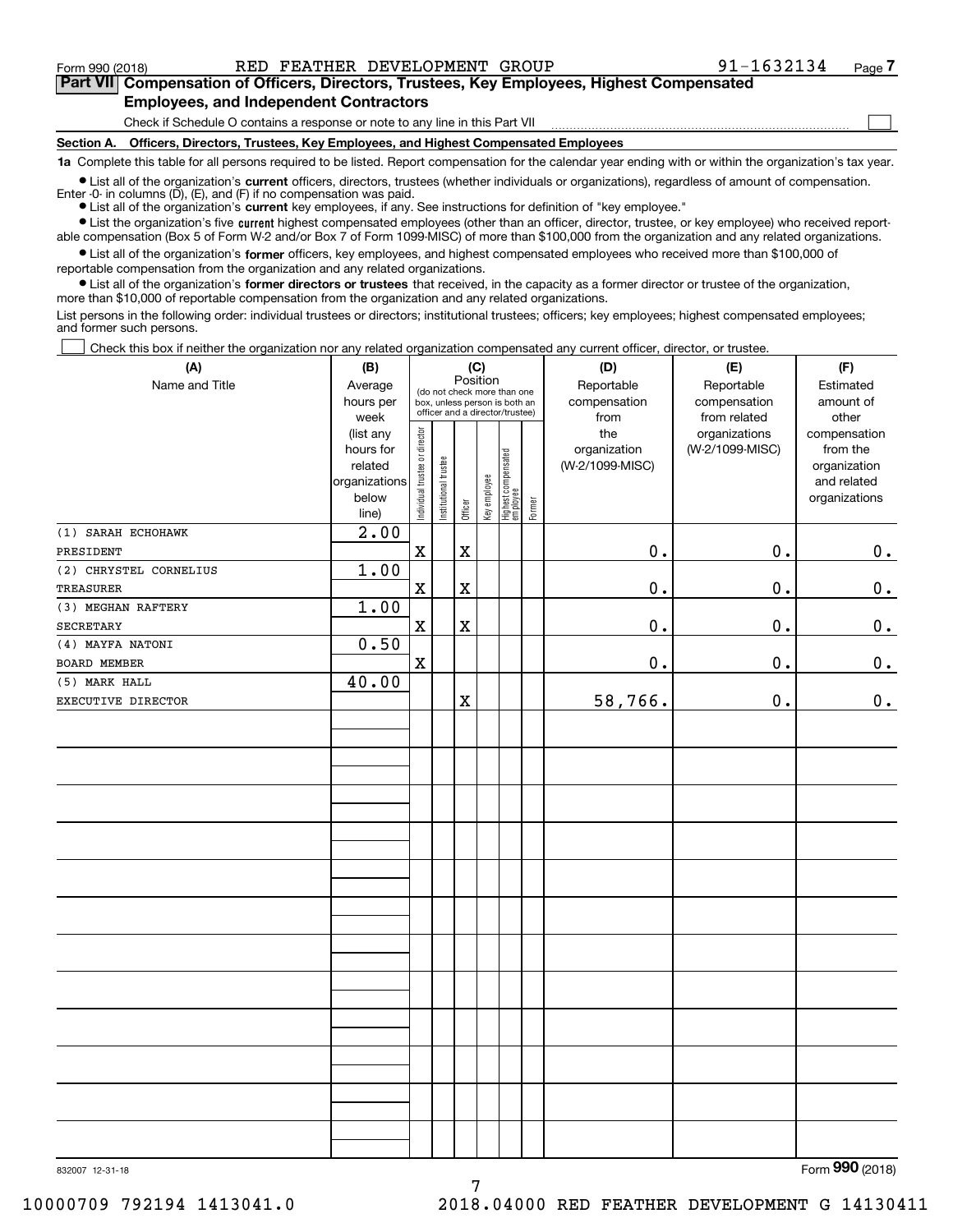|   | RED FEATHER DEVELOPMENT GROUP<br>Form 990 (2018)                                                                                                                                                                                                                            |                                                                                           |                                |                       |          |              |                                                                                                 |        |                                                                                     | 91-1632134                                                                            |                             |                 |                                                                                    | Page 8                    |
|---|-----------------------------------------------------------------------------------------------------------------------------------------------------------------------------------------------------------------------------------------------------------------------------|-------------------------------------------------------------------------------------------|--------------------------------|-----------------------|----------|--------------|-------------------------------------------------------------------------------------------------|--------|-------------------------------------------------------------------------------------|---------------------------------------------------------------------------------------|-----------------------------|-----------------|------------------------------------------------------------------------------------|---------------------------|
|   | <b>Part VII</b><br>Section A. Officers, Directors, Trustees, Key Employees, and Highest Compensated Employees (continued)                                                                                                                                                   |                                                                                           |                                |                       |          |              |                                                                                                 |        |                                                                                     |                                                                                       |                             |                 |                                                                                    |                           |
|   | (A)<br>Name and title                                                                                                                                                                                                                                                       | (B)<br>Average<br>hours per<br>week<br>(list any<br>hours for<br>related<br>organizations | Individual trustee or director |                       | Position | (C)          | (do not check more than one<br>box, unless person is both an<br>officer and a director/trustee) |        | (D)<br>Reportable<br>compensation<br>from<br>the<br>organization<br>(W-2/1099-MISC) | (E)<br>Reportable<br>compensation<br>from related<br>organizations<br>(W-2/1099-MISC) |                             |                 | (F)<br>Estimated<br>amount of<br>other<br>compensation<br>from the<br>organization |                           |
|   |                                                                                                                                                                                                                                                                             | below<br>line)                                                                            |                                | Institutional trustee | Officer  | key employee | Highest compensated<br>  employee                                                               | Former |                                                                                     |                                                                                       |                             |                 | and related<br>organizations                                                       |                           |
|   |                                                                                                                                                                                                                                                                             |                                                                                           |                                |                       |          |              |                                                                                                 |        |                                                                                     |                                                                                       |                             |                 |                                                                                    |                           |
|   |                                                                                                                                                                                                                                                                             |                                                                                           |                                |                       |          |              |                                                                                                 |        |                                                                                     |                                                                                       |                             |                 |                                                                                    |                           |
|   |                                                                                                                                                                                                                                                                             |                                                                                           |                                |                       |          |              |                                                                                                 |        |                                                                                     |                                                                                       |                             |                 |                                                                                    |                           |
|   |                                                                                                                                                                                                                                                                             |                                                                                           |                                |                       |          |              |                                                                                                 |        |                                                                                     |                                                                                       |                             |                 |                                                                                    |                           |
|   |                                                                                                                                                                                                                                                                             |                                                                                           |                                |                       |          |              |                                                                                                 |        |                                                                                     |                                                                                       |                             |                 |                                                                                    |                           |
|   |                                                                                                                                                                                                                                                                             |                                                                                           |                                |                       |          |              |                                                                                                 |        |                                                                                     |                                                                                       |                             |                 |                                                                                    |                           |
|   | c Total from continuation sheets to Part VII, Section A manufactor continuum                                                                                                                                                                                                |                                                                                           |                                |                       |          |              |                                                                                                 |        | 58,766.<br>0.                                                                       |                                                                                       | 0.<br>$\overline{0}$ .      |                 |                                                                                    | $0$ .<br>$\overline{0}$ . |
|   |                                                                                                                                                                                                                                                                             |                                                                                           |                                |                       |          |              |                                                                                                 |        | 58,766.                                                                             |                                                                                       | $\overline{\mathfrak{0}}$ . |                 |                                                                                    | $\overline{\mathbf{0}}$ . |
| 2 | Total number of individuals (including but not limited to those listed above) who received more than \$100,000 of reportable<br>compensation from the organization $\blacktriangleright$                                                                                    |                                                                                           |                                |                       |          |              |                                                                                                 |        |                                                                                     |                                                                                       |                             |                 |                                                                                    | 0                         |
|   |                                                                                                                                                                                                                                                                             |                                                                                           |                                |                       |          |              |                                                                                                 |        |                                                                                     |                                                                                       |                             |                 | Yes                                                                                | No                        |
| з | Did the organization list any former officer, director, or trustee, key employee, or highest compensated employee on                                                                                                                                                        |                                                                                           |                                |                       |          |              |                                                                                                 |        |                                                                                     |                                                                                       |                             | З               |                                                                                    | х                         |
| 4 | line 1a? If "Yes," complete Schedule J for such individual manufactured contained and the 1a? If "Yes," complete Schedule J for such individual<br>For any individual listed on line 1a, is the sum of reportable compensation and other compensation from the organization |                                                                                           |                                |                       |          |              |                                                                                                 |        |                                                                                     |                                                                                       |                             |                 |                                                                                    |                           |
|   |                                                                                                                                                                                                                                                                             |                                                                                           |                                |                       |          |              |                                                                                                 |        |                                                                                     |                                                                                       |                             | 4               |                                                                                    | х                         |
| 5 | Did any person listed on line 1a receive or accrue compensation from any unrelated organization or individual for services                                                                                                                                                  |                                                                                           |                                |                       |          |              |                                                                                                 |        |                                                                                     |                                                                                       |                             | 5               |                                                                                    | X                         |
|   | <b>Section B. Independent Contractors</b>                                                                                                                                                                                                                                   |                                                                                           |                                |                       |          |              |                                                                                                 |        |                                                                                     |                                                                                       |                             |                 |                                                                                    |                           |
| 1 | Complete this table for your five highest compensated independent contractors that received more than \$100,000 of compensation from<br>the organization. Report compensation for the calendar year ending with or within the organization's tax year.                      |                                                                                           |                                |                       |          |              |                                                                                                 |        |                                                                                     |                                                                                       |                             |                 |                                                                                    |                           |
|   | (A)                                                                                                                                                                                                                                                                         |                                                                                           |                                |                       |          |              |                                                                                                 |        | (B)                                                                                 |                                                                                       |                             | (C)             |                                                                                    |                           |
|   | Name and business address                                                                                                                                                                                                                                                   |                                                                                           |                                | <b>NONE</b>           |          |              |                                                                                                 |        | Description of services                                                             |                                                                                       |                             | Compensation    |                                                                                    |                           |
|   |                                                                                                                                                                                                                                                                             |                                                                                           |                                |                       |          |              |                                                                                                 |        |                                                                                     |                                                                                       |                             |                 |                                                                                    |                           |
|   |                                                                                                                                                                                                                                                                             |                                                                                           |                                |                       |          |              |                                                                                                 |        |                                                                                     |                                                                                       |                             |                 |                                                                                    |                           |
|   |                                                                                                                                                                                                                                                                             |                                                                                           |                                |                       |          |              |                                                                                                 |        |                                                                                     |                                                                                       |                             |                 |                                                                                    |                           |
|   |                                                                                                                                                                                                                                                                             |                                                                                           |                                |                       |          |              |                                                                                                 |        |                                                                                     |                                                                                       |                             |                 |                                                                                    |                           |
|   |                                                                                                                                                                                                                                                                             |                                                                                           |                                |                       |          |              |                                                                                                 |        |                                                                                     |                                                                                       |                             |                 |                                                                                    |                           |
|   |                                                                                                                                                                                                                                                                             |                                                                                           |                                |                       |          |              |                                                                                                 |        |                                                                                     |                                                                                       |                             |                 |                                                                                    |                           |
| 2 | Total number of independent contractors (including but not limited to those listed above) who received more than<br>\$100,000 of compensation from the organization                                                                                                         |                                                                                           |                                |                       |          | 0            |                                                                                                 |        |                                                                                     |                                                                                       |                             |                 |                                                                                    |                           |
|   |                                                                                                                                                                                                                                                                             |                                                                                           |                                |                       |          |              |                                                                                                 |        |                                                                                     |                                                                                       |                             | Form 990 (2018) |                                                                                    |                           |

832008 12-31-18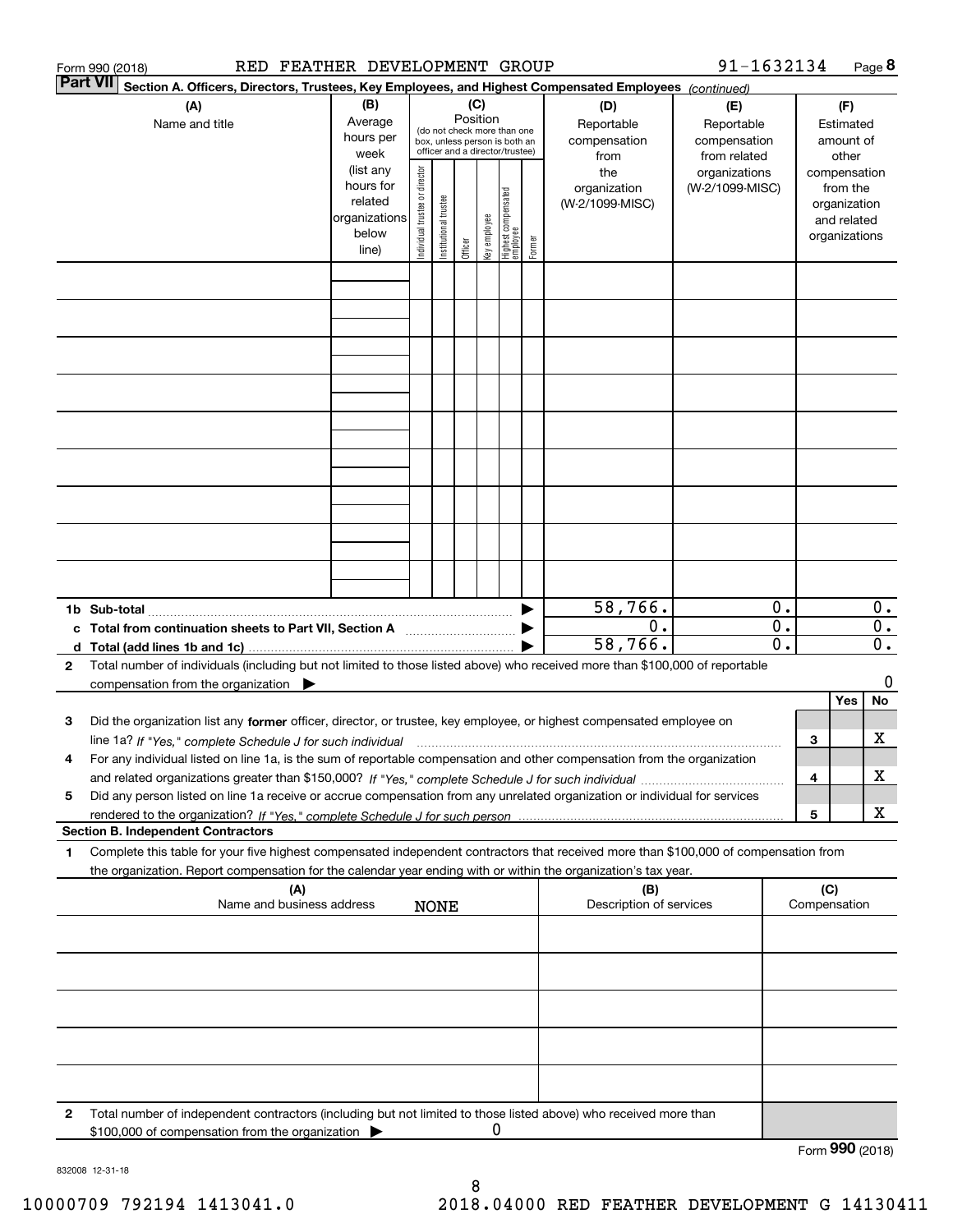| Form 990 (2018)                                           |   |                                                                                                                       |                            | RED FEATHER DEVELOPMENT GROUP |                      |                                      | 91-1632134                                | Page 9                                    |
|-----------------------------------------------------------|---|-----------------------------------------------------------------------------------------------------------------------|----------------------------|-------------------------------|----------------------|--------------------------------------|-------------------------------------------|-------------------------------------------|
| <b>Part VIII</b>                                          |   | <b>Statement of Revenue</b>                                                                                           |                            |                               |                      |                                      |                                           |                                           |
|                                                           |   | Check if Schedule O contains a response or note to any line in this Part VIII                                         |                            |                               | (A)<br>Total revenue | (B)<br>Related or<br>exempt function | $\overline{(C)}$<br>Unrelated<br>business | (D)<br>Revenue excluded<br>from tax under |
|                                                           |   |                                                                                                                       |                            |                               |                      | revenue                              | revenue                                   | sections<br>512 - 514                     |
| Contributions, Gifts, Grants<br>and Other Similar Amounts |   | 1 a Federated campaigns                                                                                               | 1a                         |                               |                      |                                      |                                           |                                           |
|                                                           |   |                                                                                                                       | 1 <sub>b</sub>             |                               |                      |                                      |                                           |                                           |
|                                                           | c | Fundraising events                                                                                                    | 1c                         |                               |                      |                                      |                                           |                                           |
|                                                           |   | d Related organizations                                                                                               | 1d                         |                               |                      |                                      |                                           |                                           |
|                                                           |   | e Government grants (contributions)                                                                                   | 1e                         |                               |                      |                                      |                                           |                                           |
|                                                           |   | f All other contributions, gifts, grants, and                                                                         |                            |                               |                      |                                      |                                           |                                           |
|                                                           |   | similar amounts not included above                                                                                    | 1f                         | 578,726.                      |                      |                                      |                                           |                                           |
|                                                           | g | Noncash contributions included in lines 1a-1f: \$                                                                     |                            | 4,096.                        |                      |                                      |                                           |                                           |
|                                                           |   |                                                                                                                       |                            |                               | 578,726.             |                                      |                                           |                                           |
|                                                           |   |                                                                                                                       |                            | <b>Business Code</b>          |                      |                                      |                                           |                                           |
| 2 a                                                       |   | <u> 1989 - Johann Harry Harry Harry Harry Harry Harry Harry Harry Harry Harry Harry Harry Harry Harry Harry Harry</u> |                            |                               |                      |                                      |                                           |                                           |
|                                                           | b | the control of the control of the control of the control of the control of the control of                             |                            |                               |                      |                                      |                                           |                                           |
|                                                           | c | <u> 1989 - Johann Barn, amerikansk politiker (d. 1989)</u>                                                            |                            |                               |                      |                                      |                                           |                                           |
|                                                           | d | <u> 1989 - Johann John Stein, fransk politik (f. 1989)</u>                                                            |                            |                               |                      |                                      |                                           |                                           |
| Program Service<br>Revenue                                | е | <u> 1980 - Jan Samuel Barbara, prima populație de la programa de la programa de la programa de la programa de la</u>  |                            |                               |                      |                                      |                                           |                                           |
|                                                           |   | f All other program service revenue                                                                                   |                            |                               |                      |                                      |                                           |                                           |
|                                                           | a |                                                                                                                       |                            |                               |                      |                                      |                                           |                                           |
| З                                                         |   | Investment income (including dividends, interest, and                                                                 |                            |                               |                      |                                      |                                           |                                           |
|                                                           |   |                                                                                                                       |                            |                               | 38.                  |                                      |                                           | 38.                                       |
| 4                                                         |   | Income from investment of tax-exempt bond proceeds                                                                    |                            |                               |                      |                                      |                                           |                                           |
| 5                                                         |   |                                                                                                                       |                            |                               |                      |                                      |                                           |                                           |
|                                                           |   |                                                                                                                       | (i) Real                   | (ii) Personal                 |                      |                                      |                                           |                                           |
| 6а                                                        |   | Gross rents                                                                                                           |                            |                               |                      |                                      |                                           |                                           |
|                                                           | b | Less: rental expenses                                                                                                 |                            |                               |                      |                                      |                                           |                                           |
|                                                           | c | Rental income or (loss)                                                                                               | the company of the company |                               |                      |                                      |                                           |                                           |
|                                                           |   |                                                                                                                       |                            |                               |                      |                                      |                                           |                                           |
|                                                           |   | 7 a Gross amount from sales of                                                                                        | (i) Securities             | (ii) Other                    |                      |                                      |                                           |                                           |
|                                                           |   | assets other than inventory                                                                                           | 342.                       | 250.                          |                      |                                      |                                           |                                           |
|                                                           |   | <b>b</b> Less: cost or other basis                                                                                    |                            |                               |                      |                                      |                                           |                                           |
|                                                           |   | and sales expenses                                                                                                    | 0.                         | $0$ .                         |                      |                                      |                                           |                                           |
|                                                           |   | c Gain or (loss)                                                                                                      | 342.                       | 250.                          |                      |                                      |                                           |                                           |
|                                                           |   |                                                                                                                       |                            |                               | 592.                 | 250.                                 |                                           | 342.                                      |
|                                                           |   | 8 a Gross income from fundraising events (not                                                                         |                            |                               |                      |                                      |                                           |                                           |
|                                                           |   |                                                                                                                       |                            |                               |                      |                                      |                                           |                                           |
|                                                           |   | contributions reported on line 1c). See                                                                               |                            |                               |                      |                                      |                                           |                                           |
| <b>Other Revenue</b>                                      |   |                                                                                                                       |                            |                               |                      |                                      |                                           |                                           |
|                                                           |   |                                                                                                                       |                            | $\mathbf b$                   |                      |                                      |                                           |                                           |
|                                                           |   | c Net income or (loss) from fundraising events                                                                        |                            | .                             |                      |                                      |                                           |                                           |
|                                                           |   | 9 a Gross income from gaming activities. See                                                                          |                            |                               |                      |                                      |                                           |                                           |
|                                                           |   |                                                                                                                       |                            |                               |                      |                                      |                                           |                                           |
|                                                           |   |                                                                                                                       |                            | $\mathbf b$                   |                      |                                      |                                           |                                           |
|                                                           |   |                                                                                                                       |                            |                               |                      |                                      |                                           |                                           |
|                                                           |   | 10 a Gross sales of inventory, less returns                                                                           |                            |                               |                      |                                      |                                           |                                           |
|                                                           |   |                                                                                                                       |                            |                               |                      |                                      |                                           |                                           |
|                                                           |   | <b>b</b> Less: cost of goods sold $\begin{bmatrix} b & b \end{bmatrix}$                                               |                            |                               |                      |                                      |                                           |                                           |
|                                                           |   | c Net income or (loss) from sales of inventory                                                                        |                            |                               |                      |                                      |                                           |                                           |
|                                                           |   | Miscellaneous Revenue                                                                                                 |                            | <b>Business Code</b>          |                      |                                      |                                           |                                           |
| 11 a                                                      |   | <u> 1989 - Johann Barn, mars et al. (b. 1989)</u>                                                                     |                            |                               |                      |                                      |                                           |                                           |
|                                                           | b | <u> 1989 - Johann Barbara, martin amerikan basar dan berasal dalam basar dalam basar dalam basar dalam basar dala</u> |                            |                               |                      |                                      |                                           |                                           |
|                                                           | с | <u> 1989 - Johann Stein, fransk politik (d. 1989)</u>                                                                 |                            |                               |                      |                                      |                                           |                                           |
|                                                           |   |                                                                                                                       |                            |                               |                      |                                      |                                           |                                           |
|                                                           |   |                                                                                                                       |                            |                               |                      |                                      |                                           |                                           |
| 12                                                        |   |                                                                                                                       |                            |                               | 579,356.             | 250.                                 | $0$ .                                     | 380.                                      |
|                                                           |   |                                                                                                                       |                            |                               |                      |                                      |                                           | Form 990 (2018)                           |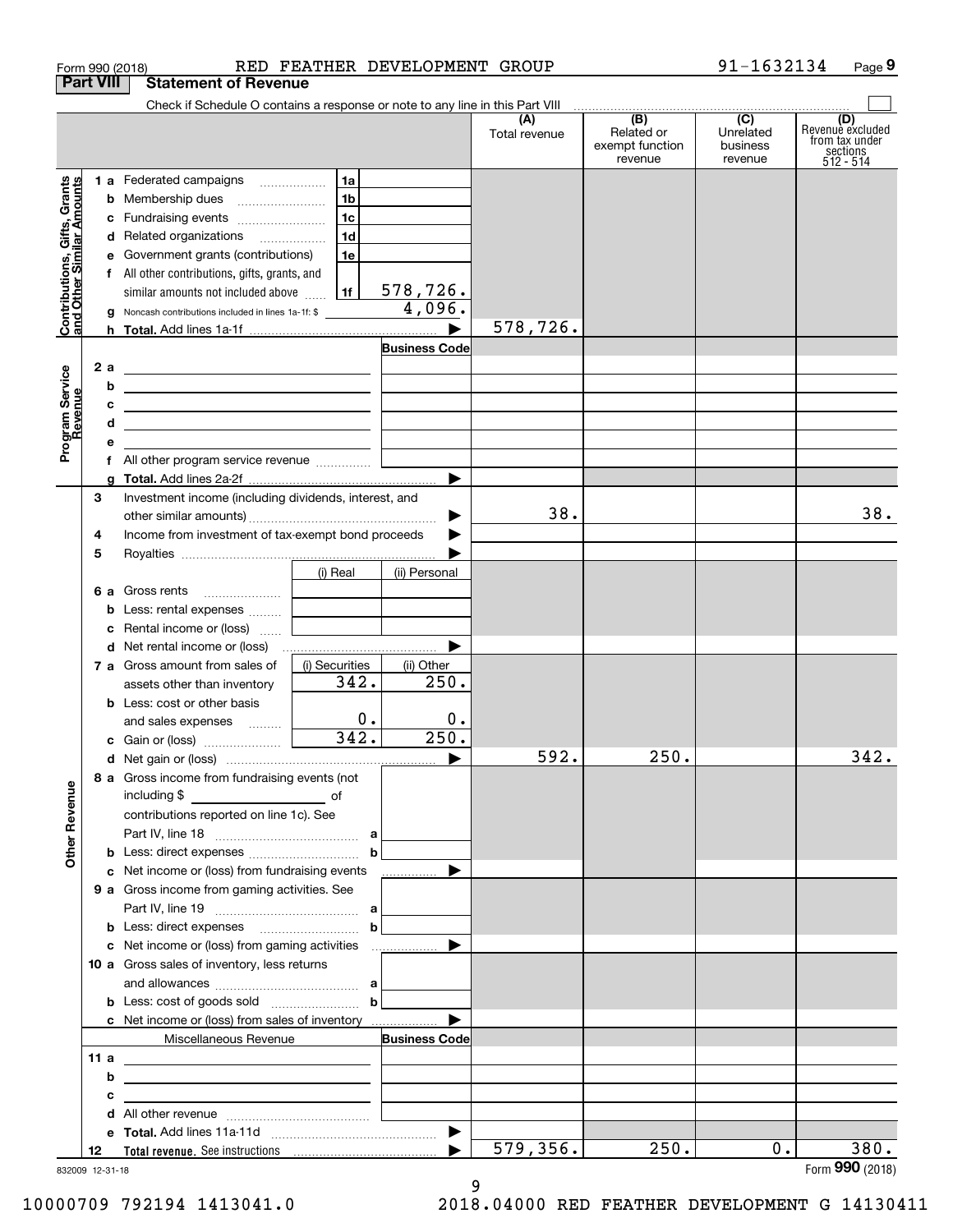Form 990 (2018) RED FEATHER DEVELOPMENT GROUP 9 $1\text{--}1632134$  Page **Part IX Statement of Functional Expenses**

|              | Section 501(c)(3) and 501(c)(4) organizations must complete all columns. All other organizations must complete column (A).                                                                                                                                          |                       |                                    |                                           |                                |
|--------------|---------------------------------------------------------------------------------------------------------------------------------------------------------------------------------------------------------------------------------------------------------------------|-----------------------|------------------------------------|-------------------------------------------|--------------------------------|
|              | Check if Schedule O contains a response or note to any line in this Part IX                                                                                                                                                                                         |                       |                                    |                                           | $\overline{\mathtt{x}}$        |
|              | Do not include amounts reported on lines 6b,<br>7b, 8b, 9b, and 10b of Part VIII.                                                                                                                                                                                   | (A)<br>Total expenses | (B)<br>Program service<br>expenses | (C)<br>Management and<br>general expenses | (D)<br>Fundraising<br>expenses |
| 1.           | Grants and other assistance to domestic organizations                                                                                                                                                                                                               |                       |                                    |                                           |                                |
|              | and domestic governments. See Part IV, line 21                                                                                                                                                                                                                      |                       |                                    |                                           |                                |
| $\mathbf{2}$ | Grants and other assistance to domestic                                                                                                                                                                                                                             |                       |                                    |                                           |                                |
|              | individuals. See Part IV, line 22<br>and a complete the complete state of the state of the state of the state of the state of the state of the state of the state of the state of the state of the state of the state of the state of the state of the state of the |                       |                                    |                                           |                                |
| 3            | Grants and other assistance to foreign                                                                                                                                                                                                                              |                       |                                    |                                           |                                |
|              | organizations, foreign governments, and foreign                                                                                                                                                                                                                     |                       |                                    |                                           |                                |
|              | individuals. See Part IV, lines 15 and 16                                                                                                                                                                                                                           |                       |                                    |                                           |                                |
| 4            | Benefits paid to or for members                                                                                                                                                                                                                                     |                       |                                    |                                           |                                |
| 5            | Compensation of current officers, directors,                                                                                                                                                                                                                        |                       |                                    |                                           |                                |
|              |                                                                                                                                                                                                                                                                     | 53,960.               | 33,900.                            | 11,517.                                   | 8,543.                         |
| 6            | Compensation not included above, to disqualified                                                                                                                                                                                                                    |                       |                                    |                                           |                                |
|              | persons (as defined under section 4958(f)(1)) and                                                                                                                                                                                                                   |                       |                                    |                                           |                                |
|              | persons described in section 4958(c)(3)(B)<br><u>.</u><br>.                                                                                                                                                                                                         |                       |                                    |                                           |                                |
| 7            |                                                                                                                                                                                                                                                                     | 92,966.               | 47,990.                            | 37,856.                                   | 7,120.                         |
| 8            | Pension plan accruals and contributions (include                                                                                                                                                                                                                    |                       |                                    |                                           |                                |
|              | section 401(k) and 403(b) employer contributions)                                                                                                                                                                                                                   |                       |                                    |                                           |                                |
| 9            |                                                                                                                                                                                                                                                                     |                       |                                    |                                           |                                |
| 10           |                                                                                                                                                                                                                                                                     | 12,693.               | 6,133.                             | $\overline{5,310}$ .                      | 1,250.                         |
| 11           | Fees for services (non-employees):                                                                                                                                                                                                                                  |                       |                                    |                                           |                                |
| a            |                                                                                                                                                                                                                                                                     |                       |                                    |                                           |                                |
| b            |                                                                                                                                                                                                                                                                     |                       |                                    |                                           |                                |
| c            |                                                                                                                                                                                                                                                                     | 2,400.                | 1,838.                             | 468.                                      | 94.                            |
| d            |                                                                                                                                                                                                                                                                     |                       |                                    |                                           |                                |
|              | Professional fundraising services. See Part IV, line 17                                                                                                                                                                                                             |                       |                                    |                                           |                                |
| f            | Investment management fees                                                                                                                                                                                                                                          |                       |                                    |                                           |                                |
| g            | Other. (If line 11g amount exceeds 10% of line 25,                                                                                                                                                                                                                  |                       |                                    |                                           |                                |
|              | column (A) amount, list line 11g expenses on Sch O.)                                                                                                                                                                                                                | 208,171.              | 208,171.                           |                                           |                                |
| 12           |                                                                                                                                                                                                                                                                     | 892.                  | 698.                               | $\overline{15}$ .                         | 179.                           |
| 13           |                                                                                                                                                                                                                                                                     | 9,879.                | 7,930.                             | 1,416.                                    | $\overline{533}$ .             |
| 14           |                                                                                                                                                                                                                                                                     | 3,106.                | 285.                               | 2,821.                                    |                                |
| 15           |                                                                                                                                                                                                                                                                     |                       |                                    |                                           |                                |
| 16           |                                                                                                                                                                                                                                                                     | 9,224.                | 7,065.                             | 1,799.                                    | 360.                           |
| 17           |                                                                                                                                                                                                                                                                     | 8,132.                | 6,345.                             | 1,134.                                    | 653.                           |
| 18           | Payments of travel or entertainment expenses                                                                                                                                                                                                                        |                       |                                    |                                           |                                |
|              | for any federal, state, or local public officials                                                                                                                                                                                                                   |                       |                                    |                                           |                                |
| 19           | Conferences, conventions, and meetings                                                                                                                                                                                                                              | $\overline{661}$ .    | 339.                               | 322.                                      |                                |
| 20           | Interest                                                                                                                                                                                                                                                            |                       |                                    |                                           |                                |
| 21           |                                                                                                                                                                                                                                                                     |                       |                                    |                                           |                                |
| 22           | Depreciation, depletion, and amortization                                                                                                                                                                                                                           | 446.                  | 342.                               | 87.                                       | 17.                            |
| 23           | Insurance                                                                                                                                                                                                                                                           | 11, 126.              | 8,545.                             | $\overline{2,151}$ .                      | 430.                           |
| 24           | Other expenses. Itemize expenses not covered<br>above. (List miscellaneous expenses in line 24e. If line<br>24e amount exceeds 10% of line 25, column (A)<br>amount, list line 24e expenses on Schedule O.)                                                         |                       |                                    |                                           |                                |
| a            | EDUCATIONAL ACTIVITIES                                                                                                                                                                                                                                              | 31,108.               | 31,108.                            |                                           |                                |
| b            | CONSTRUCTION MATERIALS                                                                                                                                                                                                                                              | 28,978.               | 28,978.                            |                                           |                                |
| C            | WAREHOUSE/STORAGE RENT                                                                                                                                                                                                                                              | $\overline{5,769}$ .  | 4,351.                             | 1,418.                                    |                                |
| d            | FUNDRAISING EXPENSES                                                                                                                                                                                                                                                | $\overline{5,504}$ .  | 770.                               | 3,490.                                    | 1, 244.                        |
| е            | All other expenses                                                                                                                                                                                                                                                  | 10,084.               | 8, 247.                            | 1,810.                                    | 27.                            |
| 25           | Total functional expenses. Add lines 1 through 24e                                                                                                                                                                                                                  | 495,099.              | 403,035.                           | 71,614.                                   | 20,450.                        |
| 26           | Joint costs. Complete this line only if the organization                                                                                                                                                                                                            |                       |                                    |                                           |                                |
|              | reported in column (B) joint costs from a combined                                                                                                                                                                                                                  |                       |                                    |                                           |                                |
|              | educational campaign and fundraising solicitation.                                                                                                                                                                                                                  |                       |                                    |                                           |                                |
|              | Check here $\blacktriangleright$<br>if following SOP 98-2 (ASC 958-720)                                                                                                                                                                                             |                       |                                    |                                           |                                |

10

832010 12-31-18

Form (2018) **990**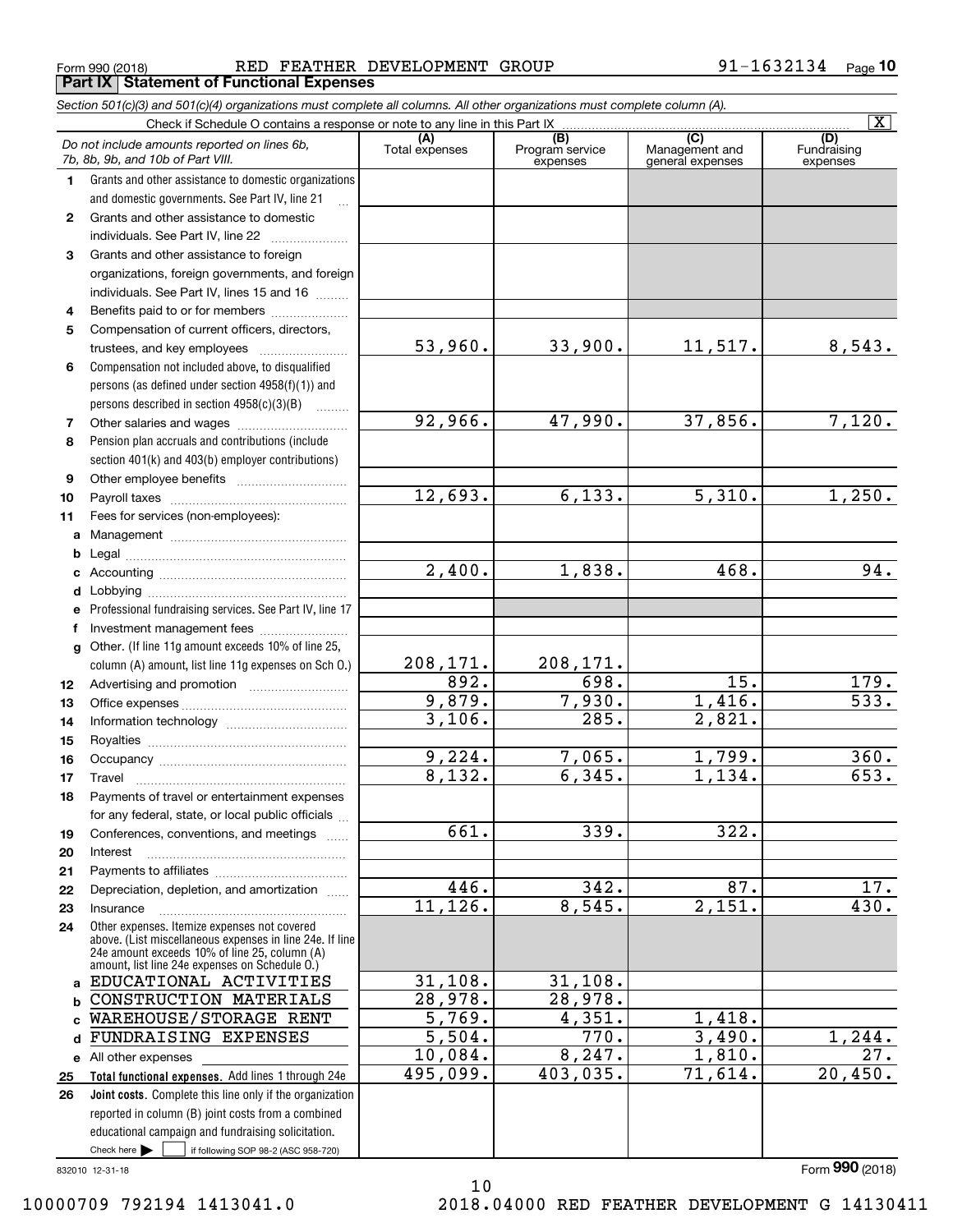| Form 990 (2018) | FEATHER<br>RED | DEVELOPMENT<br>GROUP | 45125 | $P$ age |
|-----------------|----------------|----------------------|-------|---------|
|-----------------|----------------|----------------------|-------|---------|

|                             |    |                                                                                                                                                                                                                                |  |         | (A)<br>Beginning of year |                         | (B)<br>End of year          |
|-----------------------------|----|--------------------------------------------------------------------------------------------------------------------------------------------------------------------------------------------------------------------------------|--|---------|--------------------------|-------------------------|-----------------------------|
|                             | 1  |                                                                                                                                                                                                                                |  |         | 45,147.                  | $\mathbf{1}$            | 154,660.                    |
|                             | 2  |                                                                                                                                                                                                                                |  | 40,006. | $\mathbf{2}$             | 41,334.                 |                             |
|                             | 3  |                                                                                                                                                                                                                                |  |         | 29,826.                  | 3                       | $\overline{384,040}$ .      |
|                             | 4  |                                                                                                                                                                                                                                |  |         | 19,052.                  | $\overline{\mathbf{4}}$ | 7,275.                      |
|                             | 5  | Loans and other receivables from current and former officers, directors,                                                                                                                                                       |  |         |                          |                         |                             |
|                             |    | trustees, key employees, and highest compensated employees. Complete                                                                                                                                                           |  |         |                          |                         |                             |
|                             |    |                                                                                                                                                                                                                                |  |         |                          | 5                       |                             |
|                             | 6  | Loans and other receivables from other disqualified persons (as defined under                                                                                                                                                  |  |         |                          |                         |                             |
|                             |    | section 4958(f)(1)), persons described in section 4958(c)(3)(B), and contributing                                                                                                                                              |  |         |                          |                         |                             |
|                             |    | employers and sponsoring organizations of section 501(c)(9) voluntary                                                                                                                                                          |  |         |                          |                         |                             |
|                             |    | employees' beneficiary organizations (see instr). Complete Part II of Sch L                                                                                                                                                    |  |         |                          | 6                       |                             |
| Assets                      | 7  |                                                                                                                                                                                                                                |  |         |                          | $\overline{7}$          |                             |
|                             | 8  |                                                                                                                                                                                                                                |  |         | 6,450.                   | 8                       | 4,986.                      |
|                             | 9  |                                                                                                                                                                                                                                |  |         | 1,803.                   | $\boldsymbol{9}$        | 1,774.                      |
|                             |    | 10a Land, buildings, and equipment: cost or other                                                                                                                                                                              |  |         |                          |                         |                             |
|                             |    | basis. Complete Part VI of Schedule D    10a   84, 530.                                                                                                                                                                        |  |         |                          |                         |                             |
|                             |    |                                                                                                                                                                                                                                |  | 83,339. | 1,637.                   | 10 <sub>c</sub>         | 1,191.                      |
|                             | 11 |                                                                                                                                                                                                                                |  |         |                          | 11                      |                             |
|                             | 12 |                                                                                                                                                                                                                                |  |         |                          | 12                      |                             |
|                             | 13 |                                                                                                                                                                                                                                |  |         |                          | 13                      |                             |
|                             | 14 |                                                                                                                                                                                                                                |  |         | 14                       |                         |                             |
|                             | 15 |                                                                                                                                                                                                                                |  |         | 384.                     | 15                      | 350.                        |
|                             | 16 |                                                                                                                                                                                                                                |  |         | 144, 305.                | 16                      | 595,610.                    |
|                             | 17 |                                                                                                                                                                                                                                |  | 22,384. | 17                       | 9,507.                  |                             |
|                             | 18 |                                                                                                                                                                                                                                |  |         | 5,000.                   | 18                      | 60,000.                     |
|                             | 19 | Deferred revenue manual contracts and contracts are all the manual contracts and contracts are contracted and contracts are contracted and contract are contracted and contract are contracted and contract are contracted and |  |         |                          | 19                      | 323,520.                    |
|                             | 20 |                                                                                                                                                                                                                                |  |         |                          | 20                      |                             |
|                             | 21 | Escrow or custodial account liability. Complete Part IV of Schedule D                                                                                                                                                          |  |         |                          | 21                      |                             |
|                             | 22 | Loans and other payables to current and former officers, directors, trustees,                                                                                                                                                  |  |         |                          |                         |                             |
| Liabilities                 |    | key employees, highest compensated employees, and disqualified persons.                                                                                                                                                        |  |         |                          |                         |                             |
|                             |    |                                                                                                                                                                                                                                |  |         |                          | 22                      |                             |
|                             | 23 | Secured mortgages and notes payable to unrelated third parties                                                                                                                                                                 |  |         |                          | 23                      |                             |
|                             | 24 |                                                                                                                                                                                                                                |  |         |                          | 24                      |                             |
|                             | 25 | Other liabilities (including federal income tax, payables to related third                                                                                                                                                     |  |         |                          |                         |                             |
|                             |    | parties, and other liabilities not included on lines 17-24). Complete Part X of                                                                                                                                                |  |         |                          |                         |                             |
|                             |    | Schedule D                                                                                                                                                                                                                     |  |         | 3,131.                   | 25                      | 4,536.                      |
|                             | 26 |                                                                                                                                                                                                                                |  |         | 30, 515.                 | 26                      | 397, 563.                   |
|                             |    | Organizations that follow SFAS 117 (ASC 958), check here $\blacktriangleright \begin{array}{c} \boxed{X} \\ \end{array}$ and                                                                                                   |  |         |                          |                         |                             |
|                             |    | complete lines 27 through 29, and lines 33 and 34.                                                                                                                                                                             |  |         |                          |                         |                             |
|                             | 27 |                                                                                                                                                                                                                                |  |         | $-20,832.$               | 27                      | 35,516.                     |
|                             | 28 |                                                                                                                                                                                                                                |  |         | 134,622.                 | 28                      | 162,531.                    |
|                             | 29 | Permanently restricted net assets                                                                                                                                                                                              |  |         |                          | 29                      |                             |
|                             |    | Organizations that do not follow SFAS 117 (ASC 958), check here ▶ □                                                                                                                                                            |  |         |                          |                         |                             |
| Net Assets or Fund Balances |    | and complete lines 30 through 34.                                                                                                                                                                                              |  |         |                          |                         |                             |
|                             | 30 |                                                                                                                                                                                                                                |  |         |                          | 30                      |                             |
|                             | 31 | Paid-in or capital surplus, or land, building, or equipment fund                                                                                                                                                               |  |         |                          | 31                      |                             |
|                             | 32 | Retained earnings, endowment, accumulated income, or other funds                                                                                                                                                               |  |         |                          | 32                      |                             |
|                             | 33 | Total net assets or fund balances                                                                                                                                                                                              |  |         | 113,790.<br>144,305.     | 33                      | 198,047.<br>595,610.        |
|                             | 34 | Total liabilities and net assets/fund balances                                                                                                                                                                                 |  |         |                          | 34                      | $F_{\text{arm}}$ 990 (2019) |

Form (2018) **990**

# **Part X Balance Sheet**

| Form 990 (2018) |  |  |
|-----------------|--|--|
|                 |  |  |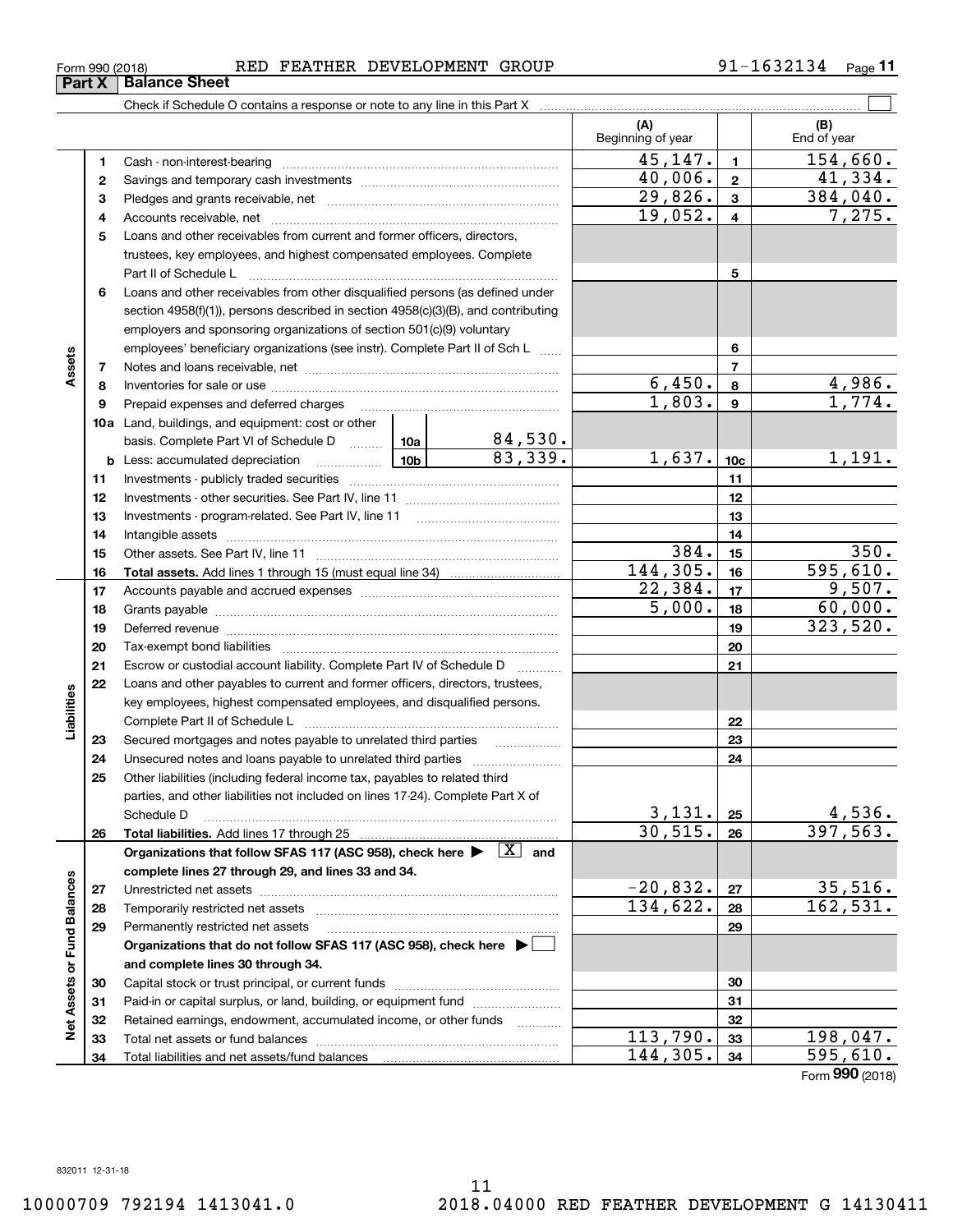|    | RED FEATHER DEVELOPMENT GROUP<br>Form 990 (2018)                                                                                | 91-1632134              |          |          | Page 12          |
|----|---------------------------------------------------------------------------------------------------------------------------------|-------------------------|----------|----------|------------------|
|    | Part XI<br><b>Reconciliation of Net Assets</b>                                                                                  |                         |          |          |                  |
|    | Check if Schedule O contains a response or note to any line in this Part XI                                                     |                         |          |          |                  |
|    |                                                                                                                                 |                         |          |          |                  |
| 1  |                                                                                                                                 | $\mathbf{1}$            |          | 579,356. |                  |
| 2  | Total expenses (must equal Part IX, column (A), line 25)                                                                        | $\overline{2}$          | 495,099. |          |                  |
| 3  | Revenue less expenses. Subtract line 2 from line 1                                                                              | 3                       |          |          | 84,257.          |
| 4  |                                                                                                                                 | $\overline{\mathbf{4}}$ |          |          | 113,790.         |
| 5  | Net unrealized gains (losses) on investments                                                                                    | 5                       |          |          |                  |
| 6  | Donated services and use of facilities                                                                                          | 6                       |          |          |                  |
| 7  | Investment expenses                                                                                                             | $\overline{7}$          |          |          |                  |
| 8  | Prior period adjustments                                                                                                        | 8                       |          |          |                  |
| 9  | Other changes in net assets or fund balances (explain in Schedule O)                                                            | $\mathbf{9}$            |          |          | $\overline{0}$ . |
| 10 | Net assets or fund balances at end of year. Combine lines 3 through 9 (must equal Part X, line 33,                              |                         |          |          |                  |
|    | column (B))                                                                                                                     | 10                      |          | 198,047. |                  |
|    | Part XII Financial Statements and Reporting                                                                                     |                         |          |          |                  |
|    |                                                                                                                                 |                         |          |          |                  |
|    |                                                                                                                                 |                         |          | Yes      | No               |
| 1  | $\boxed{\mathbf{X}}$ Accrual<br>Accounting method used to prepare the Form 990: <u>I</u> Cash<br>Other                          |                         |          |          |                  |
|    | If the organization changed its method of accounting from a prior year or checked "Other," explain in Schedule O.               |                         |          |          |                  |
|    | 2a Were the organization's financial statements compiled or reviewed by an independent accountant?                              |                         | 2a       |          | x                |
|    | If "Yes," check a box below to indicate whether the financial statements for the year were compiled or reviewed on a            |                         |          |          |                  |
|    | separate basis, consolidated basis, or both:                                                                                    |                         |          |          |                  |
|    | Separate basis<br>Both consolidated and separate basis<br>Consolidated basis                                                    |                         |          |          |                  |
|    | <b>b</b> Were the organization's financial statements audited by an independent accountant?                                     |                         | 2b       |          | Χ                |
|    | If "Yes," check a box below to indicate whether the financial statements for the year were audited on a separate basis,         |                         |          |          |                  |
|    | consolidated basis, or both:                                                                                                    |                         |          |          |                  |
|    | Separate basis<br>Consolidated basis<br>Both consolidated and separate basis                                                    |                         |          |          |                  |
|    | c If "Yes" to line 2a or 2b, does the organization have a committee that assumes responsibility for oversight of the audit,     |                         |          |          |                  |
|    |                                                                                                                                 |                         | 2c       |          |                  |
|    | If the organization changed either its oversight process or selection process during the tax year, explain in Schedule O.       |                         |          |          |                  |
|    | 3a As a result of a federal award, was the organization required to undergo an audit or audits as set forth in the Single Audit |                         |          |          |                  |
|    | Act and OMB Circular A-133?                                                                                                     |                         | За       |          | x                |
|    | b If "Yes," did the organization undergo the required audit or audits? If the organization did not undergo the required audit   |                         |          |          |                  |
|    | or audits, explain why in Schedule O and describe any steps taken to undergo such audits                                        |                         | 3b       | 000      |                  |

Form (2018) **990**

832012 12-31-18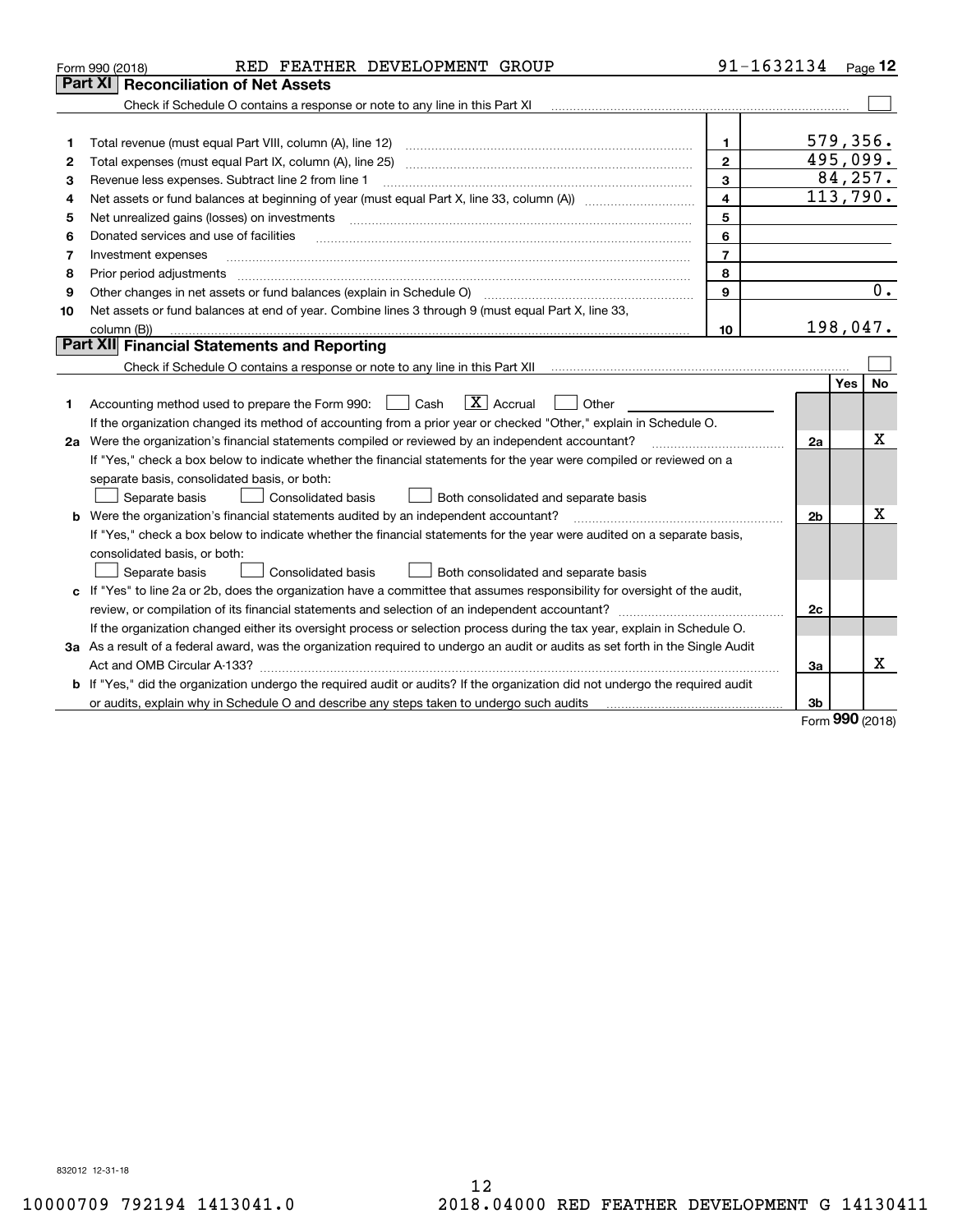| <b>SCHEDULE A</b> |
|-------------------|
|-------------------|

Department of the Treasury Internal Revenue Service

**(Form 990 or 990-EZ)**

# **Public Charity Status and Public Support**

**Complete if the organization is a section 501(c)(3) organization or a section 4947(a)(1) nonexempt charitable trust. | Attach to Form 990 or Form 990-EZ.** 

**| Go to www.irs.gov/Form990 for instructions and the latest information.**

| 2018                                |
|-------------------------------------|
| <b>Open to Public</b><br>Inspection |

OMB No. 1545-0047

|  | Name of the organization |
|--|--------------------------|
|--|--------------------------|

|                                                                                                                                                |                     | Name of the organization                                                                                                                      |          |                                                       |                                                                |    |                            |  | <b>Employer identification number</b> |  |  |  |  |
|------------------------------------------------------------------------------------------------------------------------------------------------|---------------------|-----------------------------------------------------------------------------------------------------------------------------------------------|----------|-------------------------------------------------------|----------------------------------------------------------------|----|----------------------------|--|---------------------------------------|--|--|--|--|
| 91-1632134<br>RED FEATHER DEVELOPMENT GROUP<br>Reason for Public Charity Status (All organizations must complete this part.) See instructions. |                     |                                                                                                                                               |          |                                                       |                                                                |    |                            |  |                                       |  |  |  |  |
|                                                                                                                                                | Part I              |                                                                                                                                               |          |                                                       |                                                                |    |                            |  |                                       |  |  |  |  |
|                                                                                                                                                |                     | The organization is not a private foundation because it is: (For lines 1 through 12, check only one box.)                                     |          |                                                       |                                                                |    |                            |  |                                       |  |  |  |  |
| 1.                                                                                                                                             |                     | A church, convention of churches, or association of churches described in section 170(b)(1)(A)(i).                                            |          |                                                       |                                                                |    |                            |  |                                       |  |  |  |  |
| 2                                                                                                                                              |                     | A school described in section 170(b)(1)(A)(ii). (Attach Schedule E (Form 990 or 990-EZ).)                                                     |          |                                                       |                                                                |    |                            |  |                                       |  |  |  |  |
| 3                                                                                                                                              |                     | A hospital or a cooperative hospital service organization described in section 170(b)(1)(A)(iii).                                             |          |                                                       |                                                                |    |                            |  |                                       |  |  |  |  |
| 4                                                                                                                                              |                     | A medical research organization operated in conjunction with a hospital described in section 170(b)(1)(A)(iii). Enter the hospital's name,    |          |                                                       |                                                                |    |                            |  |                                       |  |  |  |  |
|                                                                                                                                                |                     | city, and state:                                                                                                                              |          |                                                       |                                                                |    |                            |  |                                       |  |  |  |  |
| 5                                                                                                                                              |                     | An organization operated for the benefit of a college or university owned or operated by a governmental unit described in                     |          |                                                       |                                                                |    |                            |  |                                       |  |  |  |  |
|                                                                                                                                                |                     | section 170(b)(1)(A)(iv). (Complete Part II.)                                                                                                 |          |                                                       |                                                                |    |                            |  |                                       |  |  |  |  |
| 6                                                                                                                                              |                     | A federal, state, or local government or governmental unit described in section 170(b)(1)(A)(v).                                              |          |                                                       |                                                                |    |                            |  |                                       |  |  |  |  |
| $\overline{7}$                                                                                                                                 | $\lfloor x \rfloor$ | An organization that normally receives a substantial part of its support from a governmental unit or from the general public described in     |          |                                                       |                                                                |    |                            |  |                                       |  |  |  |  |
|                                                                                                                                                |                     | section 170(b)(1)(A)(vi). (Complete Part II.)                                                                                                 |          |                                                       |                                                                |    |                            |  |                                       |  |  |  |  |
| 8                                                                                                                                              |                     | A community trust described in section 170(b)(1)(A)(vi). (Complete Part II.)                                                                  |          |                                                       |                                                                |    |                            |  |                                       |  |  |  |  |
| 9                                                                                                                                              |                     | An agricultural research organization described in section 170(b)(1)(A)(ix) operated in conjunction with a land-grant college                 |          |                                                       |                                                                |    |                            |  |                                       |  |  |  |  |
|                                                                                                                                                |                     | or university or a non-land-grant college of agriculture (see instructions). Enter the name, city, and state of the college or                |          |                                                       |                                                                |    |                            |  |                                       |  |  |  |  |
|                                                                                                                                                |                     | university:                                                                                                                                   |          |                                                       |                                                                |    |                            |  |                                       |  |  |  |  |
| 10                                                                                                                                             |                     | An organization that normally receives: (1) more than 33 1/3% of its support from contributions, membership fees, and gross receipts from     |          |                                                       |                                                                |    |                            |  |                                       |  |  |  |  |
|                                                                                                                                                |                     | activities related to its exempt functions - subject to certain exceptions, and (2) no more than 33 1/3% of its support from gross investment |          |                                                       |                                                                |    |                            |  |                                       |  |  |  |  |
|                                                                                                                                                |                     | income and unrelated business taxable income (less section 511 tax) from businesses acquired by the organization after June 30, 1975.         |          |                                                       |                                                                |    |                            |  |                                       |  |  |  |  |
|                                                                                                                                                |                     | See section 509(a)(2). (Complete Part III.)                                                                                                   |          |                                                       |                                                                |    |                            |  |                                       |  |  |  |  |
| 11                                                                                                                                             |                     | An organization organized and operated exclusively to test for public safety. See section 509(a)(4).                                          |          |                                                       |                                                                |    |                            |  |                                       |  |  |  |  |
| 12                                                                                                                                             |                     | An organization organized and operated exclusively for the benefit of, to perform the functions of, or to carry out the purposes of one or    |          |                                                       |                                                                |    |                            |  |                                       |  |  |  |  |
|                                                                                                                                                |                     | more publicly supported organizations described in section 509(a)(1) or section 509(a)(2). See section 509(a)(3). Check the box in            |          |                                                       |                                                                |    |                            |  |                                       |  |  |  |  |
|                                                                                                                                                |                     | lines 12a through 12d that describes the type of supporting organization and complete lines 12e, 12f, and 12g.                                |          |                                                       |                                                                |    |                            |  |                                       |  |  |  |  |
| а                                                                                                                                              |                     | Type I. A supporting organization operated, supervised, or controlled by its supported organization(s), typically by giving                   |          |                                                       |                                                                |    |                            |  |                                       |  |  |  |  |
|                                                                                                                                                |                     | the supported organization(s) the power to regularly appoint or elect a majority of the directors or trustees of the supporting               |          |                                                       |                                                                |    |                            |  |                                       |  |  |  |  |
|                                                                                                                                                |                     | organization. You must complete Part IV, Sections A and B.                                                                                    |          |                                                       |                                                                |    |                            |  |                                       |  |  |  |  |
| b                                                                                                                                              |                     | Type II. A supporting organization supervised or controlled in connection with its supported organization(s), by having                       |          |                                                       |                                                                |    |                            |  |                                       |  |  |  |  |
|                                                                                                                                                |                     | control or management of the supporting organization vested in the same persons that control or manage the supported                          |          |                                                       |                                                                |    |                            |  |                                       |  |  |  |  |
|                                                                                                                                                |                     | organization(s). You must complete Part IV, Sections A and C.                                                                                 |          |                                                       |                                                                |    |                            |  |                                       |  |  |  |  |
| с                                                                                                                                              |                     | Type III functionally integrated. A supporting organization operated in connection with, and functionally integrated with,                    |          |                                                       |                                                                |    |                            |  |                                       |  |  |  |  |
|                                                                                                                                                |                     | its supported organization(s) (see instructions). You must complete Part IV, Sections A, D, and E.                                            |          |                                                       |                                                                |    |                            |  |                                       |  |  |  |  |
| d                                                                                                                                              |                     | Type III non-functionally integrated. A supporting organization operated in connection with its supported organization(s)                     |          |                                                       |                                                                |    |                            |  |                                       |  |  |  |  |
|                                                                                                                                                |                     | that is not functionally integrated. The organization generally must satisfy a distribution requirement and an attentiveness                  |          |                                                       |                                                                |    |                            |  |                                       |  |  |  |  |
|                                                                                                                                                |                     | requirement (see instructions). You must complete Part IV, Sections A and D, and Part V.                                                      |          |                                                       |                                                                |    |                            |  |                                       |  |  |  |  |
|                                                                                                                                                |                     | Check this box if the organization received a written determination from the IRS that it is a Type I, Type II, Type III                       |          |                                                       |                                                                |    |                            |  |                                       |  |  |  |  |
|                                                                                                                                                |                     | functionally integrated, or Type III non-functionally integrated supporting organization.                                                     |          |                                                       |                                                                |    |                            |  |                                       |  |  |  |  |
|                                                                                                                                                |                     | f Enter the number of supported organizations                                                                                                 |          |                                                       |                                                                |    |                            |  |                                       |  |  |  |  |
|                                                                                                                                                |                     | g Provide the following information about the supported organization(s).                                                                      |          |                                                       |                                                                |    |                            |  |                                       |  |  |  |  |
|                                                                                                                                                |                     | (i) Name of supported                                                                                                                         | (ii) EIN | (iii) Type of organization                            | (iv) Is the organization listed<br>in your governing document? |    | (v) Amount of monetary     |  | (vi) Amount of other                  |  |  |  |  |
|                                                                                                                                                |                     | organization                                                                                                                                  |          | (described on lines 1-10<br>above (see instructions)) | Yes                                                            | No | support (see instructions) |  | support (see instructions)            |  |  |  |  |
|                                                                                                                                                |                     |                                                                                                                                               |          |                                                       |                                                                |    |                            |  |                                       |  |  |  |  |
|                                                                                                                                                |                     |                                                                                                                                               |          |                                                       |                                                                |    |                            |  |                                       |  |  |  |  |
|                                                                                                                                                |                     |                                                                                                                                               |          |                                                       |                                                                |    |                            |  |                                       |  |  |  |  |
|                                                                                                                                                |                     |                                                                                                                                               |          |                                                       |                                                                |    |                            |  |                                       |  |  |  |  |
|                                                                                                                                                |                     |                                                                                                                                               |          |                                                       |                                                                |    |                            |  |                                       |  |  |  |  |
|                                                                                                                                                |                     |                                                                                                                                               |          |                                                       |                                                                |    |                            |  |                                       |  |  |  |  |
|                                                                                                                                                |                     |                                                                                                                                               |          |                                                       |                                                                |    |                            |  |                                       |  |  |  |  |
|                                                                                                                                                |                     |                                                                                                                                               |          |                                                       |                                                                |    |                            |  |                                       |  |  |  |  |
|                                                                                                                                                |                     |                                                                                                                                               |          |                                                       |                                                                |    |                            |  |                                       |  |  |  |  |
|                                                                                                                                                |                     |                                                                                                                                               |          |                                                       |                                                                |    |                            |  |                                       |  |  |  |  |
| <b>Total</b>                                                                                                                                   |                     |                                                                                                                                               |          |                                                       |                                                                |    |                            |  |                                       |  |  |  |  |

LHA For Paperwork Reduction Act Notice, see the Instructions for Form 990 or 990-EZ. 832021 10-11-18 Schedule A (Form 990 or 990-EZ) 2018 13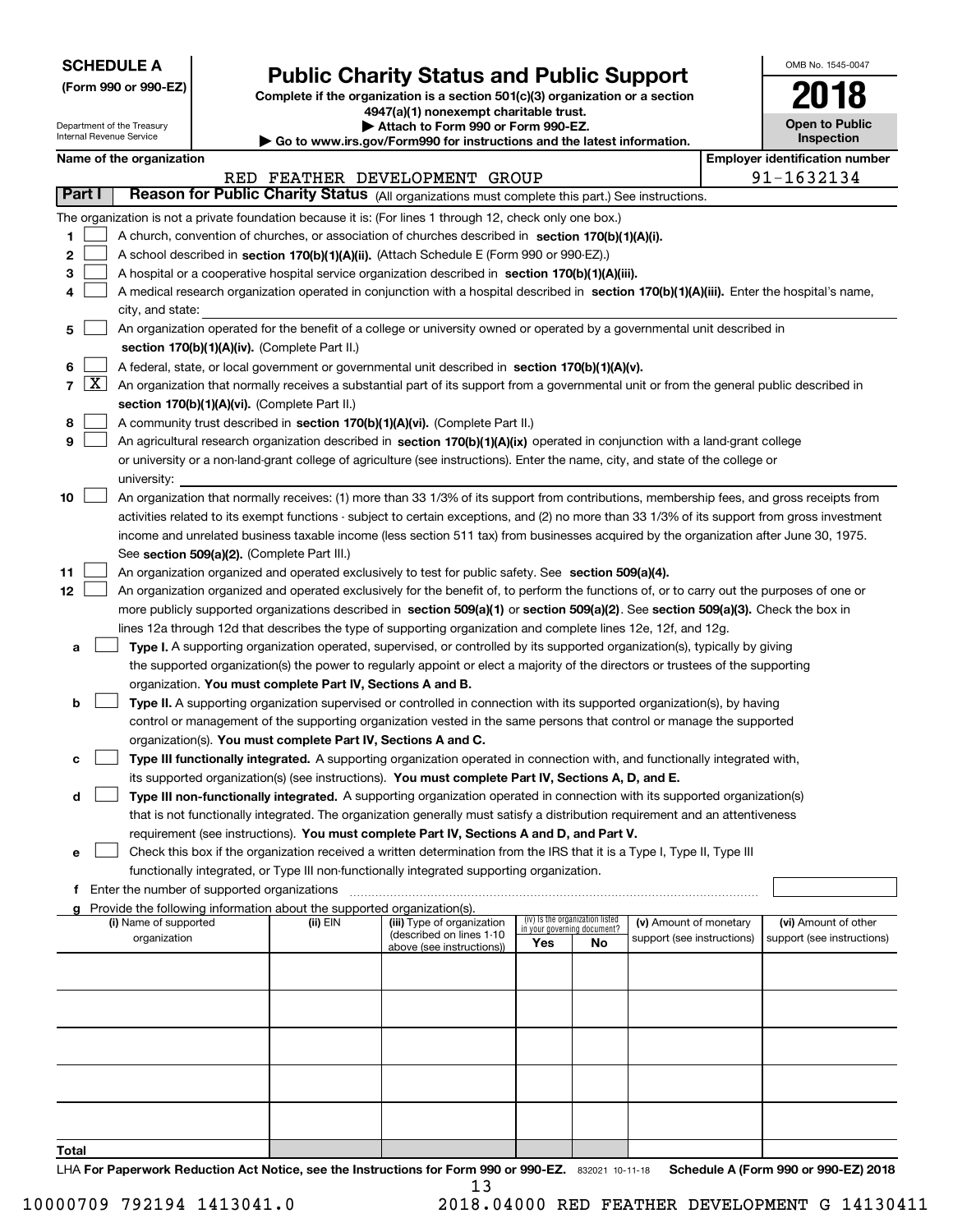#### Schedule A (Form 990 or 990-EZ) 2018 Page RED FEATHER DEVELOPMENT GROUP 91-1632134

91-1632134 Page 2

(Complete only if you checked the box on line 5, 7, or 8 of Part I or if the organization failed to qualify under Part III. If the organization fails to qualify under the tests listed below, please complete Part III.) **Part II COPPORT Schedule for Organizations Described in Sections 170(b)(1)(A)(iv) and 170(b)(1)(A)(vi)** 

| Calendar year (or fiscal year beginning in) $\blacktriangleright$<br>(a) 2014<br>$(b)$ 2015<br>$(c)$ 2016<br>$(d)$ 2017<br>(e) 2018<br>(f) Total<br>1 Gifts, grants, contributions, and<br>membership fees received. (Do not<br>493,156.<br>468,943.<br>578,726.<br>286,532.<br>854,018.<br>2681375.<br>include any "unusual grants.")<br>2 Tax revenues levied for the organ-<br>ization's benefit and either paid to<br>or expended on its behalf<br>3 The value of services or facilities<br>furnished by a governmental unit to<br>the organization without charge<br>286,532.<br>854,018.<br>493,156.<br>468, 943.<br>578,726.<br>2681375.<br>4 Total. Add lines 1 through 3<br>5 The portion of total contributions<br>by each person (other than a<br>governmental unit or publicly<br>supported organization) included<br>on line 1 that exceeds 2% of the<br>amount shown on line 11,<br>1413595.<br>column (f)<br>1267780.<br>6 Public support. Subtract line 5 from line 4.<br><b>Section B. Total Support</b><br>Calendar year (or fiscal year beginning in)<br>(a) 2014<br>$(b)$ 2015<br>$(c)$ 2016<br>$(d)$ 2017<br>(e) 2018<br>(f) Total<br>854,018.<br>493, 156.<br>468,943.<br>$\overline{578, 726}$ .<br>2681375.<br>286,532.<br><b>7</b> Amounts from line 4<br>8 Gross income from interest,<br>dividends, payments received on<br>securities loans, rents, royalties,<br>1,194.<br>467.<br>1,101.<br>1,804.<br>38.<br>4,604.<br>and income from similar sources<br><b>9</b> Net income from unrelated business<br>activities, whether or not the<br>business is regularly carried on<br><b>10</b> Other income. Do not include gain<br>or loss from the sale of capital<br>assets (Explain in Part VI.) <b>Constant</b><br>2685979.<br>11 Total support. Add lines 7 through 10<br>99,890.<br>12<br>12 Gross receipts from related activities, etc. (see instructions)<br>13 First five years. If the Form 990 is for the organization's first, second, third, fourth, or fifth tax year as a section 501(c)(3)<br>organization, check this box and stop here<br>Section C. Computation of Public Support Percentage<br>47.20<br>14<br>$\frac{9}{6}$<br>14 Public support percentage for 2018 (line 6, column (f) divided by line 11, column (f) <i>mummumumum</i><br>54.72<br>15<br>%<br>16a 33 1/3% support test - 2018. If the organization did not check the box on line 13, and line 14 is 33 1/3% or more, check this box and<br>$\blacktriangleright$ $\vert$ X $\vert$<br>stop here. The organization qualifies as a publicly supported organization<br>b 33 1/3% support test - 2017. If the organization did not check a box on line 13 or 16a, and line 15 is 33 1/3% or more, check this box<br>and stop here. The organization qualifies as a publicly supported organization<br>17a 10% -facts-and-circumstances test - 2018. If the organization did not check a box on line 13, 16a, or 16b, and line 14 is 10% or more,<br>and if the organization meets the "facts-and-circumstances" test, check this box and stop here. Explain in Part VI how the organization<br>meets the "facts-and-circumstances" test. The organization qualifies as a publicly supported organization <i>marroummumumumum</i><br><b>b 10% -facts-and-circumstances test - 2017.</b> If the organization did not check a box on line 13, 16a, 16b, or 17a, and line 15 is 10% or<br>more, and if the organization meets the "facts-and-circumstances" test, check this box and stop here. Explain in Part VI how the<br>organization meets the "facts-and-circumstances" test. The organization qualifies as a publicly supported organization<br>Private foundation. If the organization did not check a box on line 13, 16a, 16b, 17a, or 17b, check this box and see instructions<br>18 | <b>Section A. Public Support</b> |  |  |  |
|-----------------------------------------------------------------------------------------------------------------------------------------------------------------------------------------------------------------------------------------------------------------------------------------------------------------------------------------------------------------------------------------------------------------------------------------------------------------------------------------------------------------------------------------------------------------------------------------------------------------------------------------------------------------------------------------------------------------------------------------------------------------------------------------------------------------------------------------------------------------------------------------------------------------------------------------------------------------------------------------------------------------------------------------------------------------------------------------------------------------------------------------------------------------------------------------------------------------------------------------------------------------------------------------------------------------------------------------------------------------------------------------------------------------------------------------------------------------------------------------------------------------------------------------------------------------------------------------------------------------------------------------------------------------------------------------------------------------------------------------------------------------------------------------------------------------------------------------------------------------------------------------------------------------------------------------------------------------------------------------------------------------------------------------------------------------------------------------------------------------------------------------------------------------------------------------------------------------------------------------------------------------------------------------------------------------------------------------------------------------------------------------------------------------------------------------------------------------------------------------------------------------------------------------------------------------------------------------------------------------------------------------------------------------------------------------------------------------------------------------------------------------------------------------------------------------------------------------------------------------------------------------------------------------------------------------------------------------------------------------------------------------------------------------------------------------------------------------------------------------------------------------------------------------------------------------------------------------------------------------------------------------------------------------------------------------------------------------------------------------------------------------------------------------------------------------------------------------------------------------------------------------------------------------------------------------------------------------------------------------------------------------------------------------------------------------------------------------------------------------------------------------------------------------------------------|----------------------------------|--|--|--|
|                                                                                                                                                                                                                                                                                                                                                                                                                                                                                                                                                                                                                                                                                                                                                                                                                                                                                                                                                                                                                                                                                                                                                                                                                                                                                                                                                                                                                                                                                                                                                                                                                                                                                                                                                                                                                                                                                                                                                                                                                                                                                                                                                                                                                                                                                                                                                                                                                                                                                                                                                                                                                                                                                                                                                                                                                                                                                                                                                                                                                                                                                                                                                                                                                                                                                                                                                                                                                                                                                                                                                                                                                                                                                                                                                                                                           |                                  |  |  |  |
|                                                                                                                                                                                                                                                                                                                                                                                                                                                                                                                                                                                                                                                                                                                                                                                                                                                                                                                                                                                                                                                                                                                                                                                                                                                                                                                                                                                                                                                                                                                                                                                                                                                                                                                                                                                                                                                                                                                                                                                                                                                                                                                                                                                                                                                                                                                                                                                                                                                                                                                                                                                                                                                                                                                                                                                                                                                                                                                                                                                                                                                                                                                                                                                                                                                                                                                                                                                                                                                                                                                                                                                                                                                                                                                                                                                                           |                                  |  |  |  |
|                                                                                                                                                                                                                                                                                                                                                                                                                                                                                                                                                                                                                                                                                                                                                                                                                                                                                                                                                                                                                                                                                                                                                                                                                                                                                                                                                                                                                                                                                                                                                                                                                                                                                                                                                                                                                                                                                                                                                                                                                                                                                                                                                                                                                                                                                                                                                                                                                                                                                                                                                                                                                                                                                                                                                                                                                                                                                                                                                                                                                                                                                                                                                                                                                                                                                                                                                                                                                                                                                                                                                                                                                                                                                                                                                                                                           |                                  |  |  |  |
|                                                                                                                                                                                                                                                                                                                                                                                                                                                                                                                                                                                                                                                                                                                                                                                                                                                                                                                                                                                                                                                                                                                                                                                                                                                                                                                                                                                                                                                                                                                                                                                                                                                                                                                                                                                                                                                                                                                                                                                                                                                                                                                                                                                                                                                                                                                                                                                                                                                                                                                                                                                                                                                                                                                                                                                                                                                                                                                                                                                                                                                                                                                                                                                                                                                                                                                                                                                                                                                                                                                                                                                                                                                                                                                                                                                                           |                                  |  |  |  |
|                                                                                                                                                                                                                                                                                                                                                                                                                                                                                                                                                                                                                                                                                                                                                                                                                                                                                                                                                                                                                                                                                                                                                                                                                                                                                                                                                                                                                                                                                                                                                                                                                                                                                                                                                                                                                                                                                                                                                                                                                                                                                                                                                                                                                                                                                                                                                                                                                                                                                                                                                                                                                                                                                                                                                                                                                                                                                                                                                                                                                                                                                                                                                                                                                                                                                                                                                                                                                                                                                                                                                                                                                                                                                                                                                                                                           |                                  |  |  |  |
|                                                                                                                                                                                                                                                                                                                                                                                                                                                                                                                                                                                                                                                                                                                                                                                                                                                                                                                                                                                                                                                                                                                                                                                                                                                                                                                                                                                                                                                                                                                                                                                                                                                                                                                                                                                                                                                                                                                                                                                                                                                                                                                                                                                                                                                                                                                                                                                                                                                                                                                                                                                                                                                                                                                                                                                                                                                                                                                                                                                                                                                                                                                                                                                                                                                                                                                                                                                                                                                                                                                                                                                                                                                                                                                                                                                                           |                                  |  |  |  |
|                                                                                                                                                                                                                                                                                                                                                                                                                                                                                                                                                                                                                                                                                                                                                                                                                                                                                                                                                                                                                                                                                                                                                                                                                                                                                                                                                                                                                                                                                                                                                                                                                                                                                                                                                                                                                                                                                                                                                                                                                                                                                                                                                                                                                                                                                                                                                                                                                                                                                                                                                                                                                                                                                                                                                                                                                                                                                                                                                                                                                                                                                                                                                                                                                                                                                                                                                                                                                                                                                                                                                                                                                                                                                                                                                                                                           |                                  |  |  |  |
|                                                                                                                                                                                                                                                                                                                                                                                                                                                                                                                                                                                                                                                                                                                                                                                                                                                                                                                                                                                                                                                                                                                                                                                                                                                                                                                                                                                                                                                                                                                                                                                                                                                                                                                                                                                                                                                                                                                                                                                                                                                                                                                                                                                                                                                                                                                                                                                                                                                                                                                                                                                                                                                                                                                                                                                                                                                                                                                                                                                                                                                                                                                                                                                                                                                                                                                                                                                                                                                                                                                                                                                                                                                                                                                                                                                                           |                                  |  |  |  |
|                                                                                                                                                                                                                                                                                                                                                                                                                                                                                                                                                                                                                                                                                                                                                                                                                                                                                                                                                                                                                                                                                                                                                                                                                                                                                                                                                                                                                                                                                                                                                                                                                                                                                                                                                                                                                                                                                                                                                                                                                                                                                                                                                                                                                                                                                                                                                                                                                                                                                                                                                                                                                                                                                                                                                                                                                                                                                                                                                                                                                                                                                                                                                                                                                                                                                                                                                                                                                                                                                                                                                                                                                                                                                                                                                                                                           |                                  |  |  |  |
|                                                                                                                                                                                                                                                                                                                                                                                                                                                                                                                                                                                                                                                                                                                                                                                                                                                                                                                                                                                                                                                                                                                                                                                                                                                                                                                                                                                                                                                                                                                                                                                                                                                                                                                                                                                                                                                                                                                                                                                                                                                                                                                                                                                                                                                                                                                                                                                                                                                                                                                                                                                                                                                                                                                                                                                                                                                                                                                                                                                                                                                                                                                                                                                                                                                                                                                                                                                                                                                                                                                                                                                                                                                                                                                                                                                                           |                                  |  |  |  |
|                                                                                                                                                                                                                                                                                                                                                                                                                                                                                                                                                                                                                                                                                                                                                                                                                                                                                                                                                                                                                                                                                                                                                                                                                                                                                                                                                                                                                                                                                                                                                                                                                                                                                                                                                                                                                                                                                                                                                                                                                                                                                                                                                                                                                                                                                                                                                                                                                                                                                                                                                                                                                                                                                                                                                                                                                                                                                                                                                                                                                                                                                                                                                                                                                                                                                                                                                                                                                                                                                                                                                                                                                                                                                                                                                                                                           |                                  |  |  |  |
|                                                                                                                                                                                                                                                                                                                                                                                                                                                                                                                                                                                                                                                                                                                                                                                                                                                                                                                                                                                                                                                                                                                                                                                                                                                                                                                                                                                                                                                                                                                                                                                                                                                                                                                                                                                                                                                                                                                                                                                                                                                                                                                                                                                                                                                                                                                                                                                                                                                                                                                                                                                                                                                                                                                                                                                                                                                                                                                                                                                                                                                                                                                                                                                                                                                                                                                                                                                                                                                                                                                                                                                                                                                                                                                                                                                                           |                                  |  |  |  |
|                                                                                                                                                                                                                                                                                                                                                                                                                                                                                                                                                                                                                                                                                                                                                                                                                                                                                                                                                                                                                                                                                                                                                                                                                                                                                                                                                                                                                                                                                                                                                                                                                                                                                                                                                                                                                                                                                                                                                                                                                                                                                                                                                                                                                                                                                                                                                                                                                                                                                                                                                                                                                                                                                                                                                                                                                                                                                                                                                                                                                                                                                                                                                                                                                                                                                                                                                                                                                                                                                                                                                                                                                                                                                                                                                                                                           |                                  |  |  |  |
|                                                                                                                                                                                                                                                                                                                                                                                                                                                                                                                                                                                                                                                                                                                                                                                                                                                                                                                                                                                                                                                                                                                                                                                                                                                                                                                                                                                                                                                                                                                                                                                                                                                                                                                                                                                                                                                                                                                                                                                                                                                                                                                                                                                                                                                                                                                                                                                                                                                                                                                                                                                                                                                                                                                                                                                                                                                                                                                                                                                                                                                                                                                                                                                                                                                                                                                                                                                                                                                                                                                                                                                                                                                                                                                                                                                                           |                                  |  |  |  |
|                                                                                                                                                                                                                                                                                                                                                                                                                                                                                                                                                                                                                                                                                                                                                                                                                                                                                                                                                                                                                                                                                                                                                                                                                                                                                                                                                                                                                                                                                                                                                                                                                                                                                                                                                                                                                                                                                                                                                                                                                                                                                                                                                                                                                                                                                                                                                                                                                                                                                                                                                                                                                                                                                                                                                                                                                                                                                                                                                                                                                                                                                                                                                                                                                                                                                                                                                                                                                                                                                                                                                                                                                                                                                                                                                                                                           |                                  |  |  |  |
|                                                                                                                                                                                                                                                                                                                                                                                                                                                                                                                                                                                                                                                                                                                                                                                                                                                                                                                                                                                                                                                                                                                                                                                                                                                                                                                                                                                                                                                                                                                                                                                                                                                                                                                                                                                                                                                                                                                                                                                                                                                                                                                                                                                                                                                                                                                                                                                                                                                                                                                                                                                                                                                                                                                                                                                                                                                                                                                                                                                                                                                                                                                                                                                                                                                                                                                                                                                                                                                                                                                                                                                                                                                                                                                                                                                                           |                                  |  |  |  |
|                                                                                                                                                                                                                                                                                                                                                                                                                                                                                                                                                                                                                                                                                                                                                                                                                                                                                                                                                                                                                                                                                                                                                                                                                                                                                                                                                                                                                                                                                                                                                                                                                                                                                                                                                                                                                                                                                                                                                                                                                                                                                                                                                                                                                                                                                                                                                                                                                                                                                                                                                                                                                                                                                                                                                                                                                                                                                                                                                                                                                                                                                                                                                                                                                                                                                                                                                                                                                                                                                                                                                                                                                                                                                                                                                                                                           |                                  |  |  |  |
|                                                                                                                                                                                                                                                                                                                                                                                                                                                                                                                                                                                                                                                                                                                                                                                                                                                                                                                                                                                                                                                                                                                                                                                                                                                                                                                                                                                                                                                                                                                                                                                                                                                                                                                                                                                                                                                                                                                                                                                                                                                                                                                                                                                                                                                                                                                                                                                                                                                                                                                                                                                                                                                                                                                                                                                                                                                                                                                                                                                                                                                                                                                                                                                                                                                                                                                                                                                                                                                                                                                                                                                                                                                                                                                                                                                                           |                                  |  |  |  |
|                                                                                                                                                                                                                                                                                                                                                                                                                                                                                                                                                                                                                                                                                                                                                                                                                                                                                                                                                                                                                                                                                                                                                                                                                                                                                                                                                                                                                                                                                                                                                                                                                                                                                                                                                                                                                                                                                                                                                                                                                                                                                                                                                                                                                                                                                                                                                                                                                                                                                                                                                                                                                                                                                                                                                                                                                                                                                                                                                                                                                                                                                                                                                                                                                                                                                                                                                                                                                                                                                                                                                                                                                                                                                                                                                                                                           |                                  |  |  |  |
|                                                                                                                                                                                                                                                                                                                                                                                                                                                                                                                                                                                                                                                                                                                                                                                                                                                                                                                                                                                                                                                                                                                                                                                                                                                                                                                                                                                                                                                                                                                                                                                                                                                                                                                                                                                                                                                                                                                                                                                                                                                                                                                                                                                                                                                                                                                                                                                                                                                                                                                                                                                                                                                                                                                                                                                                                                                                                                                                                                                                                                                                                                                                                                                                                                                                                                                                                                                                                                                                                                                                                                                                                                                                                                                                                                                                           |                                  |  |  |  |
|                                                                                                                                                                                                                                                                                                                                                                                                                                                                                                                                                                                                                                                                                                                                                                                                                                                                                                                                                                                                                                                                                                                                                                                                                                                                                                                                                                                                                                                                                                                                                                                                                                                                                                                                                                                                                                                                                                                                                                                                                                                                                                                                                                                                                                                                                                                                                                                                                                                                                                                                                                                                                                                                                                                                                                                                                                                                                                                                                                                                                                                                                                                                                                                                                                                                                                                                                                                                                                                                                                                                                                                                                                                                                                                                                                                                           |                                  |  |  |  |
|                                                                                                                                                                                                                                                                                                                                                                                                                                                                                                                                                                                                                                                                                                                                                                                                                                                                                                                                                                                                                                                                                                                                                                                                                                                                                                                                                                                                                                                                                                                                                                                                                                                                                                                                                                                                                                                                                                                                                                                                                                                                                                                                                                                                                                                                                                                                                                                                                                                                                                                                                                                                                                                                                                                                                                                                                                                                                                                                                                                                                                                                                                                                                                                                                                                                                                                                                                                                                                                                                                                                                                                                                                                                                                                                                                                                           |                                  |  |  |  |
|                                                                                                                                                                                                                                                                                                                                                                                                                                                                                                                                                                                                                                                                                                                                                                                                                                                                                                                                                                                                                                                                                                                                                                                                                                                                                                                                                                                                                                                                                                                                                                                                                                                                                                                                                                                                                                                                                                                                                                                                                                                                                                                                                                                                                                                                                                                                                                                                                                                                                                                                                                                                                                                                                                                                                                                                                                                                                                                                                                                                                                                                                                                                                                                                                                                                                                                                                                                                                                                                                                                                                                                                                                                                                                                                                                                                           |                                  |  |  |  |
|                                                                                                                                                                                                                                                                                                                                                                                                                                                                                                                                                                                                                                                                                                                                                                                                                                                                                                                                                                                                                                                                                                                                                                                                                                                                                                                                                                                                                                                                                                                                                                                                                                                                                                                                                                                                                                                                                                                                                                                                                                                                                                                                                                                                                                                                                                                                                                                                                                                                                                                                                                                                                                                                                                                                                                                                                                                                                                                                                                                                                                                                                                                                                                                                                                                                                                                                                                                                                                                                                                                                                                                                                                                                                                                                                                                                           |                                  |  |  |  |
|                                                                                                                                                                                                                                                                                                                                                                                                                                                                                                                                                                                                                                                                                                                                                                                                                                                                                                                                                                                                                                                                                                                                                                                                                                                                                                                                                                                                                                                                                                                                                                                                                                                                                                                                                                                                                                                                                                                                                                                                                                                                                                                                                                                                                                                                                                                                                                                                                                                                                                                                                                                                                                                                                                                                                                                                                                                                                                                                                                                                                                                                                                                                                                                                                                                                                                                                                                                                                                                                                                                                                                                                                                                                                                                                                                                                           |                                  |  |  |  |
|                                                                                                                                                                                                                                                                                                                                                                                                                                                                                                                                                                                                                                                                                                                                                                                                                                                                                                                                                                                                                                                                                                                                                                                                                                                                                                                                                                                                                                                                                                                                                                                                                                                                                                                                                                                                                                                                                                                                                                                                                                                                                                                                                                                                                                                                                                                                                                                                                                                                                                                                                                                                                                                                                                                                                                                                                                                                                                                                                                                                                                                                                                                                                                                                                                                                                                                                                                                                                                                                                                                                                                                                                                                                                                                                                                                                           |                                  |  |  |  |
|                                                                                                                                                                                                                                                                                                                                                                                                                                                                                                                                                                                                                                                                                                                                                                                                                                                                                                                                                                                                                                                                                                                                                                                                                                                                                                                                                                                                                                                                                                                                                                                                                                                                                                                                                                                                                                                                                                                                                                                                                                                                                                                                                                                                                                                                                                                                                                                                                                                                                                                                                                                                                                                                                                                                                                                                                                                                                                                                                                                                                                                                                                                                                                                                                                                                                                                                                                                                                                                                                                                                                                                                                                                                                                                                                                                                           |                                  |  |  |  |
|                                                                                                                                                                                                                                                                                                                                                                                                                                                                                                                                                                                                                                                                                                                                                                                                                                                                                                                                                                                                                                                                                                                                                                                                                                                                                                                                                                                                                                                                                                                                                                                                                                                                                                                                                                                                                                                                                                                                                                                                                                                                                                                                                                                                                                                                                                                                                                                                                                                                                                                                                                                                                                                                                                                                                                                                                                                                                                                                                                                                                                                                                                                                                                                                                                                                                                                                                                                                                                                                                                                                                                                                                                                                                                                                                                                                           |                                  |  |  |  |
|                                                                                                                                                                                                                                                                                                                                                                                                                                                                                                                                                                                                                                                                                                                                                                                                                                                                                                                                                                                                                                                                                                                                                                                                                                                                                                                                                                                                                                                                                                                                                                                                                                                                                                                                                                                                                                                                                                                                                                                                                                                                                                                                                                                                                                                                                                                                                                                                                                                                                                                                                                                                                                                                                                                                                                                                                                                                                                                                                                                                                                                                                                                                                                                                                                                                                                                                                                                                                                                                                                                                                                                                                                                                                                                                                                                                           |                                  |  |  |  |
|                                                                                                                                                                                                                                                                                                                                                                                                                                                                                                                                                                                                                                                                                                                                                                                                                                                                                                                                                                                                                                                                                                                                                                                                                                                                                                                                                                                                                                                                                                                                                                                                                                                                                                                                                                                                                                                                                                                                                                                                                                                                                                                                                                                                                                                                                                                                                                                                                                                                                                                                                                                                                                                                                                                                                                                                                                                                                                                                                                                                                                                                                                                                                                                                                                                                                                                                                                                                                                                                                                                                                                                                                                                                                                                                                                                                           |                                  |  |  |  |
|                                                                                                                                                                                                                                                                                                                                                                                                                                                                                                                                                                                                                                                                                                                                                                                                                                                                                                                                                                                                                                                                                                                                                                                                                                                                                                                                                                                                                                                                                                                                                                                                                                                                                                                                                                                                                                                                                                                                                                                                                                                                                                                                                                                                                                                                                                                                                                                                                                                                                                                                                                                                                                                                                                                                                                                                                                                                                                                                                                                                                                                                                                                                                                                                                                                                                                                                                                                                                                                                                                                                                                                                                                                                                                                                                                                                           |                                  |  |  |  |
|                                                                                                                                                                                                                                                                                                                                                                                                                                                                                                                                                                                                                                                                                                                                                                                                                                                                                                                                                                                                                                                                                                                                                                                                                                                                                                                                                                                                                                                                                                                                                                                                                                                                                                                                                                                                                                                                                                                                                                                                                                                                                                                                                                                                                                                                                                                                                                                                                                                                                                                                                                                                                                                                                                                                                                                                                                                                                                                                                                                                                                                                                                                                                                                                                                                                                                                                                                                                                                                                                                                                                                                                                                                                                                                                                                                                           |                                  |  |  |  |
|                                                                                                                                                                                                                                                                                                                                                                                                                                                                                                                                                                                                                                                                                                                                                                                                                                                                                                                                                                                                                                                                                                                                                                                                                                                                                                                                                                                                                                                                                                                                                                                                                                                                                                                                                                                                                                                                                                                                                                                                                                                                                                                                                                                                                                                                                                                                                                                                                                                                                                                                                                                                                                                                                                                                                                                                                                                                                                                                                                                                                                                                                                                                                                                                                                                                                                                                                                                                                                                                                                                                                                                                                                                                                                                                                                                                           |                                  |  |  |  |
|                                                                                                                                                                                                                                                                                                                                                                                                                                                                                                                                                                                                                                                                                                                                                                                                                                                                                                                                                                                                                                                                                                                                                                                                                                                                                                                                                                                                                                                                                                                                                                                                                                                                                                                                                                                                                                                                                                                                                                                                                                                                                                                                                                                                                                                                                                                                                                                                                                                                                                                                                                                                                                                                                                                                                                                                                                                                                                                                                                                                                                                                                                                                                                                                                                                                                                                                                                                                                                                                                                                                                                                                                                                                                                                                                                                                           |                                  |  |  |  |
|                                                                                                                                                                                                                                                                                                                                                                                                                                                                                                                                                                                                                                                                                                                                                                                                                                                                                                                                                                                                                                                                                                                                                                                                                                                                                                                                                                                                                                                                                                                                                                                                                                                                                                                                                                                                                                                                                                                                                                                                                                                                                                                                                                                                                                                                                                                                                                                                                                                                                                                                                                                                                                                                                                                                                                                                                                                                                                                                                                                                                                                                                                                                                                                                                                                                                                                                                                                                                                                                                                                                                                                                                                                                                                                                                                                                           |                                  |  |  |  |
|                                                                                                                                                                                                                                                                                                                                                                                                                                                                                                                                                                                                                                                                                                                                                                                                                                                                                                                                                                                                                                                                                                                                                                                                                                                                                                                                                                                                                                                                                                                                                                                                                                                                                                                                                                                                                                                                                                                                                                                                                                                                                                                                                                                                                                                                                                                                                                                                                                                                                                                                                                                                                                                                                                                                                                                                                                                                                                                                                                                                                                                                                                                                                                                                                                                                                                                                                                                                                                                                                                                                                                                                                                                                                                                                                                                                           |                                  |  |  |  |
|                                                                                                                                                                                                                                                                                                                                                                                                                                                                                                                                                                                                                                                                                                                                                                                                                                                                                                                                                                                                                                                                                                                                                                                                                                                                                                                                                                                                                                                                                                                                                                                                                                                                                                                                                                                                                                                                                                                                                                                                                                                                                                                                                                                                                                                                                                                                                                                                                                                                                                                                                                                                                                                                                                                                                                                                                                                                                                                                                                                                                                                                                                                                                                                                                                                                                                                                                                                                                                                                                                                                                                                                                                                                                                                                                                                                           |                                  |  |  |  |
|                                                                                                                                                                                                                                                                                                                                                                                                                                                                                                                                                                                                                                                                                                                                                                                                                                                                                                                                                                                                                                                                                                                                                                                                                                                                                                                                                                                                                                                                                                                                                                                                                                                                                                                                                                                                                                                                                                                                                                                                                                                                                                                                                                                                                                                                                                                                                                                                                                                                                                                                                                                                                                                                                                                                                                                                                                                                                                                                                                                                                                                                                                                                                                                                                                                                                                                                                                                                                                                                                                                                                                                                                                                                                                                                                                                                           |                                  |  |  |  |
|                                                                                                                                                                                                                                                                                                                                                                                                                                                                                                                                                                                                                                                                                                                                                                                                                                                                                                                                                                                                                                                                                                                                                                                                                                                                                                                                                                                                                                                                                                                                                                                                                                                                                                                                                                                                                                                                                                                                                                                                                                                                                                                                                                                                                                                                                                                                                                                                                                                                                                                                                                                                                                                                                                                                                                                                                                                                                                                                                                                                                                                                                                                                                                                                                                                                                                                                                                                                                                                                                                                                                                                                                                                                                                                                                                                                           |                                  |  |  |  |
|                                                                                                                                                                                                                                                                                                                                                                                                                                                                                                                                                                                                                                                                                                                                                                                                                                                                                                                                                                                                                                                                                                                                                                                                                                                                                                                                                                                                                                                                                                                                                                                                                                                                                                                                                                                                                                                                                                                                                                                                                                                                                                                                                                                                                                                                                                                                                                                                                                                                                                                                                                                                                                                                                                                                                                                                                                                                                                                                                                                                                                                                                                                                                                                                                                                                                                                                                                                                                                                                                                                                                                                                                                                                                                                                                                                                           |                                  |  |  |  |
|                                                                                                                                                                                                                                                                                                                                                                                                                                                                                                                                                                                                                                                                                                                                                                                                                                                                                                                                                                                                                                                                                                                                                                                                                                                                                                                                                                                                                                                                                                                                                                                                                                                                                                                                                                                                                                                                                                                                                                                                                                                                                                                                                                                                                                                                                                                                                                                                                                                                                                                                                                                                                                                                                                                                                                                                                                                                                                                                                                                                                                                                                                                                                                                                                                                                                                                                                                                                                                                                                                                                                                                                                                                                                                                                                                                                           |                                  |  |  |  |
|                                                                                                                                                                                                                                                                                                                                                                                                                                                                                                                                                                                                                                                                                                                                                                                                                                                                                                                                                                                                                                                                                                                                                                                                                                                                                                                                                                                                                                                                                                                                                                                                                                                                                                                                                                                                                                                                                                                                                                                                                                                                                                                                                                                                                                                                                                                                                                                                                                                                                                                                                                                                                                                                                                                                                                                                                                                                                                                                                                                                                                                                                                                                                                                                                                                                                                                                                                                                                                                                                                                                                                                                                                                                                                                                                                                                           |                                  |  |  |  |
|                                                                                                                                                                                                                                                                                                                                                                                                                                                                                                                                                                                                                                                                                                                                                                                                                                                                                                                                                                                                                                                                                                                                                                                                                                                                                                                                                                                                                                                                                                                                                                                                                                                                                                                                                                                                                                                                                                                                                                                                                                                                                                                                                                                                                                                                                                                                                                                                                                                                                                                                                                                                                                                                                                                                                                                                                                                                                                                                                                                                                                                                                                                                                                                                                                                                                                                                                                                                                                                                                                                                                                                                                                                                                                                                                                                                           |                                  |  |  |  |
|                                                                                                                                                                                                                                                                                                                                                                                                                                                                                                                                                                                                                                                                                                                                                                                                                                                                                                                                                                                                                                                                                                                                                                                                                                                                                                                                                                                                                                                                                                                                                                                                                                                                                                                                                                                                                                                                                                                                                                                                                                                                                                                                                                                                                                                                                                                                                                                                                                                                                                                                                                                                                                                                                                                                                                                                                                                                                                                                                                                                                                                                                                                                                                                                                                                                                                                                                                                                                                                                                                                                                                                                                                                                                                                                                                                                           |                                  |  |  |  |
|                                                                                                                                                                                                                                                                                                                                                                                                                                                                                                                                                                                                                                                                                                                                                                                                                                                                                                                                                                                                                                                                                                                                                                                                                                                                                                                                                                                                                                                                                                                                                                                                                                                                                                                                                                                                                                                                                                                                                                                                                                                                                                                                                                                                                                                                                                                                                                                                                                                                                                                                                                                                                                                                                                                                                                                                                                                                                                                                                                                                                                                                                                                                                                                                                                                                                                                                                                                                                                                                                                                                                                                                                                                                                                                                                                                                           |                                  |  |  |  |
|                                                                                                                                                                                                                                                                                                                                                                                                                                                                                                                                                                                                                                                                                                                                                                                                                                                                                                                                                                                                                                                                                                                                                                                                                                                                                                                                                                                                                                                                                                                                                                                                                                                                                                                                                                                                                                                                                                                                                                                                                                                                                                                                                                                                                                                                                                                                                                                                                                                                                                                                                                                                                                                                                                                                                                                                                                                                                                                                                                                                                                                                                                                                                                                                                                                                                                                                                                                                                                                                                                                                                                                                                                                                                                                                                                                                           |                                  |  |  |  |
|                                                                                                                                                                                                                                                                                                                                                                                                                                                                                                                                                                                                                                                                                                                                                                                                                                                                                                                                                                                                                                                                                                                                                                                                                                                                                                                                                                                                                                                                                                                                                                                                                                                                                                                                                                                                                                                                                                                                                                                                                                                                                                                                                                                                                                                                                                                                                                                                                                                                                                                                                                                                                                                                                                                                                                                                                                                                                                                                                                                                                                                                                                                                                                                                                                                                                                                                                                                                                                                                                                                                                                                                                                                                                                                                                                                                           |                                  |  |  |  |
|                                                                                                                                                                                                                                                                                                                                                                                                                                                                                                                                                                                                                                                                                                                                                                                                                                                                                                                                                                                                                                                                                                                                                                                                                                                                                                                                                                                                                                                                                                                                                                                                                                                                                                                                                                                                                                                                                                                                                                                                                                                                                                                                                                                                                                                                                                                                                                                                                                                                                                                                                                                                                                                                                                                                                                                                                                                                                                                                                                                                                                                                                                                                                                                                                                                                                                                                                                                                                                                                                                                                                                                                                                                                                                                                                                                                           |                                  |  |  |  |
|                                                                                                                                                                                                                                                                                                                                                                                                                                                                                                                                                                                                                                                                                                                                                                                                                                                                                                                                                                                                                                                                                                                                                                                                                                                                                                                                                                                                                                                                                                                                                                                                                                                                                                                                                                                                                                                                                                                                                                                                                                                                                                                                                                                                                                                                                                                                                                                                                                                                                                                                                                                                                                                                                                                                                                                                                                                                                                                                                                                                                                                                                                                                                                                                                                                                                                                                                                                                                                                                                                                                                                                                                                                                                                                                                                                                           |                                  |  |  |  |
|                                                                                                                                                                                                                                                                                                                                                                                                                                                                                                                                                                                                                                                                                                                                                                                                                                                                                                                                                                                                                                                                                                                                                                                                                                                                                                                                                                                                                                                                                                                                                                                                                                                                                                                                                                                                                                                                                                                                                                                                                                                                                                                                                                                                                                                                                                                                                                                                                                                                                                                                                                                                                                                                                                                                                                                                                                                                                                                                                                                                                                                                                                                                                                                                                                                                                                                                                                                                                                                                                                                                                                                                                                                                                                                                                                                                           |                                  |  |  |  |
|                                                                                                                                                                                                                                                                                                                                                                                                                                                                                                                                                                                                                                                                                                                                                                                                                                                                                                                                                                                                                                                                                                                                                                                                                                                                                                                                                                                                                                                                                                                                                                                                                                                                                                                                                                                                                                                                                                                                                                                                                                                                                                                                                                                                                                                                                                                                                                                                                                                                                                                                                                                                                                                                                                                                                                                                                                                                                                                                                                                                                                                                                                                                                                                                                                                                                                                                                                                                                                                                                                                                                                                                                                                                                                                                                                                                           |                                  |  |  |  |
| Schedule A (Form 990 or 990-F7) 2018                                                                                                                                                                                                                                                                                                                                                                                                                                                                                                                                                                                                                                                                                                                                                                                                                                                                                                                                                                                                                                                                                                                                                                                                                                                                                                                                                                                                                                                                                                                                                                                                                                                                                                                                                                                                                                                                                                                                                                                                                                                                                                                                                                                                                                                                                                                                                                                                                                                                                                                                                                                                                                                                                                                                                                                                                                                                                                                                                                                                                                                                                                                                                                                                                                                                                                                                                                                                                                                                                                                                                                                                                                                                                                                                                                      |                                  |  |  |  |

**Schedule A (Form 990 or 990-EZ) 2018**

832022 10-11-18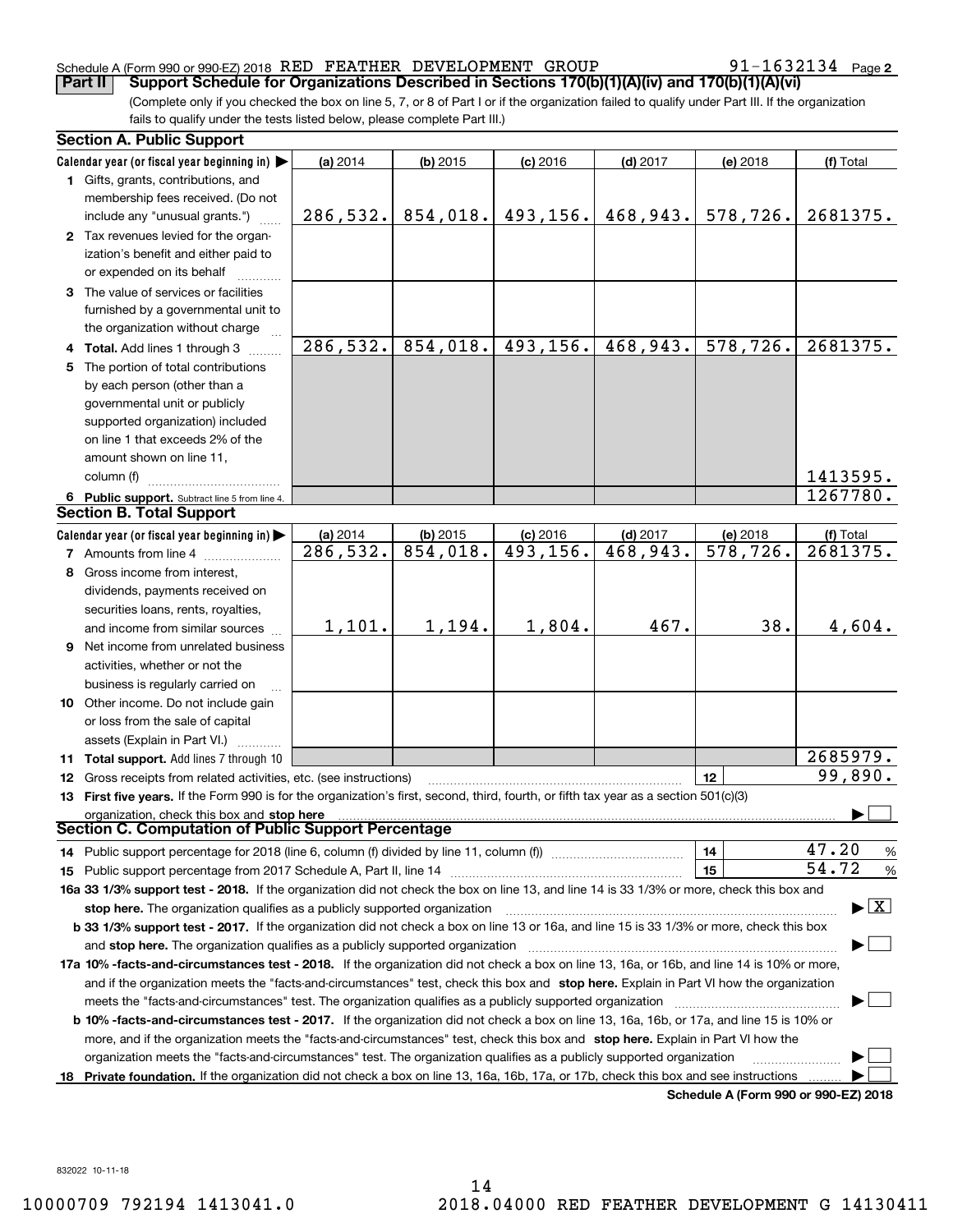#### Schedule A (Form 990 or 990-EZ) 2018 Page RED FEATHER DEVELOPMENT GROUP 91-1632134 **Part III** | Support Schedule for Organizations Described in Section 509(a)(2)

(Complete only if you checked the box on line 10 of Part I or if the organization failed to qualify under Part II. If the organization fails to qualify under the tests listed below, please complete Part II.)

|    | <b>Section A. Public Support</b>                                                                                                                                                                                               |            |            |            |            |          |                                      |
|----|--------------------------------------------------------------------------------------------------------------------------------------------------------------------------------------------------------------------------------|------------|------------|------------|------------|----------|--------------------------------------|
|    | Calendar year (or fiscal year beginning in) $\blacktriangleright$                                                                                                                                                              | (a) 2014   | $(b)$ 2015 | $(c)$ 2016 | $(d)$ 2017 | (e) 2018 | (f) Total                            |
|    | 1 Gifts, grants, contributions, and                                                                                                                                                                                            |            |            |            |            |          |                                      |
|    | membership fees received. (Do not                                                                                                                                                                                              |            |            |            |            |          |                                      |
|    | include any "unusual grants.")                                                                                                                                                                                                 |            |            |            |            |          |                                      |
|    | 2 Gross receipts from admissions,<br>merchandise sold or services per-<br>formed, or facilities furnished in<br>any activity that is related to the<br>organization's tax-exempt purpose                                       |            |            |            |            |          |                                      |
|    | 3 Gross receipts from activities that                                                                                                                                                                                          |            |            |            |            |          |                                      |
|    | are not an unrelated trade or bus-                                                                                                                                                                                             |            |            |            |            |          |                                      |
|    | iness under section 513                                                                                                                                                                                                        |            |            |            |            |          |                                      |
|    | 4 Tax revenues levied for the organ-                                                                                                                                                                                           |            |            |            |            |          |                                      |
|    | ization's benefit and either paid to                                                                                                                                                                                           |            |            |            |            |          |                                      |
|    | or expended on its behalf<br>.                                                                                                                                                                                                 |            |            |            |            |          |                                      |
|    | 5 The value of services or facilities<br>furnished by a governmental unit to                                                                                                                                                   |            |            |            |            |          |                                      |
|    | the organization without charge                                                                                                                                                                                                |            |            |            |            |          |                                      |
|    | <b>6 Total.</b> Add lines 1 through 5                                                                                                                                                                                          |            |            |            |            |          |                                      |
|    | 7a Amounts included on lines 1, 2, and                                                                                                                                                                                         |            |            |            |            |          |                                      |
|    | 3 received from disqualified persons                                                                                                                                                                                           |            |            |            |            |          |                                      |
|    | <b>b</b> Amounts included on lines 2 and 3 received<br>from other than disqualified persons that<br>exceed the greater of \$5,000 or 1% of the<br>amount on line 13 for the year                                               |            |            |            |            |          |                                      |
|    | c Add lines 7a and 7b                                                                                                                                                                                                          |            |            |            |            |          |                                      |
|    | 8 Public support. (Subtract line 7c from line 6.)                                                                                                                                                                              |            |            |            |            |          |                                      |
|    | <b>Section B. Total Support</b>                                                                                                                                                                                                |            |            |            |            |          |                                      |
|    | Calendar year (or fiscal year beginning in) $\blacktriangleright$                                                                                                                                                              | (a) $2014$ | $(b)$ 2015 | $(c)$ 2016 | $(d)$ 2017 | (e) 2018 | (f) Total                            |
|    | 9 Amounts from line 6                                                                                                                                                                                                          |            |            |            |            |          |                                      |
|    | 10a Gross income from interest,<br>dividends, payments received on<br>securities loans, rents, royalties,<br>and income from similar sources                                                                                   |            |            |            |            |          |                                      |
|    | <b>b</b> Unrelated business taxable income                                                                                                                                                                                     |            |            |            |            |          |                                      |
|    | (less section 511 taxes) from businesses                                                                                                                                                                                       |            |            |            |            |          |                                      |
|    | acquired after June 30, 1975                                                                                                                                                                                                   |            |            |            |            |          |                                      |
|    | c Add lines 10a and 10b                                                                                                                                                                                                        |            |            |            |            |          |                                      |
|    | 11 Net income from unrelated business<br>activities not included in line 10b,<br>whether or not the business is<br>regularly carried on                                                                                        |            |            |            |            |          |                                      |
|    | <b>12</b> Other income. Do not include gain<br>or loss from the sale of capital<br>assets (Explain in Part VI.)                                                                                                                |            |            |            |            |          |                                      |
|    | <b>13</b> Total support. (Add lines 9, 10c, 11, and 12.)                                                                                                                                                                       |            |            |            |            |          |                                      |
|    | 14 First five years. If the Form 990 is for the organization's first, second, third, fourth, or fifth tax year as a section 501(c)(3) organization,                                                                            |            |            |            |            |          |                                      |
|    | check this box and stop here measurements are all the state of the state of the state of the state of the state of the state of the state of the state of the state of the state of the state of the state of the state of the |            |            |            |            |          |                                      |
|    | Section C. Computation of Public Support Percentage                                                                                                                                                                            |            |            |            |            |          |                                      |
|    | 15 Public support percentage for 2018 (line 8, column (f), divided by line 13, column (f))                                                                                                                                     |            |            |            |            | 15       | %                                    |
|    | 16 Public support percentage from 2017 Schedule A, Part III, line 15                                                                                                                                                           |            |            |            |            | 16       | %                                    |
|    | <b>Section D. Computation of Investment Income Percentage</b>                                                                                                                                                                  |            |            |            |            |          |                                      |
|    | 17 Investment income percentage for 2018 (line 10c, column (f), divided by line 13, column (f))                                                                                                                                |            |            |            |            | 17       | %                                    |
|    | <b>18</b> Investment income percentage from <b>2017</b> Schedule A, Part III, line 17                                                                                                                                          |            |            |            |            | 18       | %                                    |
|    | 19a 33 1/3% support tests - 2018. If the organization did not check the box on line 14, and line 15 is more than 33 1/3%, and line 17 is not                                                                                   |            |            |            |            |          |                                      |
|    | more than 33 1/3%, check this box and stop here. The organization qualifies as a publicly supported organization                                                                                                               |            |            |            |            |          | ▶                                    |
|    | b 33 1/3% support tests - 2017. If the organization did not check a box on line 14 or line 19a, and line 16 is more than 33 1/3%, and                                                                                          |            |            |            |            |          |                                      |
|    | line 18 is not more than 33 1/3%, check this box and stop here. The organization qualifies as a publicly supported organization                                                                                                |            |            |            |            |          |                                      |
| 20 | Private foundation. If the organization did not check a box on line 14, 19a, or 19b, check this box and see instructions                                                                                                       |            |            |            |            |          |                                      |
|    | 832023 10-11-18                                                                                                                                                                                                                |            | 15         |            |            |          | Schedule A (Form 990 or 990-EZ) 2018 |

 <sup>10000709 792194 1413041.0 2018.04000</sup> RED FEATHER DEVELOPMENT G 14130411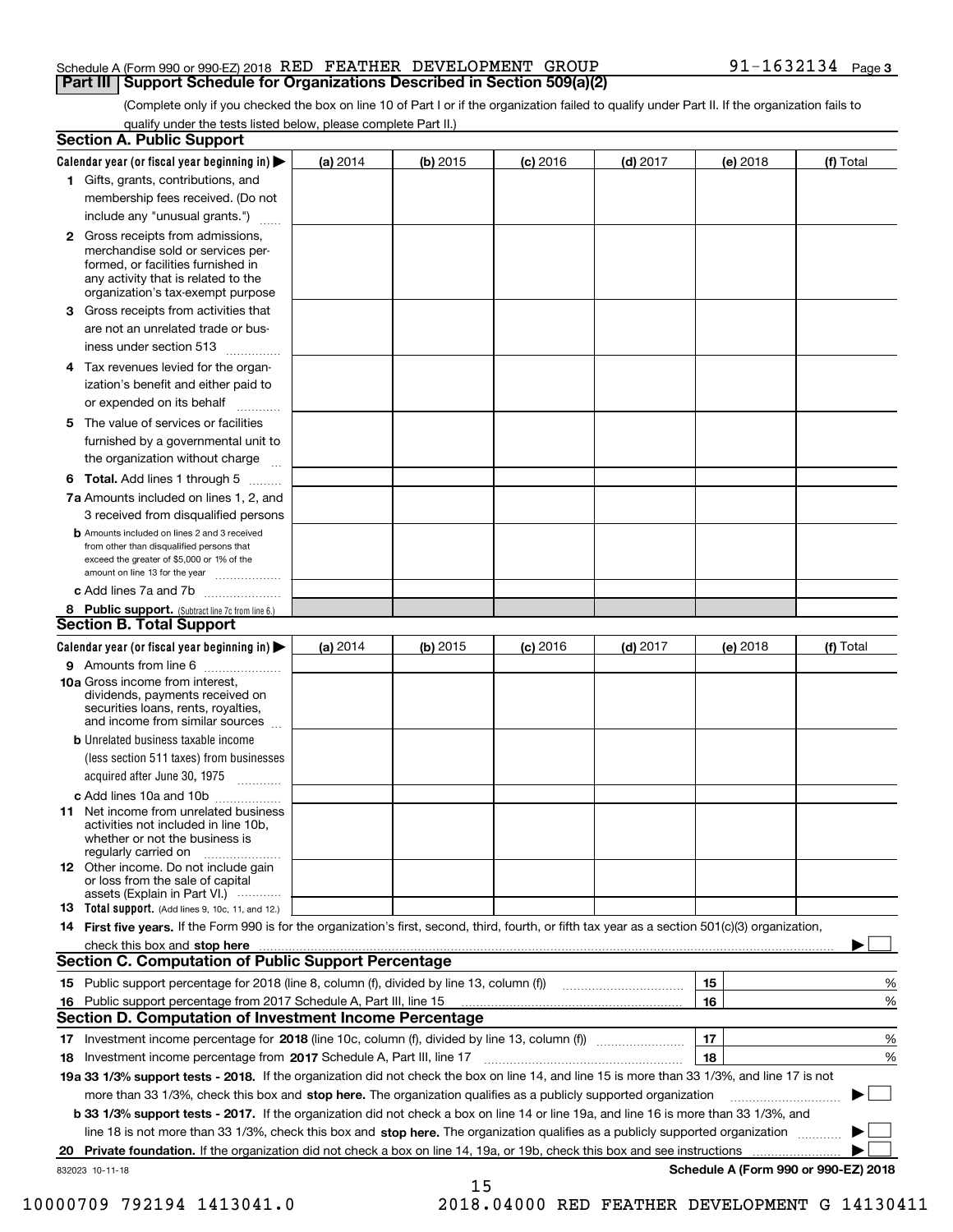#### Schedule A (Form 990 or 990-EZ) 2018 Page RED FEATHER DEVELOPMENT GROUP 91-1632134

## **Part IV Supporting Organizations**

(Complete only if you checked a box in line 12 on Part I. If you checked 12a of Part I, complete Sections A and B. If you checked 12b of Part I, complete Sections A and C. If you checked 12c of Part I, complete Sections A, D, and E. If you checked 12d of Part I, complete Sections A and D, and complete Part V.)

#### **Section A. All Supporting Organizations**

- **1** Are all of the organization's supported organizations listed by name in the organization's governing documents? If "No," describe in **Part VI** how the supported organizations are designated. If designated by *class or purpose, describe the designation. If historic and continuing relationship, explain.*
- **2** Did the organization have any supported organization that does not have an IRS determination of status under section 509(a)(1) or (2)? If "Yes," explain in Part VI how the organization determined that the supported *organization was described in section 509(a)(1) or (2).*
- **3a** Did the organization have a supported organization described in section 501(c)(4), (5), or (6)? If "Yes," answer *(b) and (c) below.*
- **b** Did the organization confirm that each supported organization qualified under section 501(c)(4), (5), or (6) and satisfied the public support tests under section 509(a)(2)? If "Yes," describe in **Part VI** when and how the *organization made the determination.*
- **c**Did the organization ensure that all support to such organizations was used exclusively for section 170(c)(2)(B) purposes? If "Yes," explain in **Part VI** what controls the organization put in place to ensure such use.
- **4a***If* Was any supported organization not organized in the United States ("foreign supported organization")? *"Yes," and if you checked 12a or 12b in Part I, answer (b) and (c) below.*
- **b** Did the organization have ultimate control and discretion in deciding whether to make grants to the foreign supported organization? If "Yes," describe in **Part VI** how the organization had such control and discretion *despite being controlled or supervised by or in connection with its supported organizations.*
- **c** Did the organization support any foreign supported organization that does not have an IRS determination under sections 501(c)(3) and 509(a)(1) or (2)? If "Yes," explain in **Part VI** what controls the organization used *to ensure that all support to the foreign supported organization was used exclusively for section 170(c)(2)(B) purposes.*
- **5a** Did the organization add, substitute, or remove any supported organizations during the tax year? If "Yes," answer (b) and (c) below (if applicable). Also, provide detail in **Part VI,** including (i) the names and EIN *numbers of the supported organizations added, substituted, or removed; (ii) the reasons for each such action; (iii) the authority under the organization's organizing document authorizing such action; and (iv) how the action was accomplished (such as by amendment to the organizing document).*
- **b** Type I or Type II only. Was any added or substituted supported organization part of a class already designated in the organization's organizing document?
- **cSubstitutions only.**  Was the substitution the result of an event beyond the organization's control?
- **6** Did the organization provide support (whether in the form of grants or the provision of services or facilities) to **Part VI.** *If "Yes," provide detail in* support or benefit one or more of the filing organization's supported organizations? anyone other than (i) its supported organizations, (ii) individuals that are part of the charitable class benefited by one or more of its supported organizations, or (iii) other supporting organizations that also
- **7**Did the organization provide a grant, loan, compensation, or other similar payment to a substantial contributor *If "Yes," complete Part I of Schedule L (Form 990 or 990-EZ).* regard to a substantial contributor? (as defined in section 4958(c)(3)(C)), a family member of a substantial contributor, or a 35% controlled entity with
- **8** Did the organization make a loan to a disqualified person (as defined in section 4958) not described in line 7? *If "Yes," complete Part I of Schedule L (Form 990 or 990-EZ).*
- **9a** Was the organization controlled directly or indirectly at any time during the tax year by one or more in section 509(a)(1) or (2))? If "Yes," *provide detail in* <code>Part VI.</code> disqualified persons as defined in section 4946 (other than foundation managers and organizations described
- **b** Did one or more disqualified persons (as defined in line 9a) hold a controlling interest in any entity in which the supporting organization had an interest? If "Yes," provide detail in P**art VI**.
- **c**Did a disqualified person (as defined in line 9a) have an ownership interest in, or derive any personal benefit from, assets in which the supporting organization also had an interest? If "Yes," provide detail in P**art VI.**
- **10a** Was the organization subject to the excess business holdings rules of section 4943 because of section supporting organizations)? If "Yes," answer 10b below. 4943(f) (regarding certain Type II supporting organizations, and all Type III non-functionally integrated
- **b** Did the organization have any excess business holdings in the tax year? (Use Schedule C, Form 4720, to *determine whether the organization had excess business holdings.)*

16

832024 10-11-18

**10bSchedule A (Form 990 or 990-EZ) 2018**

**10a**

**1**

**2**

**3a**

**3b**

**3c**

**4a**

**4b**

**4c**

**5a**

**5b5c**

**6**

**7**

**8**

**9a**

**9b**

**9c**

**Yes No**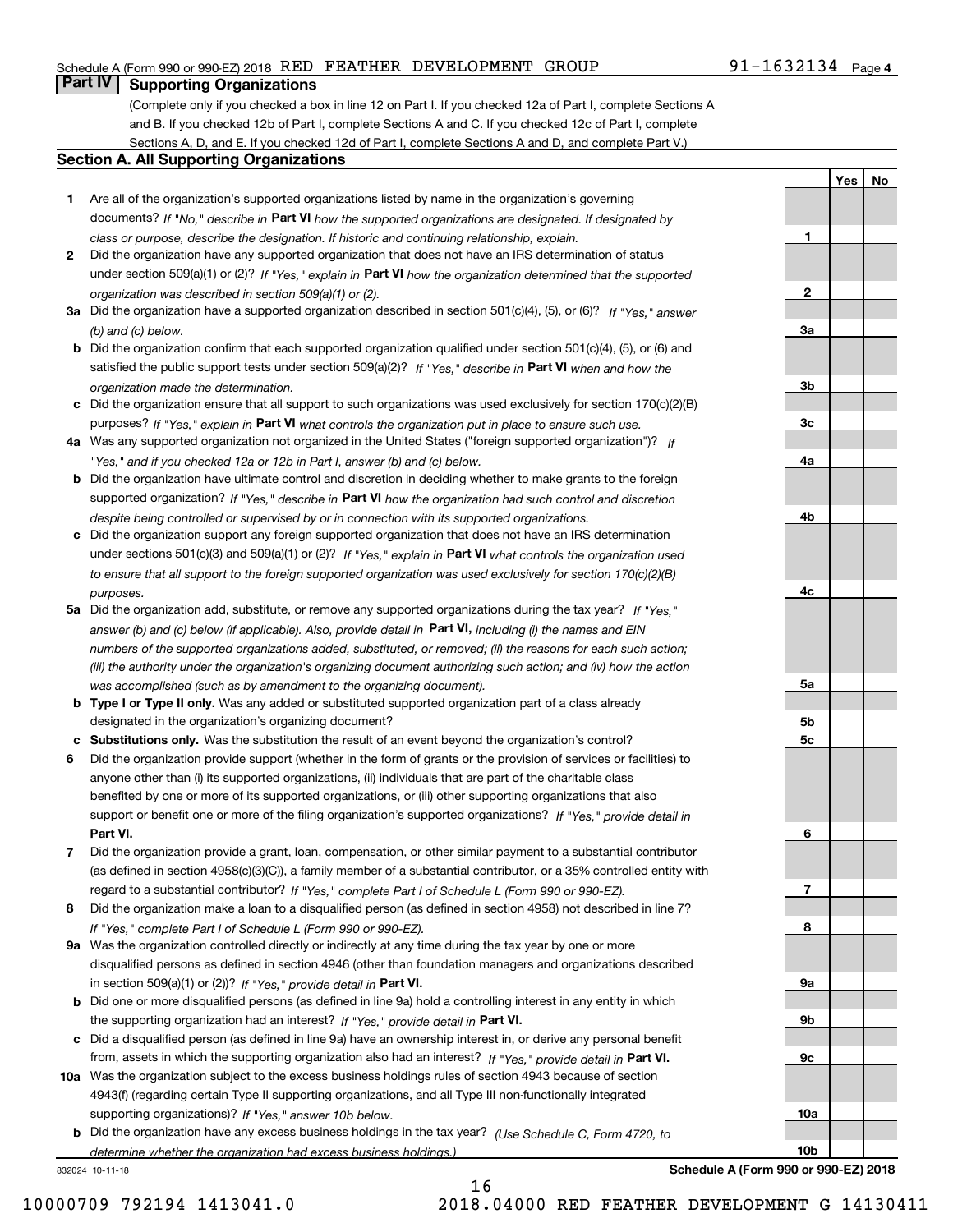### Schedule A (Form 990 or 990-EZ) 2018 Page RED FEATHER DEVELOPMENT GROUP 91-1632134 **Part IV** Supporting Organizations (*continued*)

|    |                                                                                                                                   |              | Yes | No |
|----|-----------------------------------------------------------------------------------------------------------------------------------|--------------|-----|----|
| 11 | Has the organization accepted a gift or contribution from any of the following persons?                                           |              |     |    |
|    | a A person who directly or indirectly controls, either alone or together with persons described in (b) and (c)                    |              |     |    |
|    | below, the governing body of a supported organization?                                                                            | 11a          |     |    |
|    | <b>b</b> A family member of a person described in (a) above?                                                                      | 11b          |     |    |
|    | c A 35% controlled entity of a person described in (a) or (b) above? If "Yes" to a, b, or c, provide detail in Part VI.           | 11c          |     |    |
|    | <b>Section B. Type I Supporting Organizations</b>                                                                                 |              |     |    |
|    |                                                                                                                                   |              |     |    |
|    |                                                                                                                                   |              | Yes | No |
| 1  | Did the directors, trustees, or membership of one or more supported organizations have the power to                               |              |     |    |
|    | regularly appoint or elect at least a majority of the organization's directors or trustees at all times during the                |              |     |    |
|    | tax year? If "No," describe in Part VI how the supported organization(s) effectively operated, supervised, or                     |              |     |    |
|    | controlled the organization's activities. If the organization had more than one supported organization,                           |              |     |    |
|    | describe how the powers to appoint and/or remove directors or trustees were allocated among the supported                         |              |     |    |
|    | organizations and what conditions or restrictions, if any, applied to such powers during the tax year.                            | 1            |     |    |
| 2  | Did the organization operate for the benefit of any supported organization other than the supported                               |              |     |    |
|    | organization(s) that operated, supervised, or controlled the supporting organization? If "Yes," explain in                        |              |     |    |
|    | Part VI how providing such benefit carried out the purposes of the supported organization(s) that operated,                       |              |     |    |
|    | supervised, or controlled the supporting organization.                                                                            | $\mathbf{2}$ |     |    |
|    | <b>Section C. Type II Supporting Organizations</b>                                                                                |              |     |    |
|    |                                                                                                                                   |              |     |    |
|    |                                                                                                                                   |              | Yes | No |
| 1  | Were a majority of the organization's directors or trustees during the tax year also a majority of the directors                  |              |     |    |
|    | or trustees of each of the organization's supported organization(s)? If "No," describe in Part VI how control                     |              |     |    |
|    | or management of the supporting organization was vested in the same persons that controlled or managed                            |              |     |    |
|    | the supported organization(s).                                                                                                    | 1            |     |    |
|    | Section D. All Type III Supporting Organizations                                                                                  |              |     |    |
|    |                                                                                                                                   |              | Yes | No |
| 1  | Did the organization provide to each of its supported organizations, by the last day of the fifth month of the                    |              |     |    |
|    | organization's tax year, (i) a written notice describing the type and amount of support provided during the prior tax             |              |     |    |
|    | year, (ii) a copy of the Form 990 that was most recently filed as of the date of notification, and (iii) copies of the            |              |     |    |
|    | organization's governing documents in effect on the date of notification, to the extent not previously provided?                  | 1            |     |    |
| 2  | Were any of the organization's officers, directors, or trustees either (i) appointed or elected by the supported                  |              |     |    |
|    | organization(s) or (ii) serving on the governing body of a supported organization? If "No," explain in Part VI how                |              |     |    |
|    |                                                                                                                                   | 2            |     |    |
|    | the organization maintained a close and continuous working relationship with the supported organization(s).                       |              |     |    |
| 3  | By reason of the relationship described in (2), did the organization's supported organizations have a                             |              |     |    |
|    | significant voice in the organization's investment policies and in directing the use of the organization's                        |              |     |    |
|    | income or assets at all times during the tax year? If "Yes," describe in Part VI the role the organization's                      |              |     |    |
|    | supported organizations played in this regard.                                                                                    | З            |     |    |
|    | Section E. Type III Functionally Integrated Supporting Organizations                                                              |              |     |    |
| 1  | Check the box next to the method that the organization used to satisfy the Integral Part Test during the year (see instructions). |              |     |    |
| a  | The organization satisfied the Activities Test. Complete line 2 below.                                                            |              |     |    |
| b  | The organization is the parent of each of its supported organizations. Complete line 3 below.                                     |              |     |    |
| C  | The organization supported a governmental entity. Describe in Part VI how you supported a government entity (see instructions),   |              |     |    |
| 2  | Activities Test. Answer (a) and (b) below.                                                                                        |              | Yes | No |
| a  | Did substantially all of the organization's activities during the tax year directly further the exempt purposes of                |              |     |    |
|    | the supported organization(s) to which the organization was responsive? If "Yes," then in Part VI identify                        |              |     |    |
|    | those supported organizations and explain how these activities directly furthered their exempt purposes,                          |              |     |    |
|    |                                                                                                                                   |              |     |    |
|    | how the organization was responsive to those supported organizations, and how the organization determined                         |              |     |    |
|    | that these activities constituted substantially all of its activities.                                                            | 2a           |     |    |
| b  | Did the activities described in (a) constitute activities that, but for the organization's involvement, one or more               |              |     |    |
|    | of the organization's supported organization(s) would have been engaged in? If "Yes," explain in Part VI the                      |              |     |    |
|    | reasons for the organization's position that its supported organization(s) would have engaged in these                            |              |     |    |
|    | activities but for the organization's involvement.                                                                                | 2b           |     |    |
| з  | Parent of Supported Organizations. Answer (a) and (b) below.                                                                      |              |     |    |
|    | a Did the organization have the power to regularly appoint or elect a majority of the officers, directors, or                     |              |     |    |
|    | trustees of each of the supported organizations? Provide details in Part VI.                                                      | За           |     |    |
|    | <b>b</b> Did the organization exercise a substantial degree of direction over the policies, programs, and activities of each      |              |     |    |
|    | of its supported organizations? If "Yes," describe in Part VI the role played by the organization in this regard.                 | 3b           |     |    |
|    | Schedule A (Form 990 or 990-EZ) 2018<br>832025 10-11-18                                                                           |              |     |    |

17

**Schedule A (Form 990 or 990-EZ) 2018**

10000709 792194 1413041.0 2018.04000 RED FEATHER DEVELOPMENT G 14130411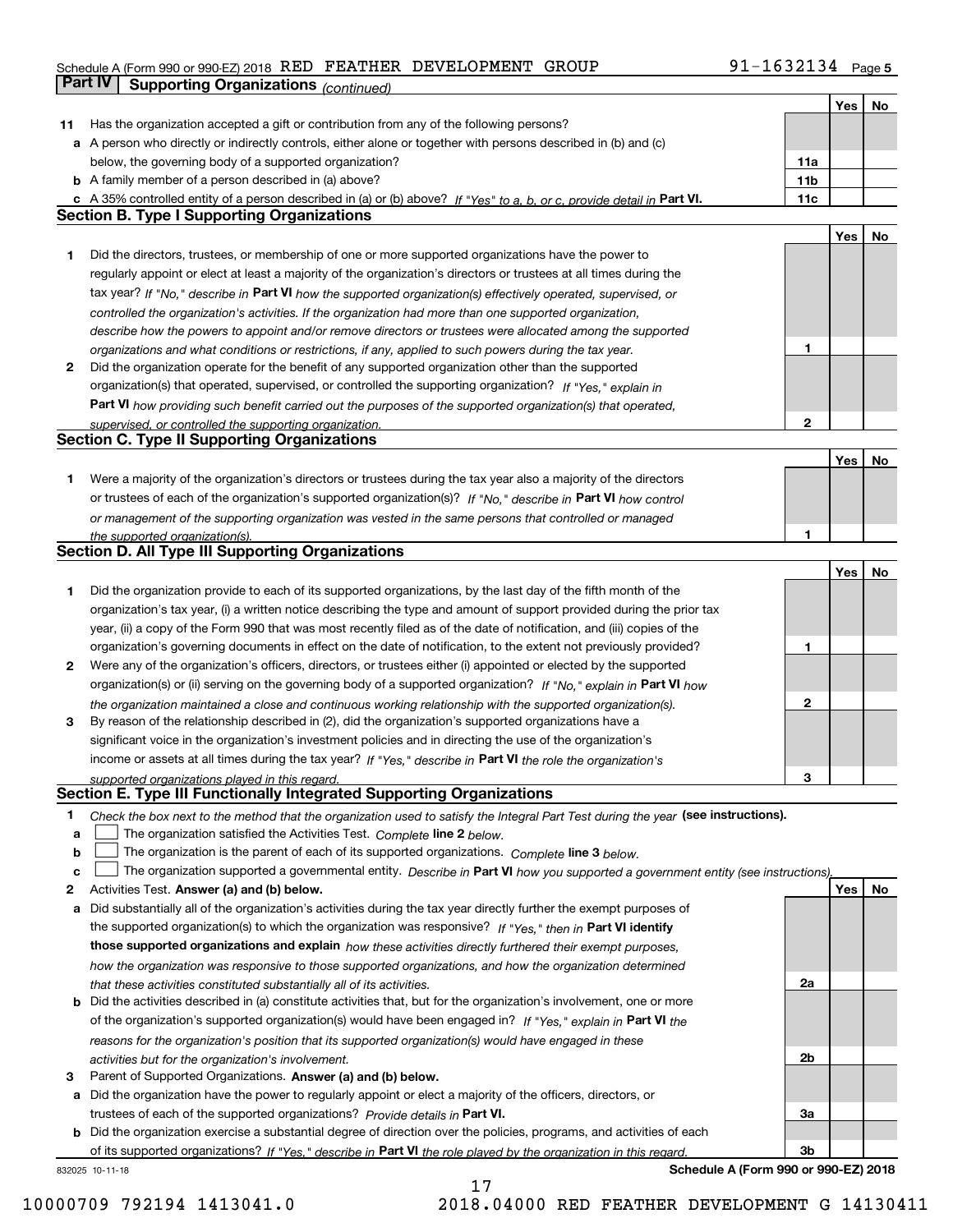| <b>Part V</b> Type III Non-Functionally Integrated 509(a)(3) Supporting Organizations |  |  |                   |  |
|---------------------------------------------------------------------------------------|--|--|-------------------|--|
| Schedule A (Form 990 or 990-EZ) 2018 RED FEATHER DEVELOPMENT GROUP                    |  |  | 91-1632134 Page 6 |  |

#### 1 Check here if the organization satisfied the Integral Part Test as a qualifying trust on Nov. 20, 1970 (explain in Part VI.) See instructions. All other Type III non-functionally integrated supporting organizations must complete Sections A through E.

|    | Section A - Adjusted Net Income                                                                                                   | (A) Prior Year          | (B) Current Year<br>(optional) |                                |
|----|-----------------------------------------------------------------------------------------------------------------------------------|-------------------------|--------------------------------|--------------------------------|
| 1  | Net short-term capital gain                                                                                                       | 1                       |                                |                                |
| 2  | Recoveries of prior-year distributions                                                                                            | $\mathbf{2}$            |                                |                                |
| 3  | Other gross income (see instructions)                                                                                             | 3                       |                                |                                |
| 4  | Add lines 1 through 3                                                                                                             | 4                       |                                |                                |
| 5  | Depreciation and depletion                                                                                                        | 5                       |                                |                                |
| 6  | Portion of operating expenses paid or incurred for production or                                                                  |                         |                                |                                |
|    | collection of gross income or for management, conservation, or                                                                    |                         |                                |                                |
|    | maintenance of property held for production of income (see instructions)                                                          | 6                       |                                |                                |
| 7  | Other expenses (see instructions)                                                                                                 | $\overline{\mathbf{r}}$ |                                |                                |
| 8  | Adjusted Net Income (subtract lines 5, 6, and 7 from line 4)                                                                      | 8                       |                                |                                |
|    | <b>Section B - Minimum Asset Amount</b>                                                                                           |                         | (A) Prior Year                 | (B) Current Year<br>(optional) |
| 1  | Aggregate fair market value of all non-exempt-use assets (see                                                                     |                         |                                |                                |
|    | instructions for short tax year or assets held for part of year):                                                                 |                         |                                |                                |
|    | a Average monthly value of securities                                                                                             | 1a                      |                                |                                |
|    | <b>b</b> Average monthly cash balances                                                                                            | 1 <sub>b</sub>          |                                |                                |
|    | c Fair market value of other non-exempt-use assets                                                                                | 1c                      |                                |                                |
|    | d Total (add lines 1a, 1b, and 1c)                                                                                                | 1 <sub>d</sub>          |                                |                                |
|    | e Discount claimed for blockage or other                                                                                          |                         |                                |                                |
|    | factors (explain in detail in Part VI):                                                                                           |                         |                                |                                |
| 2  | Acquisition indebtedness applicable to non-exempt-use assets                                                                      | $\mathbf{2}$            |                                |                                |
| 3  | Subtract line 2 from line 1d                                                                                                      | 3                       |                                |                                |
| 4  | Cash deemed held for exempt use. Enter 1-1/2% of line 3 (for greater amount,                                                      |                         |                                |                                |
|    | see instructions)                                                                                                                 | 4                       |                                |                                |
| 5  | Net value of non-exempt-use assets (subtract line 4 from line 3)                                                                  | 5                       |                                |                                |
| 6  | Multiply line 5 by .035                                                                                                           | 6                       |                                |                                |
| 7  | Recoveries of prior-year distributions                                                                                            | $\overline{7}$          |                                |                                |
| 8  | Minimum Asset Amount (add line 7 to line 6)                                                                                       | 8                       |                                |                                |
|    | <b>Section C - Distributable Amount</b>                                                                                           |                         |                                | <b>Current Year</b>            |
| 1. | Adjusted net income for prior year (from Section A, line 8, Column A)                                                             | 1                       |                                |                                |
| 2  | Enter 85% of line 1                                                                                                               | $\overline{2}$          |                                |                                |
| 3  | Minimum asset amount for prior year (from Section B, line 8, Column A)                                                            | 3                       |                                |                                |
| 4  | Enter greater of line 2 or line 3                                                                                                 | 4                       |                                |                                |
| 5  | Income tax imposed in prior year                                                                                                  | 5                       |                                |                                |
| 6  | <b>Distributable Amount.</b> Subtract line 5 from line 4, unless subject to                                                       |                         |                                |                                |
|    | emergency temporary reduction (see instructions)                                                                                  | 6                       |                                |                                |
| 7  | Check here if the current year is the organization's first as a non-functionally integrated Type III supporting organization (see |                         |                                |                                |

instructions).

**1**

**Schedule A (Form 990 or 990-EZ) 2018**

832026 10-11-18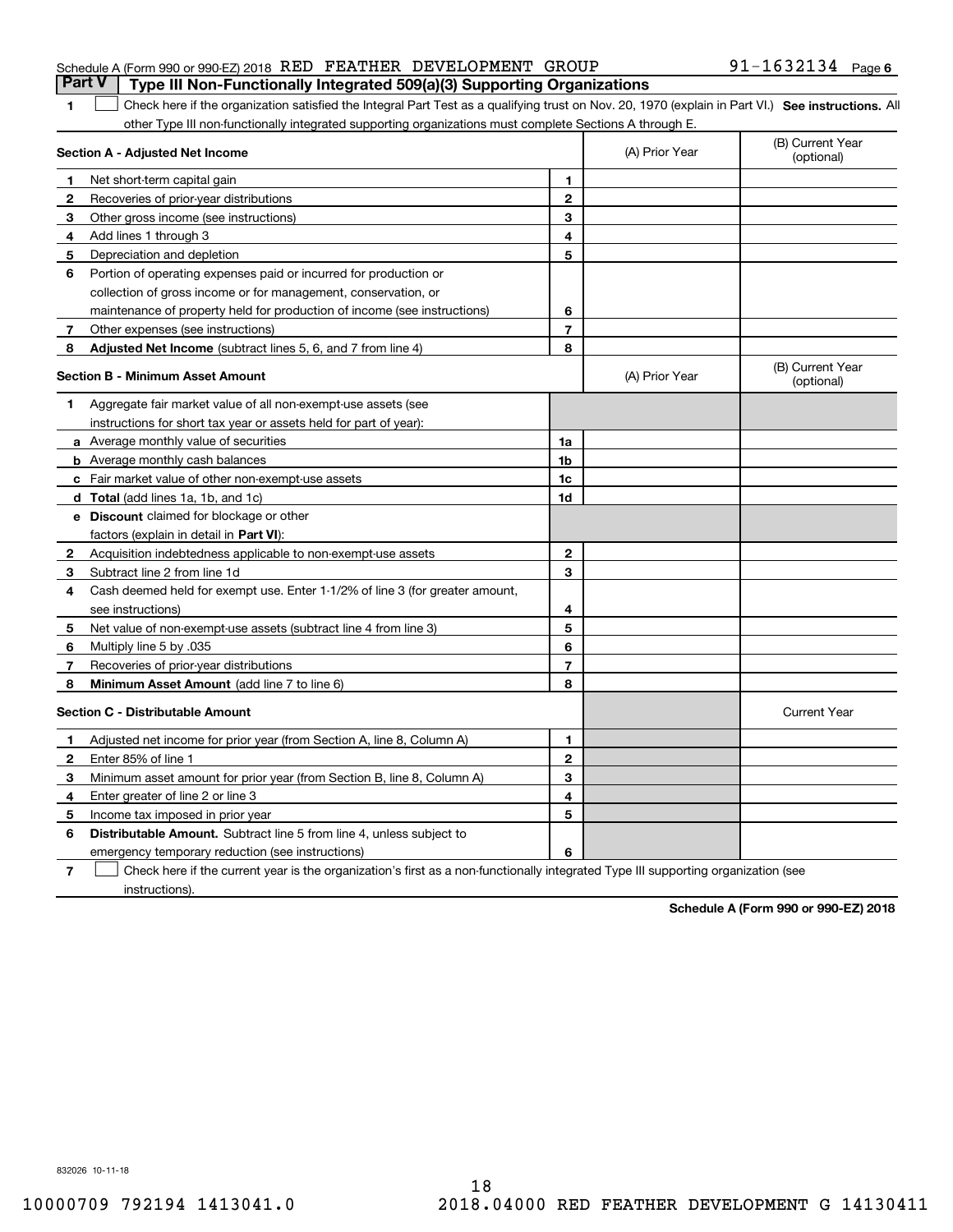#### Schedule A (Form 990 or 990-EZ) 2018 Page RED FEATHER DEVELOPMENT GROUP 91-1632134

| <b>Part V</b> | Type III Non-Functionally Integrated 509(a)(3) Supporting Organizations                    |                                    | (continued)                                    |                                                  |
|---------------|--------------------------------------------------------------------------------------------|------------------------------------|------------------------------------------------|--------------------------------------------------|
|               | <b>Section D - Distributions</b>                                                           |                                    |                                                | <b>Current Year</b>                              |
| 1             | Amounts paid to supported organizations to accomplish exempt purposes                      |                                    |                                                |                                                  |
| 2             | Amounts paid to perform activity that directly furthers exempt purposes of supported       |                                    |                                                |                                                  |
|               | organizations, in excess of income from activity                                           |                                    |                                                |                                                  |
| 3             | Administrative expenses paid to accomplish exempt purposes of supported organizations      |                                    |                                                |                                                  |
| 4             | Amounts paid to acquire exempt-use assets                                                  |                                    |                                                |                                                  |
| 5             | Qualified set-aside amounts (prior IRS approval required)                                  |                                    |                                                |                                                  |
| 6             | Other distributions (describe in Part VI). See instructions.                               |                                    |                                                |                                                  |
| 7             | <b>Total annual distributions.</b> Add lines 1 through 6.                                  |                                    |                                                |                                                  |
| 8             | Distributions to attentive supported organizations to which the organization is responsive |                                    |                                                |                                                  |
|               | (provide details in Part VI). See instructions.                                            |                                    |                                                |                                                  |
| 9             | Distributable amount for 2018 from Section C, line 6                                       |                                    |                                                |                                                  |
| 10            | Line 8 amount divided by line 9 amount                                                     |                                    |                                                |                                                  |
|               | <b>Section E - Distribution Allocations</b> (see instructions)                             | (i)<br><b>Excess Distributions</b> | (iii)<br><b>Underdistributions</b><br>Pre-2018 | (iii)<br><b>Distributable</b><br>Amount for 2018 |
| 1             | Distributable amount for 2018 from Section C, line 6                                       |                                    |                                                |                                                  |
| 2             | Underdistributions, if any, for years prior to 2018 (reason-                               |                                    |                                                |                                                  |
|               | able cause required- explain in Part VI). See instructions.                                |                                    |                                                |                                                  |
| З             | Excess distributions carryover, if any, to 2018                                            |                                    |                                                |                                                  |
|               | <b>a</b> From 2013                                                                         |                                    |                                                |                                                  |
|               | <b>b</b> From 2014                                                                         |                                    |                                                |                                                  |
|               | $c$ From 2015                                                                              |                                    |                                                |                                                  |
|               | d From 2016                                                                                |                                    |                                                |                                                  |
|               | e From 2017                                                                                |                                    |                                                |                                                  |
|               | Total of lines 3a through e                                                                |                                    |                                                |                                                  |
| g             | Applied to underdistributions of prior years                                               |                                    |                                                |                                                  |
|               | <b>h</b> Applied to 2018 distributable amount                                              |                                    |                                                |                                                  |
|               | Carryover from 2013 not applied (see instructions)                                         |                                    |                                                |                                                  |
|               | Remainder. Subtract lines 3g, 3h, and 3i from 3f.                                          |                                    |                                                |                                                  |
| 4             | Distributions for 2018 from Section D,                                                     |                                    |                                                |                                                  |
|               | line $7:$                                                                                  |                                    |                                                |                                                  |
|               | <b>a</b> Applied to underdistributions of prior years                                      |                                    |                                                |                                                  |
|               | <b>b</b> Applied to 2018 distributable amount                                              |                                    |                                                |                                                  |
|               | c Remainder. Subtract lines 4a and 4b from 4.                                              |                                    |                                                |                                                  |
| 5             | Remaining underdistributions for years prior to 2018, if                                   |                                    |                                                |                                                  |
|               | any. Subtract lines 3g and 4a from line 2. For result greater                              |                                    |                                                |                                                  |
|               | than zero, explain in Part VI. See instructions.                                           |                                    |                                                |                                                  |
| 6             | Remaining underdistributions for 2018. Subtract lines 3h                                   |                                    |                                                |                                                  |
|               | and 4b from line 1. For result greater than zero, explain in                               |                                    |                                                |                                                  |
|               | Part VI. See instructions.                                                                 |                                    |                                                |                                                  |
| 7             | Excess distributions carryover to 2019. Add lines 3j                                       |                                    |                                                |                                                  |
|               | and 4c.                                                                                    |                                    |                                                |                                                  |
| 8             | Breakdown of line 7:                                                                       |                                    |                                                |                                                  |
|               | a Excess from 2014                                                                         |                                    |                                                |                                                  |
|               | <b>b</b> Excess from 2015                                                                  |                                    |                                                |                                                  |
|               | c Excess from 2016                                                                         |                                    |                                                |                                                  |
|               | d Excess from 2017                                                                         |                                    |                                                |                                                  |
|               | e Excess from 2018                                                                         |                                    |                                                |                                                  |

**Schedule A (Form 990 or 990-EZ) 2018**

832027 10-11-18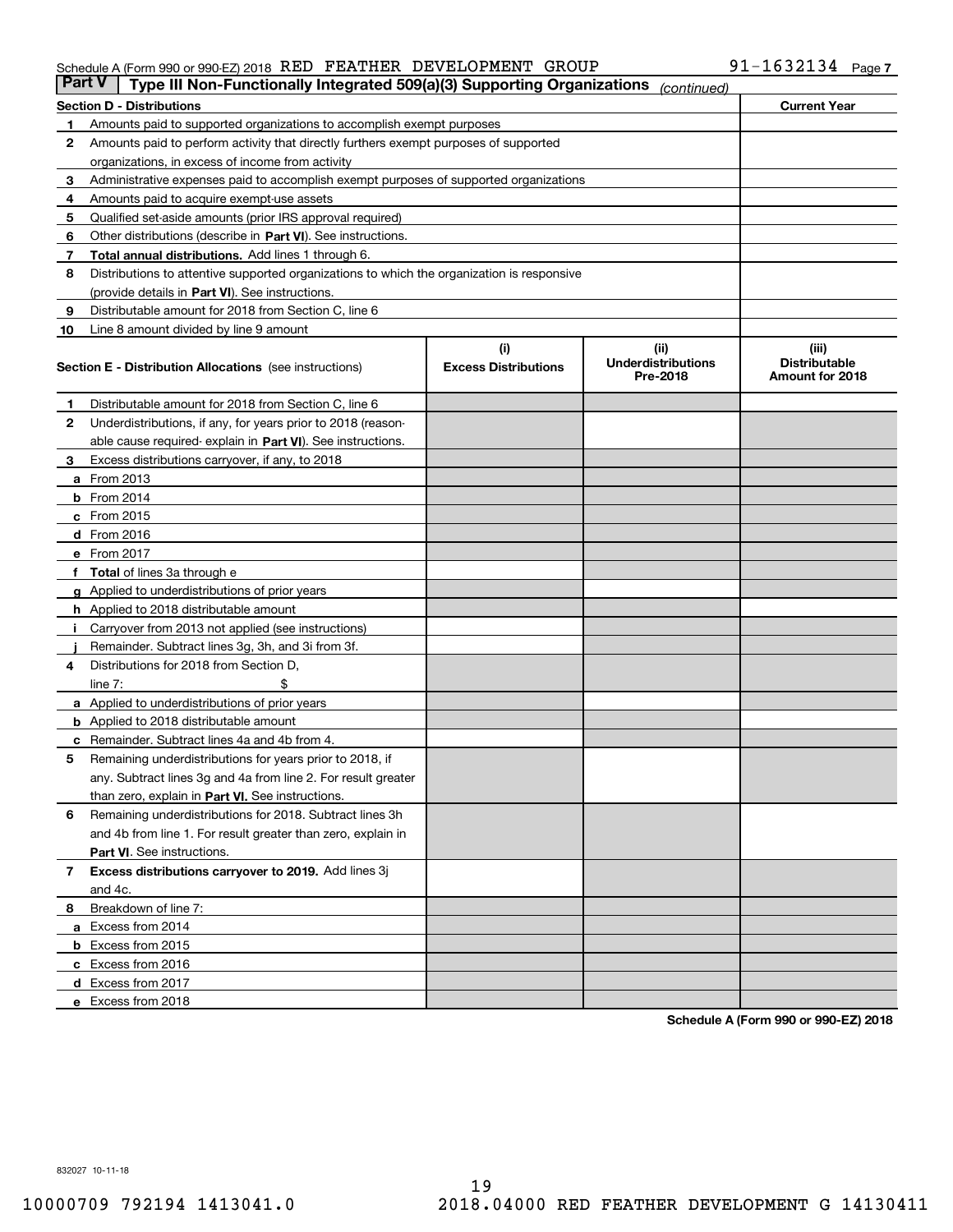|                 | Schedule A (Form 990 or 990-EZ) 2018 RED FEATHER DEVELOPMENT GROUP                                                                                     |  | $91 - 1632134$ Page 8                                                                                                                            |
|-----------------|--------------------------------------------------------------------------------------------------------------------------------------------------------|--|--------------------------------------------------------------------------------------------------------------------------------------------------|
| <b>Part VI</b>  | Supplemental Information. Provide the explanations required by Part II, line 10; Part II, line 17a or 17b; Part III, line 12;                          |  | Part IV, Section A, lines 1, 2, 3b, 3c, 4b, 4c, 5a, 6, 9a, 9b, 9c, 11a, 11b, and 11c; Part IV, Section B, lines 1 and 2; Part IV, Section C,     |
|                 | Section D, lines 5, 6, and 8; and Part V, Section E, lines 2, 5, and 6. Also complete this part for any additional information.<br>(See instructions.) |  | line 1; Part IV, Section D, lines 2 and 3; Part IV, Section E, lines 1c, 2a, 2b, 3a, and 3b; Part V, line 1; Part V, Section B, line 1e; Part V, |
|                 |                                                                                                                                                        |  |                                                                                                                                                  |
|                 |                                                                                                                                                        |  |                                                                                                                                                  |
|                 |                                                                                                                                                        |  |                                                                                                                                                  |
|                 |                                                                                                                                                        |  |                                                                                                                                                  |
|                 |                                                                                                                                                        |  |                                                                                                                                                  |
|                 |                                                                                                                                                        |  |                                                                                                                                                  |
|                 |                                                                                                                                                        |  |                                                                                                                                                  |
|                 |                                                                                                                                                        |  |                                                                                                                                                  |
|                 |                                                                                                                                                        |  |                                                                                                                                                  |
|                 |                                                                                                                                                        |  |                                                                                                                                                  |
|                 |                                                                                                                                                        |  |                                                                                                                                                  |
|                 |                                                                                                                                                        |  |                                                                                                                                                  |
|                 |                                                                                                                                                        |  |                                                                                                                                                  |
|                 |                                                                                                                                                        |  |                                                                                                                                                  |
|                 |                                                                                                                                                        |  |                                                                                                                                                  |
|                 |                                                                                                                                                        |  |                                                                                                                                                  |
|                 |                                                                                                                                                        |  |                                                                                                                                                  |
|                 |                                                                                                                                                        |  |                                                                                                                                                  |
|                 |                                                                                                                                                        |  |                                                                                                                                                  |
|                 |                                                                                                                                                        |  |                                                                                                                                                  |
|                 |                                                                                                                                                        |  |                                                                                                                                                  |
|                 |                                                                                                                                                        |  |                                                                                                                                                  |
|                 |                                                                                                                                                        |  |                                                                                                                                                  |
|                 |                                                                                                                                                        |  |                                                                                                                                                  |
|                 |                                                                                                                                                        |  |                                                                                                                                                  |
|                 |                                                                                                                                                        |  |                                                                                                                                                  |
|                 |                                                                                                                                                        |  |                                                                                                                                                  |
|                 |                                                                                                                                                        |  |                                                                                                                                                  |
|                 |                                                                                                                                                        |  |                                                                                                                                                  |
|                 |                                                                                                                                                        |  |                                                                                                                                                  |
|                 |                                                                                                                                                        |  |                                                                                                                                                  |
|                 |                                                                                                                                                        |  |                                                                                                                                                  |
|                 |                                                                                                                                                        |  |                                                                                                                                                  |
| 832028 10-11-18 |                                                                                                                                                        |  | Schedule A (Form 990 or 990-EZ) 2018                                                                                                             |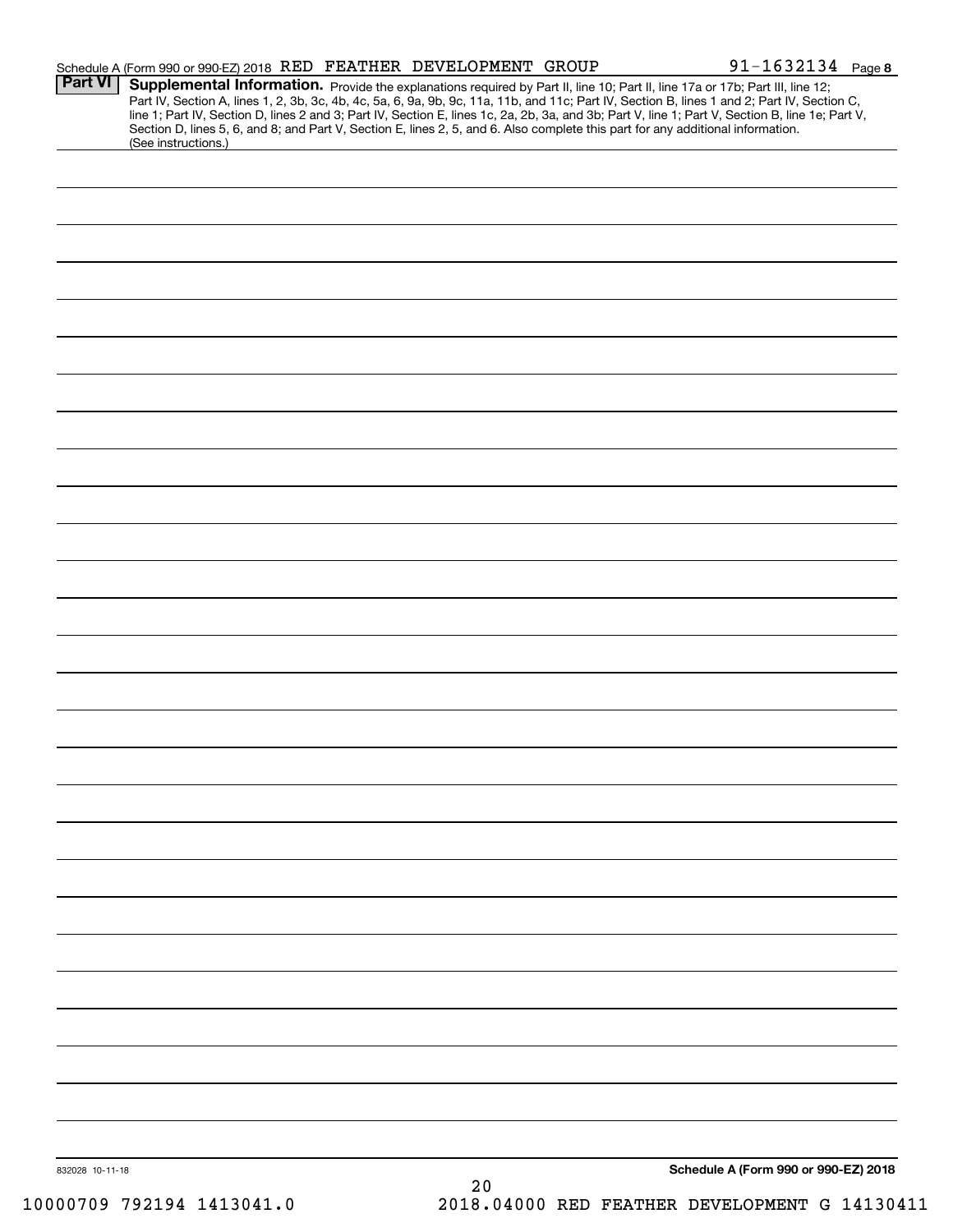Department of the Treasury Internal Revenue Service **(Form 990, 990-EZ, or 990-PF)**

Name of the organization

#### \*\* PUBLIC DISCLOSURE COPY \*\*

# **Schedule B Schedule of Contributors**

**| Attach to Form 990, Form 990-EZ, or Form 990-PF. | Go to www.irs.gov/Form990 for the latest information.** OMB No. 1545-0047

**2018**

**Employer identification number**

|  | RED FEATHER DEVELOPMENT GROUP | 1632134 |
|--|-------------------------------|---------|
|  |                               |         |

| <b>Organization type (check one):</b> |                                                                                    |  |  |  |  |  |
|---------------------------------------|------------------------------------------------------------------------------------|--|--|--|--|--|
| Filers of:                            | Section:                                                                           |  |  |  |  |  |
| Form 990 or 990-EZ                    | $ \mathbf{X} $ 501(c)( 3) (enter number) organization                              |  |  |  |  |  |
|                                       | $4947(a)(1)$ nonexempt charitable trust <b>not</b> treated as a private foundation |  |  |  |  |  |
|                                       | 527 political organization                                                         |  |  |  |  |  |
| Form 990-PF                           | 501(c)(3) exempt private foundation                                                |  |  |  |  |  |
|                                       | 4947(a)(1) nonexempt charitable trust treated as a private foundation              |  |  |  |  |  |
|                                       | 501(c)(3) taxable private foundation                                               |  |  |  |  |  |
|                                       |                                                                                    |  |  |  |  |  |

Check if your organization is covered by the **General Rule** or a **Special Rule.**<br>Nota: Only a section 501(c)(7), (8), or (10) erganization can chock boxes for be **Note:**  Only a section 501(c)(7), (8), or (10) organization can check boxes for both the General Rule and a Special Rule. See instructions.

#### **General Rule**

 $\mathcal{L}^{\text{max}}$ 

For an organization filing Form 990, 990-EZ, or 990-PF that received, during the year, contributions totaling \$5,000 or more (in money or property) from any one contributor. Complete Parts I and II. See instructions for determining a contributor's total contributions.

#### **Special Rules**

any one contributor, during the year, total contributions of the greater of  $\,$  (1) \$5,000; or **(2)** 2% of the amount on (i) Form 990, Part VIII, line 1h;  $\boxed{\textbf{X}}$  For an organization described in section 501(c)(3) filing Form 990 or 990-EZ that met the 33 1/3% support test of the regulations under sections 509(a)(1) and 170(b)(1)(A)(vi), that checked Schedule A (Form 990 or 990-EZ), Part II, line 13, 16a, or 16b, and that received from or (ii) Form 990-EZ, line 1. Complete Parts I and II.

year, total contributions of more than \$1,000 *exclusively* for religious, charitable, scientific, literary, or educational purposes, or for the For an organization described in section 501(c)(7), (8), or (10) filing Form 990 or 990-EZ that received from any one contributor, during the prevention of cruelty to children or animals. Complete Parts I (entering "N/A" in column (b) instead of the contributor name and address), II, and III.  $\mathcal{L}^{\text{max}}$ 

purpose. Don't complete any of the parts unless the **General Rule** applies to this organization because it received *nonexclusively* year, contributions <sub>exclusively</sub> for religious, charitable, etc., purposes, but no such contributions totaled more than \$1,000. If this box is checked, enter here the total contributions that were received during the year for an  $\;$ exclusively religious, charitable, etc., For an organization described in section 501(c)(7), (8), or (10) filing Form 990 or 990-EZ that received from any one contributor, during the religious, charitable, etc., contributions totaling \$5,000 or more during the year  $\Box$ — $\Box$   $\Box$  $\mathcal{L}^{\text{max}}$ 

**Caution:**  An organization that isn't covered by the General Rule and/or the Special Rules doesn't file Schedule B (Form 990, 990-EZ, or 990-PF), but it **must** answer "No" on Part IV, line 2, of its Form 990; or check the box on line H of its Form 990-EZ or on its Form 990-PF, Part I, line 2, to<br>cortify that it doesn't meet the filipe requirements of Schodule B (Fer certify that it doesn't meet the filing requirements of Schedule B (Form 990, 990-EZ, or 990-PF).

**For Paperwork Reduction Act Notice, see the instructions for Form 990, 990-EZ, or 990-PF. Schedule B (Form 990, 990-EZ, or 990-PF) (2018)** LHA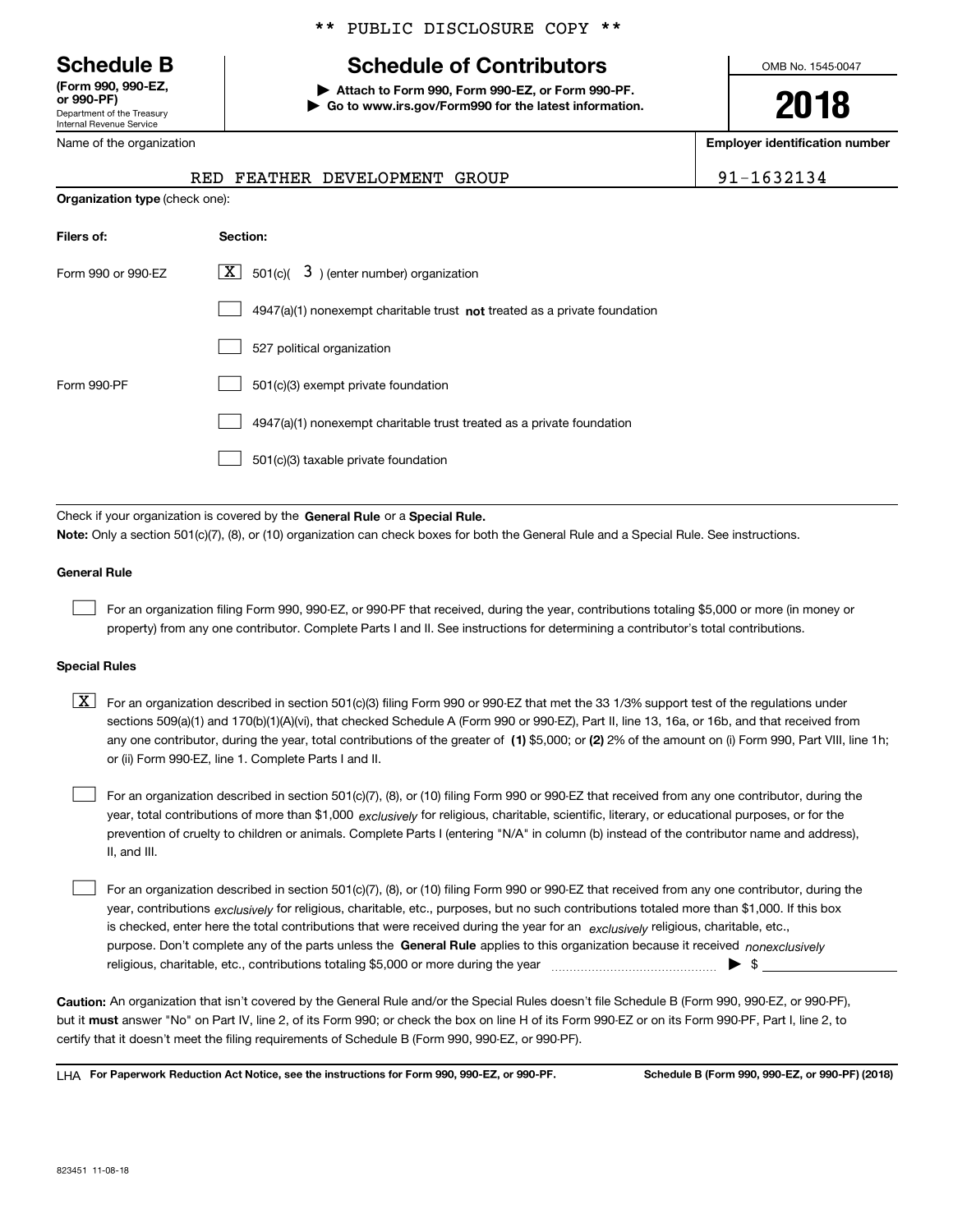### Schedule B (Form 990, 990-EZ, or 990-PF) (2018) Page 2

Name of organization

#### RED FEATHER DEVELOPMENT GROUP 91-1632134

Contributors (see instructions). Use duplicate copies of Part I if additional space is needed. **2** Chedule B (Form 990, 990-EZ, or 990-PF) (2018)<br> **2Part I 2Part II**<br> **2Part I Contributors** (see instructions). Use duplicate copies of Part I if additional space is needed.<br> **Part I Contributors** (see instruction

| (b)<br>(a)<br>Name, address, and ZIP + 4<br>No.<br>1<br>$$\$<br>(b)<br>(a)<br>No.<br>Name, address, and ZIP + 4<br>2<br>$\frac{1}{2}$<br>(b)<br>(a)<br>No.<br>Name, address, and ZIP + 4<br>3<br>\$<br>(b)<br>(a)<br>No.<br>Name, address, and ZIP + 4<br>4<br>\$<br>(a)<br>(b)<br>No.<br>Name, address, and ZIP + 4 | (d)<br>(c)<br><b>Total contributions</b><br>Type of contribution<br>$\overline{\text{X}}$<br>Person<br>Payroll<br>333,400.<br>Noncash<br>(Complete Part II for<br>noncash contributions.)<br>(c)<br>(d)<br><b>Total contributions</b><br>Type of contribution<br>$\overline{\texttt{X}}$<br>Person<br>Payroll<br>14,976.<br>Noncash<br>(Complete Part II for<br>noncash contributions.)<br>(c)<br>(d)<br>Type of contribution<br><b>Total contributions</b><br>$\overline{\text{X}}$<br>Person<br>Payroll<br>26,500.<br>Noncash<br>(Complete Part II for |
|----------------------------------------------------------------------------------------------------------------------------------------------------------------------------------------------------------------------------------------------------------------------------------------------------------------------|----------------------------------------------------------------------------------------------------------------------------------------------------------------------------------------------------------------------------------------------------------------------------------------------------------------------------------------------------------------------------------------------------------------------------------------------------------------------------------------------------------------------------------------------------------|
|                                                                                                                                                                                                                                                                                                                      |                                                                                                                                                                                                                                                                                                                                                                                                                                                                                                                                                          |
|                                                                                                                                                                                                                                                                                                                      |                                                                                                                                                                                                                                                                                                                                                                                                                                                                                                                                                          |
|                                                                                                                                                                                                                                                                                                                      |                                                                                                                                                                                                                                                                                                                                                                                                                                                                                                                                                          |
|                                                                                                                                                                                                                                                                                                                      |                                                                                                                                                                                                                                                                                                                                                                                                                                                                                                                                                          |
|                                                                                                                                                                                                                                                                                                                      |                                                                                                                                                                                                                                                                                                                                                                                                                                                                                                                                                          |
|                                                                                                                                                                                                                                                                                                                      | noncash contributions.)                                                                                                                                                                                                                                                                                                                                                                                                                                                                                                                                  |
|                                                                                                                                                                                                                                                                                                                      | (c)<br>(d)<br>Type of contribution<br><b>Total contributions</b>                                                                                                                                                                                                                                                                                                                                                                                                                                                                                         |
|                                                                                                                                                                                                                                                                                                                      | $\overline{\text{X}}$<br>Person<br>Payroll<br>20,000.<br>Noncash<br>(Complete Part II for<br>noncash contributions.)                                                                                                                                                                                                                                                                                                                                                                                                                                     |
|                                                                                                                                                                                                                                                                                                                      | (c)<br>(d)<br><b>Total contributions</b><br>Type of contribution                                                                                                                                                                                                                                                                                                                                                                                                                                                                                         |
| 5<br>\$                                                                                                                                                                                                                                                                                                              | $\overline{\mathbf{X}}$<br>Person<br>Payroll<br>45,000.<br>Noncash<br>(Complete Part II for<br>noncash contributions.)                                                                                                                                                                                                                                                                                                                                                                                                                                   |
| (b)<br>(a)<br>Name, address, and ZIP + 4<br>No.                                                                                                                                                                                                                                                                      | (c)<br>(d)<br><b>Total contributions</b><br>Type of contribution                                                                                                                                                                                                                                                                                                                                                                                                                                                                                         |
| 6<br>\$<br>823452 11-08-18                                                                                                                                                                                                                                                                                           | $\overline{\mathbf{X}}$<br>Person                                                                                                                                                                                                                                                                                                                                                                                                                                                                                                                        |

22

10000709 792194 1413041.0 2018.04000 RED FEATHER DEVELOPMENT G 14130411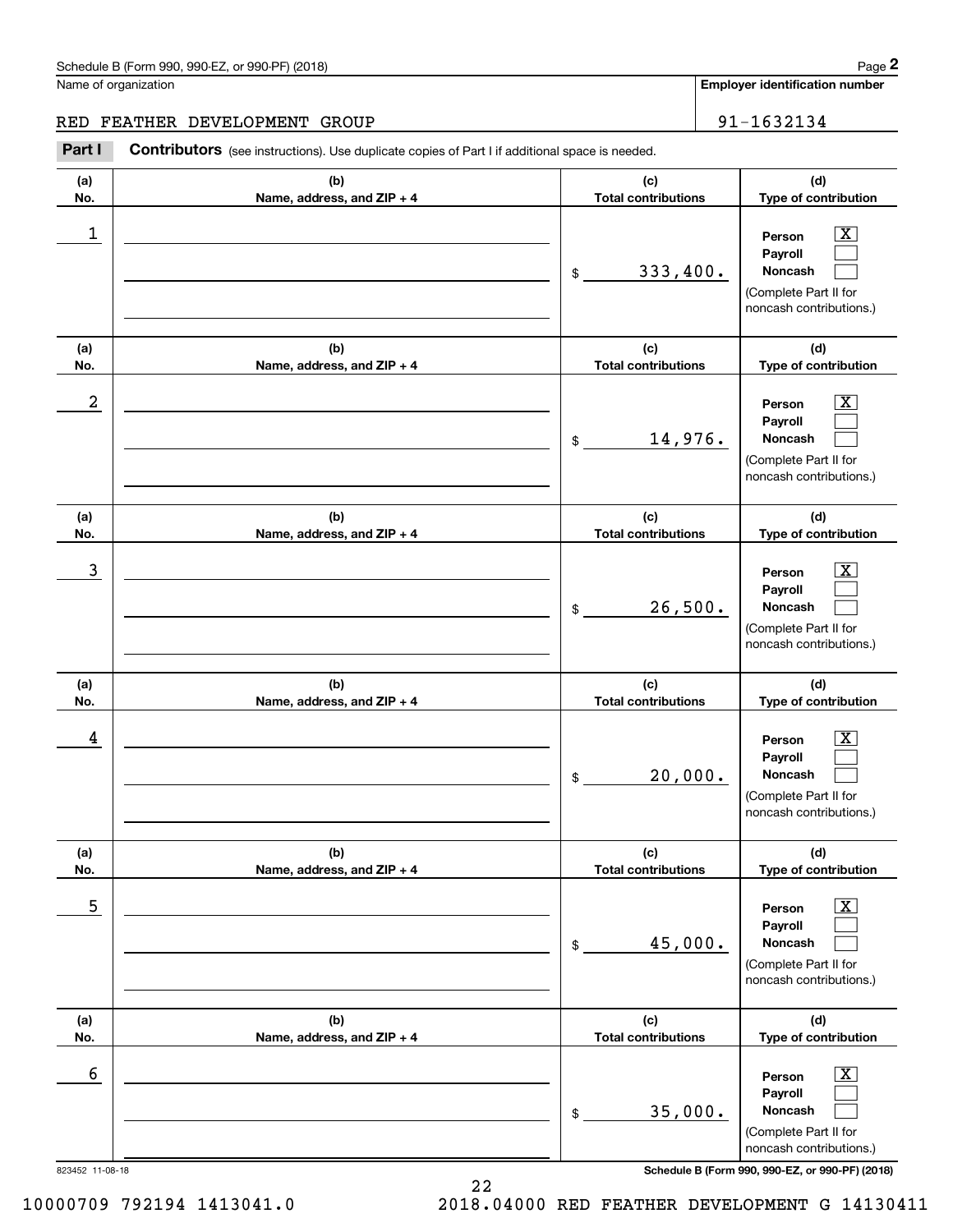|                              | Schedule B (Form 990, 990-EZ, or 990-PF) (2018)                                                     |                                                 | Page 3                                          |
|------------------------------|-----------------------------------------------------------------------------------------------------|-------------------------------------------------|-------------------------------------------------|
|                              | Name of organization                                                                                |                                                 | <b>Employer identification number</b>           |
|                              | RED FEATHER DEVELOPMENT GROUP                                                                       |                                                 | 91-1632134                                      |
| Part II                      | Noncash Property (see instructions). Use duplicate copies of Part II if additional space is needed. |                                                 |                                                 |
| (a)<br>No.<br>from<br>Part I | (b)<br>Description of noncash property given                                                        | (c)<br>FMV (or estimate)<br>(See instructions.) | (d)<br>Date received                            |
|                              |                                                                                                     | \$                                              |                                                 |
| (a)<br>No.<br>from<br>Part I | (b)<br>Description of noncash property given                                                        | (c)<br>FMV (or estimate)<br>(See instructions.) | (d)<br>Date received                            |
|                              |                                                                                                     | \$                                              |                                                 |
| (a)<br>No.<br>from<br>Part I | (b)<br>Description of noncash property given                                                        | (c)<br>FMV (or estimate)<br>(See instructions.) | (d)<br>Date received                            |
|                              |                                                                                                     | \$                                              |                                                 |
| (a)<br>No.<br>from<br>Part I | (b)<br>Description of noncash property given                                                        | (c)<br>FMV (or estimate)<br>(See instructions.) | (d)<br>Date received                            |
|                              |                                                                                                     | \$                                              |                                                 |
| (a)<br>No.<br>from<br>Part I | (b)<br>Description of noncash property given                                                        | (c)<br>FMV (or estimate)<br>(See instructions.) | (d)<br>Date received                            |
|                              |                                                                                                     | \$                                              |                                                 |
| (a)<br>No.<br>from<br>Part I | (b)<br>Description of noncash property given                                                        | (c)<br>FMV (or estimate)<br>(See instructions.) | (d)<br>Date received                            |
|                              |                                                                                                     | \$                                              |                                                 |
| 823453 11-08-18              |                                                                                                     |                                                 | Schedule B (Form 990, 990-EZ, or 990-PF) (2018) |

23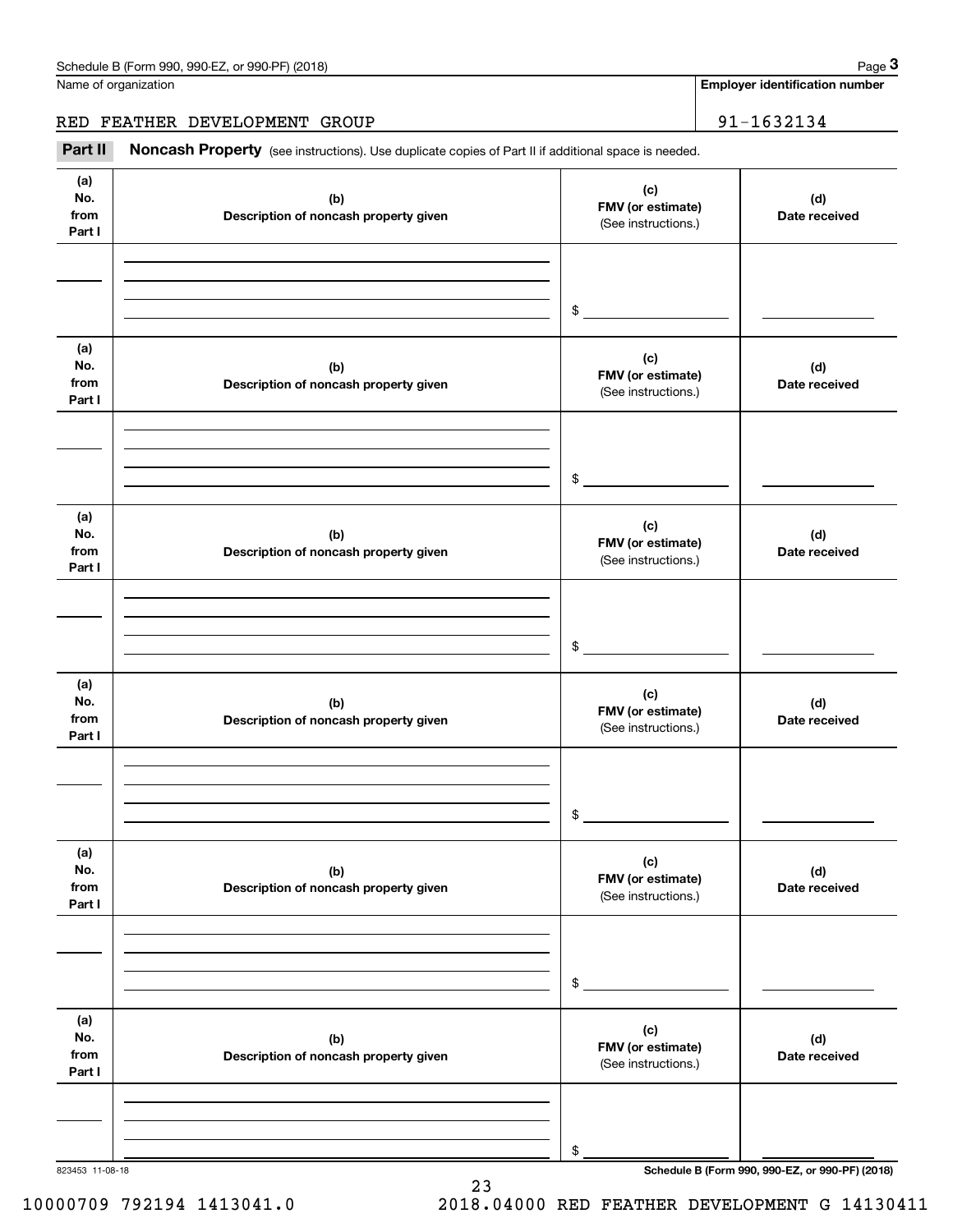|                      | Schedule B (Form 990, 990-EZ, or 990-PF) (2018)                                                                                                                                   |                      | Page 4                                                                                                                                                         |  |  |  |
|----------------------|-----------------------------------------------------------------------------------------------------------------------------------------------------------------------------------|----------------------|----------------------------------------------------------------------------------------------------------------------------------------------------------------|--|--|--|
| Name of organization |                                                                                                                                                                                   |                      | <b>Employer identification number</b>                                                                                                                          |  |  |  |
|                      | RED FEATHER DEVELOPMENT GROUP                                                                                                                                                     |                      | 91-1632134                                                                                                                                                     |  |  |  |
| Part III             | from any one contributor. Complete columns (a) through (e) and the following line entry. For organizations                                                                        |                      | Exclusively religious, charitable, etc., contributions to organizations described in section 501(c)(7), (8), or (10) that total more than \$1,000 for the year |  |  |  |
|                      | completing Part III, enter the total of exclusively religious, charitable, etc., contributions of \$1,000 or less for the year. (Enter this info. once.) $\blacktriangleright$ \$ |                      |                                                                                                                                                                |  |  |  |
| (a) No.              | Use duplicate copies of Part III if additional space is needed.                                                                                                                   |                      |                                                                                                                                                                |  |  |  |
| from<br>Part I       | (b) Purpose of gift                                                                                                                                                               | (c) Use of gift      | (d) Description of how gift is held                                                                                                                            |  |  |  |
|                      |                                                                                                                                                                                   |                      |                                                                                                                                                                |  |  |  |
|                      |                                                                                                                                                                                   |                      |                                                                                                                                                                |  |  |  |
|                      |                                                                                                                                                                                   |                      |                                                                                                                                                                |  |  |  |
|                      |                                                                                                                                                                                   | (e) Transfer of gift |                                                                                                                                                                |  |  |  |
|                      | Transferee's name, address, and ZIP + 4                                                                                                                                           |                      | Relationship of transferor to transferee                                                                                                                       |  |  |  |
|                      |                                                                                                                                                                                   |                      |                                                                                                                                                                |  |  |  |
|                      |                                                                                                                                                                                   |                      |                                                                                                                                                                |  |  |  |
|                      |                                                                                                                                                                                   |                      |                                                                                                                                                                |  |  |  |
| (a) No.<br>from      | (b) Purpose of gift                                                                                                                                                               | (c) Use of gift      | (d) Description of how gift is held                                                                                                                            |  |  |  |
| Part I               |                                                                                                                                                                                   |                      |                                                                                                                                                                |  |  |  |
|                      |                                                                                                                                                                                   |                      |                                                                                                                                                                |  |  |  |
|                      |                                                                                                                                                                                   |                      |                                                                                                                                                                |  |  |  |
|                      |                                                                                                                                                                                   | (e) Transfer of gift |                                                                                                                                                                |  |  |  |
|                      |                                                                                                                                                                                   |                      |                                                                                                                                                                |  |  |  |
|                      | Transferee's name, address, and ZIP + 4                                                                                                                                           |                      | Relationship of transferor to transferee                                                                                                                       |  |  |  |
|                      |                                                                                                                                                                                   |                      |                                                                                                                                                                |  |  |  |
|                      |                                                                                                                                                                                   |                      |                                                                                                                                                                |  |  |  |
| (a) No.              |                                                                                                                                                                                   |                      |                                                                                                                                                                |  |  |  |
| from<br>Part I       | (b) Purpose of gift                                                                                                                                                               | (c) Use of gift      | (d) Description of how gift is held                                                                                                                            |  |  |  |
|                      |                                                                                                                                                                                   |                      |                                                                                                                                                                |  |  |  |
|                      |                                                                                                                                                                                   |                      |                                                                                                                                                                |  |  |  |
|                      |                                                                                                                                                                                   |                      |                                                                                                                                                                |  |  |  |
|                      |                                                                                                                                                                                   | (e) Transfer of gift |                                                                                                                                                                |  |  |  |
|                      | Transferee's name, address, and ZIP + 4                                                                                                                                           |                      | Relationship of transferor to transferee                                                                                                                       |  |  |  |
|                      |                                                                                                                                                                                   |                      |                                                                                                                                                                |  |  |  |
|                      |                                                                                                                                                                                   |                      |                                                                                                                                                                |  |  |  |
|                      |                                                                                                                                                                                   |                      |                                                                                                                                                                |  |  |  |
| (a) No.<br>from      | (b) Purpose of gift                                                                                                                                                               | (c) Use of gift      | (d) Description of how gift is held                                                                                                                            |  |  |  |
| Part I               |                                                                                                                                                                                   |                      |                                                                                                                                                                |  |  |  |
|                      |                                                                                                                                                                                   |                      |                                                                                                                                                                |  |  |  |
|                      |                                                                                                                                                                                   |                      |                                                                                                                                                                |  |  |  |
|                      |                                                                                                                                                                                   | (e) Transfer of gift |                                                                                                                                                                |  |  |  |
|                      |                                                                                                                                                                                   |                      |                                                                                                                                                                |  |  |  |
|                      | Transferee's name, address, and ZIP + 4                                                                                                                                           |                      | Relationship of transferor to transferee                                                                                                                       |  |  |  |
|                      |                                                                                                                                                                                   |                      |                                                                                                                                                                |  |  |  |
|                      |                                                                                                                                                                                   |                      |                                                                                                                                                                |  |  |  |
| 823454 11-08-18      |                                                                                                                                                                                   |                      | Schedule B (Form 990, 990-EZ, or 990-PF) (2018)                                                                                                                |  |  |  |
|                      |                                                                                                                                                                                   |                      |                                                                                                                                                                |  |  |  |

24

**Schedule B (Form 990, 990-EZ, or 990-PF) (2018)**

10000709 792194 1413041.0 2018.04000 RED FEATHER DEVELOPMENT G 14130411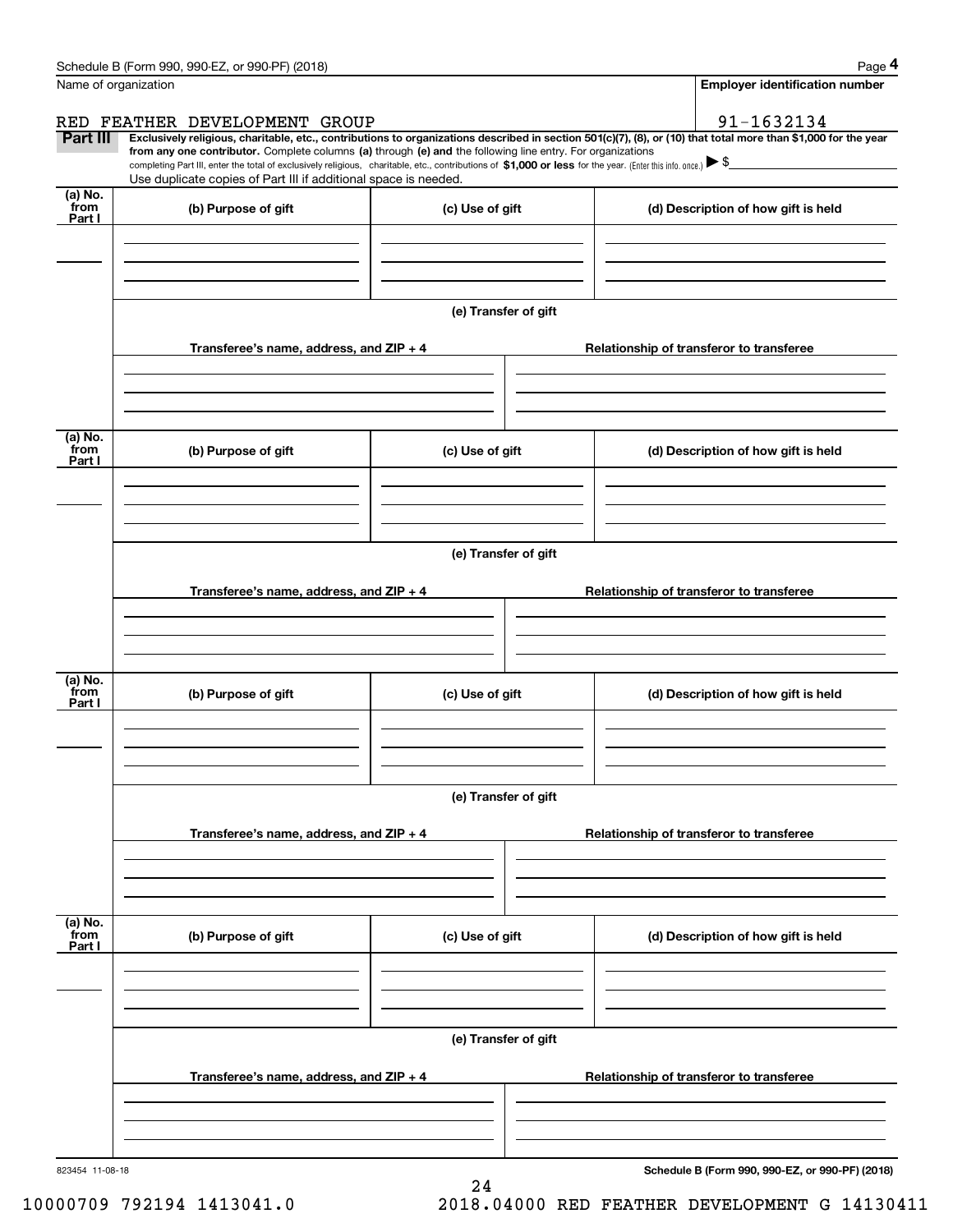| <b>SCHEDULE D</b> |  |
|-------------------|--|
|-------------------|--|

## **SCHEDULE D Supplemental Financial Statements**

(Form 990)<br>
Pepartment of the Treasury<br>
Department of the Treasury<br>
Department of the Treasury<br>
Department of the Treasury<br> **Co to www.irs.gov/Form990 for instructions and the latest information.**<br> **Co to www.irs.gov/Form9** 



Department of the Treasury Internal Revenue Service

|         | Name of the organization<br>RED FEATHER DEVELOPMENT GROUP                                                                                                 |                         | <b>Employer identification number</b><br>91-1632134                                                                                                                                                                                                                                                                 |
|---------|-----------------------------------------------------------------------------------------------------------------------------------------------------------|-------------------------|---------------------------------------------------------------------------------------------------------------------------------------------------------------------------------------------------------------------------------------------------------------------------------------------------------------------|
| Part I  | Organizations Maintaining Donor Advised Funds or Other Similar Funds or Accounts. Complete if the                                                         |                         |                                                                                                                                                                                                                                                                                                                     |
|         | organization answered "Yes" on Form 990, Part IV, line 6.                                                                                                 |                         |                                                                                                                                                                                                                                                                                                                     |
|         |                                                                                                                                                           | (a) Donor advised funds | (b) Funds and other accounts                                                                                                                                                                                                                                                                                        |
|         |                                                                                                                                                           |                         |                                                                                                                                                                                                                                                                                                                     |
| 1       |                                                                                                                                                           |                         |                                                                                                                                                                                                                                                                                                                     |
| 2       | Aggregate value of contributions to (during year)                                                                                                         |                         |                                                                                                                                                                                                                                                                                                                     |
| 3       | Aggregate value of grants from (during year)                                                                                                              |                         |                                                                                                                                                                                                                                                                                                                     |
| 4       |                                                                                                                                                           |                         |                                                                                                                                                                                                                                                                                                                     |
| 5       | Did the organization inform all donors and donor advisors in writing that the assets held in donor advised funds                                          |                         |                                                                                                                                                                                                                                                                                                                     |
|         |                                                                                                                                                           |                         | Yes<br>No                                                                                                                                                                                                                                                                                                           |
| 6       | Did the organization inform all grantees, donors, and donor advisors in writing that grant funds can be used only                                         |                         |                                                                                                                                                                                                                                                                                                                     |
|         | for charitable purposes and not for the benefit of the donor or donor advisor, or for any other purpose conferring                                        |                         |                                                                                                                                                                                                                                                                                                                     |
|         | impermissible private benefit?                                                                                                                            |                         | Yes<br>No                                                                                                                                                                                                                                                                                                           |
| Part II | Conservation Easements. Complete if the organization answered "Yes" on Form 990, Part IV, line 7.                                                         |                         |                                                                                                                                                                                                                                                                                                                     |
| 1       | Purpose(s) of conservation easements held by the organization (check all that apply).                                                                     |                         |                                                                                                                                                                                                                                                                                                                     |
|         | Preservation of land for public use (e.g., recreation or education)                                                                                       |                         | Preservation of a historically important land area                                                                                                                                                                                                                                                                  |
|         | Protection of natural habitat                                                                                                                             |                         | Preservation of a certified historic structure                                                                                                                                                                                                                                                                      |
|         | Preservation of open space                                                                                                                                |                         |                                                                                                                                                                                                                                                                                                                     |
| 2       | Complete lines 2a through 2d if the organization held a qualified conservation contribution in the form of a conservation easement on the last            |                         |                                                                                                                                                                                                                                                                                                                     |
|         | day of the tax year.                                                                                                                                      |                         | Held at the End of the Tax Year                                                                                                                                                                                                                                                                                     |
| a       | Total number of conservation easements                                                                                                                    |                         | 2a                                                                                                                                                                                                                                                                                                                  |
| b       | Total acreage restricted by conservation easements                                                                                                        |                         | 2 <sub>b</sub>                                                                                                                                                                                                                                                                                                      |
| с       |                                                                                                                                                           |                         | 2c                                                                                                                                                                                                                                                                                                                  |
| d       | Number of conservation easements included in (c) acquired after 7/25/06, and not on a historic structure                                                  |                         |                                                                                                                                                                                                                                                                                                                     |
|         |                                                                                                                                                           |                         | 2d                                                                                                                                                                                                                                                                                                                  |
| 3       | Number of conservation easements modified, transferred, released, extinguished, or terminated by the organization during the tax                          |                         |                                                                                                                                                                                                                                                                                                                     |
|         | $\mathsf{year}$                                                                                                                                           |                         |                                                                                                                                                                                                                                                                                                                     |
| 4       | Number of states where property subject to conservation easement is located >                                                                             |                         |                                                                                                                                                                                                                                                                                                                     |
| 5       | Does the organization have a written policy regarding the periodic monitoring, inspection, handling of                                                    |                         |                                                                                                                                                                                                                                                                                                                     |
|         | violations, and enforcement of the conservation easements it holds?                                                                                       |                         | Yes<br><b>No</b>                                                                                                                                                                                                                                                                                                    |
| 6       | Staff and volunteer hours devoted to monitoring, inspecting, handling of violations, and enforcing conservation easements during the year                 |                         |                                                                                                                                                                                                                                                                                                                     |
|         |                                                                                                                                                           |                         |                                                                                                                                                                                                                                                                                                                     |
| 7       | Amount of expenses incurred in monitoring, inspecting, handling of violations, and enforcing conservation easements during the year                       |                         |                                                                                                                                                                                                                                                                                                                     |
|         | $\blacktriangleright$ \$                                                                                                                                  |                         |                                                                                                                                                                                                                                                                                                                     |
| 8       | Does each conservation easement reported on line 2(d) above satisfy the requirements of section 170(h)(4)(B)(i)                                           |                         |                                                                                                                                                                                                                                                                                                                     |
|         |                                                                                                                                                           |                         | Yes<br>No                                                                                                                                                                                                                                                                                                           |
|         |                                                                                                                                                           |                         |                                                                                                                                                                                                                                                                                                                     |
|         | In Part XIII, describe how the organization reports conservation easements in its revenue and expense statement, and balance sheet, and                   |                         |                                                                                                                                                                                                                                                                                                                     |
|         | include, if applicable, the text of the footnote to the organization's financial statements that describes the organization's accounting for              |                         |                                                                                                                                                                                                                                                                                                                     |
|         | conservation easements.<br>Organizations Maintaining Collections of Art, Historical Treasures, or Other Similar Assets.<br>Part III                       |                         |                                                                                                                                                                                                                                                                                                                     |
|         | Complete if the organization answered "Yes" on Form 990, Part IV, line 8.                                                                                 |                         |                                                                                                                                                                                                                                                                                                                     |
|         |                                                                                                                                                           |                         |                                                                                                                                                                                                                                                                                                                     |
|         | 1a If the organization elected, as permitted under SFAS 116 (ASC 958), not to report in its revenue statement and balance sheet works of art,             |                         |                                                                                                                                                                                                                                                                                                                     |
|         | historical treasures, or other similar assets held for public exhibition, education, or research in furtherance of public service, provide, in Part XIII, |                         |                                                                                                                                                                                                                                                                                                                     |
|         | the text of the footnote to its financial statements that describes these items.                                                                          |                         |                                                                                                                                                                                                                                                                                                                     |
| b       | If the organization elected, as permitted under SFAS 116 (ASC 958), to report in its revenue statement and balance sheet works of art, historical         |                         |                                                                                                                                                                                                                                                                                                                     |
|         | treasures, or other similar assets held for public exhibition, education, or research in furtherance of public service, provide the following amounts     |                         |                                                                                                                                                                                                                                                                                                                     |
|         | relating to these items:                                                                                                                                  |                         |                                                                                                                                                                                                                                                                                                                     |
|         |                                                                                                                                                           |                         | $\frac{1}{2}$ $\frac{1}{2}$ $\frac{1}{2}$ $\frac{1}{2}$ $\frac{1}{2}$ $\frac{1}{2}$ $\frac{1}{2}$ $\frac{1}{2}$ $\frac{1}{2}$ $\frac{1}{2}$ $\frac{1}{2}$ $\frac{1}{2}$ $\frac{1}{2}$ $\frac{1}{2}$ $\frac{1}{2}$ $\frac{1}{2}$ $\frac{1}{2}$ $\frac{1}{2}$ $\frac{1}{2}$ $\frac{1}{2}$ $\frac{1}{2}$ $\frac{1}{2}$ |
|         | (ii) Assets included in Form 990, Part X                                                                                                                  |                         | $\blacktriangleright$ \$                                                                                                                                                                                                                                                                                            |
| 2       | If the organization received or held works of art, historical treasures, or other similar assets for financial gain, provide                              |                         |                                                                                                                                                                                                                                                                                                                     |
|         | the following amounts required to be reported under SFAS 116 (ASC 958) relating to these items:                                                           |                         |                                                                                                                                                                                                                                                                                                                     |
| a       |                                                                                                                                                           |                         | -\$                                                                                                                                                                                                                                                                                                                 |
|         | <b>b</b> Assets included in Form 990, Part X                                                                                                              |                         | \$                                                                                                                                                                                                                                                                                                                  |
|         | LHA For Paperwork Reduction Act Notice, see the Instructions for Form 990.                                                                                |                         | Schedule D (Form 990) 2018                                                                                                                                                                                                                                                                                          |
|         | 832051 10-29-18                                                                                                                                           |                         |                                                                                                                                                                                                                                                                                                                     |

25

10000709 792194 1413041.0 2018.04000 RED FEATHER DEVELOPMENT G 14130411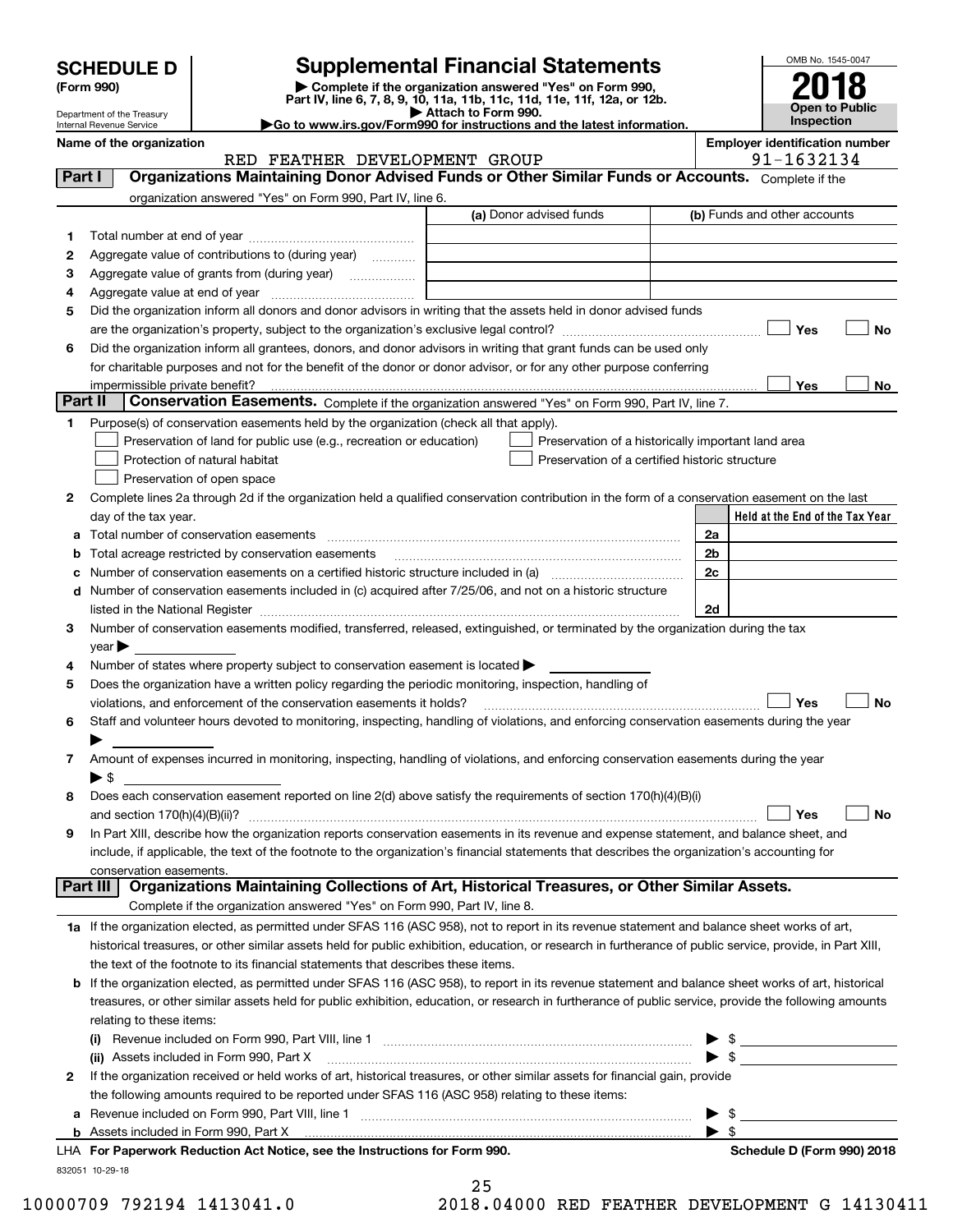|        | Schedule D (Form 990) 2018                                                                                                                                                                                                     | RED FEATHER DEVELOPMENT GROUP           |   |                |                                                                                                                                                                                                                               |                                 | 91-1632134 $_{Page}$ 2 |                     |        |    |
|--------|--------------------------------------------------------------------------------------------------------------------------------------------------------------------------------------------------------------------------------|-----------------------------------------|---|----------------|-------------------------------------------------------------------------------------------------------------------------------------------------------------------------------------------------------------------------------|---------------------------------|------------------------|---------------------|--------|----|
|        | Organizations Maintaining Collections of Art, Historical Treasures, or Other Similar Assets (continued)<br>Part III                                                                                                            |                                         |   |                |                                                                                                                                                                                                                               |                                 |                        |                     |        |    |
| 3      | Using the organization's acquisition, accession, and other records, check any of the following that are a significant use of its collection items                                                                              |                                         |   |                |                                                                                                                                                                                                                               |                                 |                        |                     |        |    |
|        | (check all that apply):                                                                                                                                                                                                        |                                         |   |                |                                                                                                                                                                                                                               |                                 |                        |                     |        |    |
| a      | Public exhibition                                                                                                                                                                                                              |                                         |   |                | Loan or exchange programs                                                                                                                                                                                                     |                                 |                        |                     |        |    |
| b      | Scholarly research                                                                                                                                                                                                             | е                                       |   |                | Other and the contract of the contract of the contract of the contract of the contract of the contract of the contract of the contract of the contract of the contract of the contract of the contract of the contract of the |                                 |                        |                     |        |    |
| c      | Preservation for future generations                                                                                                                                                                                            |                                         |   |                |                                                                                                                                                                                                                               |                                 |                        |                     |        |    |
| 4      | Provide a description of the organization's collections and explain how they further the organization's exempt purpose in Part XIII.                                                                                           |                                         |   |                |                                                                                                                                                                                                                               |                                 |                        |                     |        |    |
| 5      | During the year, did the organization solicit or receive donations of art, historical treasures, or other similar assets                                                                                                       |                                         |   |                |                                                                                                                                                                                                                               |                                 |                        |                     |        |    |
|        | to be sold to raise funds rather than to be maintained as part of the organization's collection?                                                                                                                               |                                         |   |                |                                                                                                                                                                                                                               |                                 |                        | Yes                 |        | No |
|        | <b>Part IV</b><br>Escrow and Custodial Arrangements. Complete if the organization answered "Yes" on Form 990, Part IV, line 9, or                                                                                              |                                         |   |                |                                                                                                                                                                                                                               |                                 |                        |                     |        |    |
|        | reported an amount on Form 990, Part X, line 21.                                                                                                                                                                               |                                         |   |                |                                                                                                                                                                                                                               |                                 |                        |                     |        |    |
|        | 1a Is the organization an agent, trustee, custodian or other intermediary for contributions or other assets not included                                                                                                       |                                         |   |                |                                                                                                                                                                                                                               |                                 |                        |                     |        |    |
|        |                                                                                                                                                                                                                                |                                         |   |                |                                                                                                                                                                                                                               |                                 |                        | Yes                 |        | No |
|        | b If "Yes," explain the arrangement in Part XIII and complete the following table:                                                                                                                                             |                                         |   |                |                                                                                                                                                                                                                               |                                 |                        |                     |        |    |
|        |                                                                                                                                                                                                                                |                                         |   |                |                                                                                                                                                                                                                               |                                 |                        | Amount              |        |    |
|        | Beginning balance                                                                                                                                                                                                              |                                         |   |                |                                                                                                                                                                                                                               | 1c                              |                        |                     |        |    |
|        | Additions during the year manufactured and an annual contract of the year manufactured and a set of the year manufactured and a set of the year manufactured and a set of the year manufactured and a set of the year manufact |                                         |   |                |                                                                                                                                                                                                                               | 1d                              |                        |                     |        |    |
|        | Distributions during the year manufactured and continuum and contained and the year manufactured and contained                                                                                                                 |                                         |   |                |                                                                                                                                                                                                                               | 1e                              |                        |                     |        |    |
|        |                                                                                                                                                                                                                                |                                         |   |                |                                                                                                                                                                                                                               | 1f                              |                        |                     |        |    |
|        | 2a Did the organization include an amount on Form 990, Part X, line 21, for escrow or custodial account liability?                                                                                                             |                                         |   |                |                                                                                                                                                                                                                               |                                 |                        | Yes                 |        | No |
|        | <b>b</b> If "Yes," explain the arrangement in Part XIII. Check here if the explanation has been provided on Part XIII<br>Part V<br>Endowment Funds. Complete if the organization answered "Yes" on Form 990, Part IV, line 10. |                                         |   |                |                                                                                                                                                                                                                               |                                 |                        |                     |        |    |
|        |                                                                                                                                                                                                                                |                                         |   |                |                                                                                                                                                                                                                               |                                 |                        |                     |        |    |
|        |                                                                                                                                                                                                                                | (a) Current year                        |   | (b) Prior year | (c) Two years back                                                                                                                                                                                                            | (d) Three years back            |                        | (e) Four years back |        |    |
| 1a     | Beginning of year balance                                                                                                                                                                                                      |                                         |   |                |                                                                                                                                                                                                                               |                                 |                        |                     |        |    |
|        |                                                                                                                                                                                                                                |                                         |   |                |                                                                                                                                                                                                                               |                                 |                        |                     |        |    |
|        | Net investment earnings, gains, and losses                                                                                                                                                                                     |                                         |   |                |                                                                                                                                                                                                                               |                                 |                        |                     |        |    |
|        | Other expenditures for facilities                                                                                                                                                                                              |                                         |   |                |                                                                                                                                                                                                                               |                                 |                        |                     |        |    |
| е      |                                                                                                                                                                                                                                |                                         |   |                |                                                                                                                                                                                                                               |                                 |                        |                     |        |    |
|        | and programs                                                                                                                                                                                                                   |                                         |   |                |                                                                                                                                                                                                                               |                                 |                        |                     |        |    |
|        | End of year balance                                                                                                                                                                                                            |                                         |   |                |                                                                                                                                                                                                                               |                                 |                        |                     |        |    |
| g<br>2 | Provide the estimated percentage of the current year end balance (line 1g, column (a)) held as:                                                                                                                                |                                         |   |                |                                                                                                                                                                                                                               |                                 |                        |                     |        |    |
|        | Board designated or quasi-endowment >                                                                                                                                                                                          |                                         | % |                |                                                                                                                                                                                                                               |                                 |                        |                     |        |    |
|        | Permanent endowment ▶                                                                                                                                                                                                          | %                                       |   |                |                                                                                                                                                                                                                               |                                 |                        |                     |        |    |
| с      | Temporarily restricted endowment                                                                                                                                                                                               | %                                       |   |                |                                                                                                                                                                                                                               |                                 |                        |                     |        |    |
|        | The percentages on lines 2a, 2b, and 2c should equal 100%.                                                                                                                                                                     |                                         |   |                |                                                                                                                                                                                                                               |                                 |                        |                     |        |    |
|        | 3a Are there endowment funds not in the possession of the organization that are held and administered for the organization                                                                                                     |                                         |   |                |                                                                                                                                                                                                                               |                                 |                        |                     |        |    |
|        | by:                                                                                                                                                                                                                            |                                         |   |                |                                                                                                                                                                                                                               |                                 |                        |                     | Yes    | No |
|        | (i)                                                                                                                                                                                                                            |                                         |   |                |                                                                                                                                                                                                                               |                                 |                        | 3a(i)               |        |    |
|        | (ii) related organizations                                                                                                                                                                                                     |                                         |   |                |                                                                                                                                                                                                                               |                                 |                        | 3a(ii)              |        |    |
|        |                                                                                                                                                                                                                                |                                         |   |                |                                                                                                                                                                                                                               |                                 |                        | 3b                  |        |    |
|        | Describe in Part XIII the intended uses of the organization's endowment funds.                                                                                                                                                 |                                         |   |                |                                                                                                                                                                                                                               |                                 |                        |                     |        |    |
|        | Land, Buildings, and Equipment.<br>Part VI                                                                                                                                                                                     |                                         |   |                |                                                                                                                                                                                                                               |                                 |                        |                     |        |    |
|        | Complete if the organization answered "Yes" on Form 990, Part IV, line 11a. See Form 990, Part X, line 10.                                                                                                                     |                                         |   |                |                                                                                                                                                                                                                               |                                 |                        |                     |        |    |
|        | Description of property                                                                                                                                                                                                        | (a) Cost or other<br>basis (investment) |   |                | (b) Cost or other<br>basis (other)                                                                                                                                                                                            | (c) Accumulated<br>depreciation |                        | (d) Book value      |        |    |
|        |                                                                                                                                                                                                                                |                                         |   |                |                                                                                                                                                                                                                               |                                 |                        |                     |        |    |
| b      |                                                                                                                                                                                                                                |                                         |   |                |                                                                                                                                                                                                                               |                                 |                        |                     |        |    |
|        |                                                                                                                                                                                                                                |                                         |   |                |                                                                                                                                                                                                                               |                                 |                        |                     |        |    |
| d      |                                                                                                                                                                                                                                |                                         |   |                | 84,530.                                                                                                                                                                                                                       | 83,339.                         |                        |                     | 1,191. |    |
|        | e Other                                                                                                                                                                                                                        |                                         |   |                |                                                                                                                                                                                                                               |                                 |                        |                     |        |    |
|        |                                                                                                                                                                                                                                |                                         |   |                |                                                                                                                                                                                                                               |                                 |                        |                     | 1,191. |    |

**Schedule D (Form 990) 2018**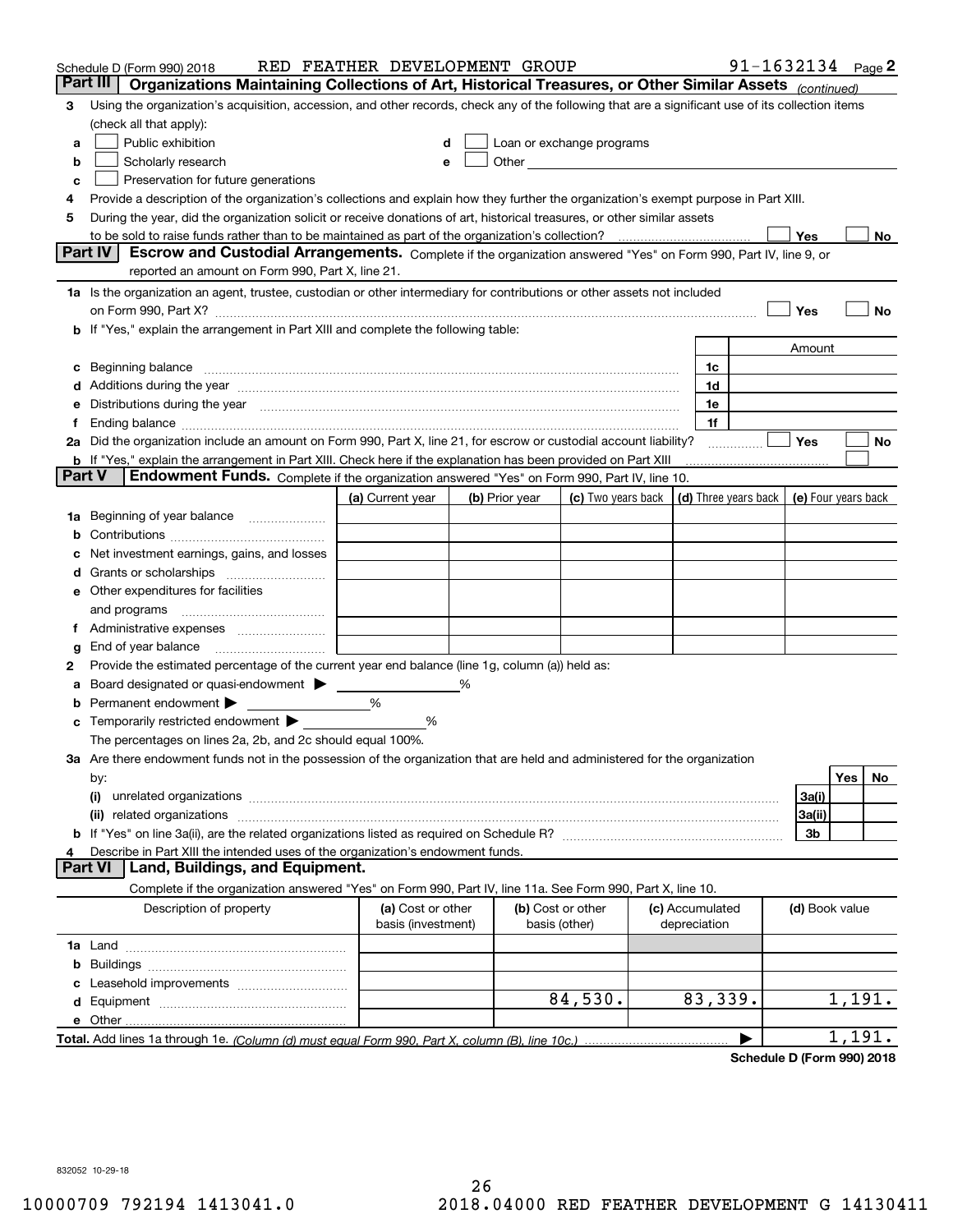|  | Schedule D (Form 990) 2018 |  |  | RED FEATHER DEVELOPMENT GROUP |  | 91-1632134 | Page |  |
|--|----------------------------|--|--|-------------------------------|--|------------|------|--|
|--|----------------------------|--|--|-------------------------------|--|------------|------|--|

# Complete if the organization answered "Yes" on Form 990, Part IV, line 11b. See Form 990, Part X, line 12. **3Part VII Investments - Other Securities.**

| (a) Description of security or category (including name of security) | (b) Book value | (c) Method of valuation: Cost or end-of-year market value |
|----------------------------------------------------------------------|----------------|-----------------------------------------------------------|
| (1) Financial derivatives                                            |                |                                                           |
| (2) Closely-held equity interests                                    |                |                                                           |
| (3) Other                                                            |                |                                                           |
| (A)                                                                  |                |                                                           |
| (B)                                                                  |                |                                                           |
| (C)                                                                  |                |                                                           |
| (D)                                                                  |                |                                                           |
| (E)                                                                  |                |                                                           |
| (F)                                                                  |                |                                                           |
| (G)                                                                  |                |                                                           |
| (H)                                                                  |                |                                                           |
| Total. (Col. (b) must equal Form 990, Part X, col. (B) line $12$ .)  |                |                                                           |

#### **Part VIII Investments - Program Related.**

Complete if the organization answered "Yes" on Form 990, Part IV, line 11c. See Form 990, Part X, line 13.

| (a) Description of investment                                       | (b) Book value | (c) Method of valuation: Cost or end-of-year market value |
|---------------------------------------------------------------------|----------------|-----------------------------------------------------------|
| (1)                                                                 |                |                                                           |
| (2)                                                                 |                |                                                           |
| $\frac{1}{2}$                                                       |                |                                                           |
| (4)                                                                 |                |                                                           |
| $\left(5\right)$                                                    |                |                                                           |
| (6)                                                                 |                |                                                           |
| (7)                                                                 |                |                                                           |
| (8)                                                                 |                |                                                           |
| (9)                                                                 |                |                                                           |
| Total. (Col. (b) must equal Form 990, Part X, col. (B) line $13.$ ) |                |                                                           |

#### **Part IX Other Assets.**

Complete if the organization answered "Yes" on Form 990, Part IV, line 11d. See Form 990, Part X, line 15.

| (a) Description | (b) Book value |
|-----------------|----------------|
| (1)             |                |
| (2)             |                |
| (3)             |                |
| (4)             |                |
| (5)             |                |
| (6)             |                |
| (7)             |                |
| (8)             |                |
| (9)             |                |
|                 |                |

#### **Part X Other Liabilities.**

Complete if the organization answered "Yes" on Form 990, Part IV, line 11e or 11f. See Form 990, Part X, line 25.

| 1.  | (a) Description of liability                                                                                                                         | (b) Book value |  |
|-----|------------------------------------------------------------------------------------------------------------------------------------------------------|----------------|--|
|     | Federal income taxes                                                                                                                                 |                |  |
| (2) | COMPENSATED ABSENCES PAYABLE                                                                                                                         | 4,536.         |  |
| (3) |                                                                                                                                                      |                |  |
| (4) |                                                                                                                                                      |                |  |
| (5) |                                                                                                                                                      |                |  |
| (6) |                                                                                                                                                      |                |  |
| (7) |                                                                                                                                                      |                |  |
| (8) |                                                                                                                                                      |                |  |
| (9) |                                                                                                                                                      |                |  |
|     | Total. (Column (b) must equal Form 990, Part X, col. (B) line 25.)                                                                                   | 4,536.         |  |
|     | 2. Liability for uncertain tax positions. In Part XIII, provide the text of the footnote to the organization's financial statements that reports the |                |  |

organization's liability for uncertain tax positions under FIN 48 (ASC 740). Check here if the text of the footnote has been provided in Part XIII  $\mathcal{L}^{\text{max}}$ 

**Schedule D (Form 990) 2018**

832053 10-29-18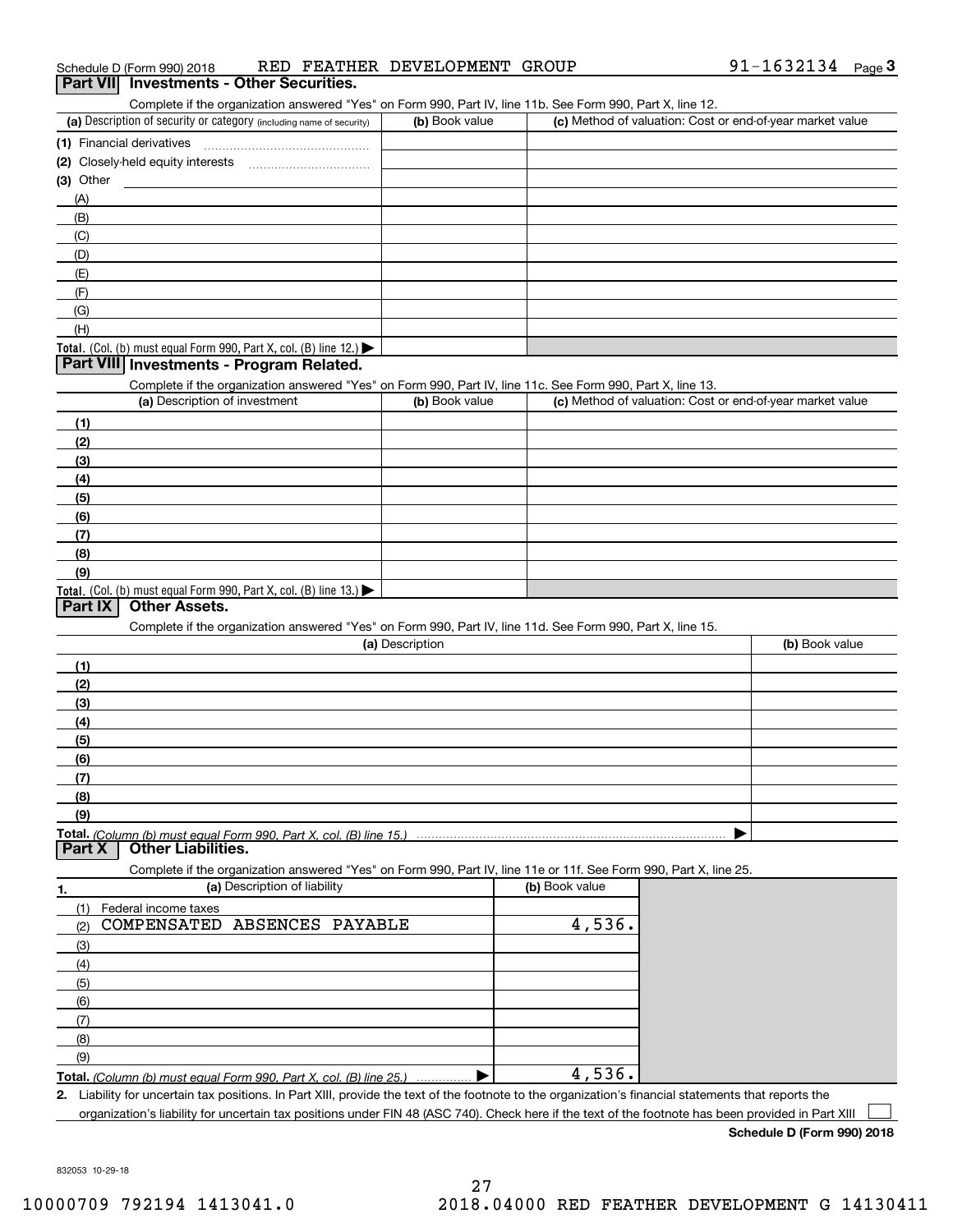| RED FEATHER DEVELOPMENT GROUP<br>Schedule D (Form 990) 2018                                                                                                                                                                         |                | 91-1632134 $_{Page}$ 4 |
|-------------------------------------------------------------------------------------------------------------------------------------------------------------------------------------------------------------------------------------|----------------|------------------------|
| Reconciliation of Revenue per Audited Financial Statements With Revenue per Return.<br>Part XI                                                                                                                                      |                |                        |
| Complete if the organization answered "Yes" on Form 990, Part IV, line 12a.                                                                                                                                                         |                |                        |
| Total revenue, gains, and other support per audited financial statements<br>1                                                                                                                                                       |                | $\mathbf{1}$           |
| Amounts included on line 1 but not on Form 990, Part VIII, line 12:<br>2                                                                                                                                                            |                |                        |
| Net unrealized gains (losses) on investments [11] matter contracts and the unrealized gains (losses) on investments<br>а                                                                                                            | 2a             |                        |
| b                                                                                                                                                                                                                                   | 2 <sub>b</sub> |                        |
|                                                                                                                                                                                                                                     | 2c             |                        |
| Other (Describe in Part XIII.) <b>Construction Contract Construction</b> Chemistry Chemistry Chemistry Chemistry Chemistry                                                                                                          | 2d             |                        |
| Add lines 2a through 2d<br>е                                                                                                                                                                                                        |                | 2e                     |
| з                                                                                                                                                                                                                                   |                | 3                      |
| Amounts included on Form 990, Part VIII, line 12, but not on line 1:<br>4                                                                                                                                                           |                |                        |
| а                                                                                                                                                                                                                                   | 4a l           |                        |
| Other (Describe in Part XIII.) <b>Construction Contract Construction</b> Chemistry Chemistry Chemistry Chemistry Chemistry<br>b                                                                                                     | 4b.            |                        |
| Add lines 4a and 4b                                                                                                                                                                                                                 |                | 4c                     |
| 5                                                                                                                                                                                                                                   |                | 5                      |
| Part XII   Reconciliation of Expenses per Audited Financial Statements With Expenses per Return.                                                                                                                                    |                |                        |
| Complete if the organization answered "Yes" on Form 990, Part IV, line 12a.                                                                                                                                                         |                |                        |
| Total expenses and losses per audited financial statements [11] [11] Total expenses and losses per audited financial statements [11] [11] Total expenses and losses per audited financial statements<br>1                           |                | $\mathbf{1}$           |
| Amounts included on line 1 but not on Form 990, Part IX, line 25:<br>2                                                                                                                                                              |                |                        |
| a                                                                                                                                                                                                                                   | 2a             |                        |
|                                                                                                                                                                                                                                     | 2 <sub>b</sub> |                        |
|                                                                                                                                                                                                                                     | 2c             |                        |
| Other (Describe in Part XIII.) (2000) (2000) (2000) (2000) (2000) (2000) (2000) (2000) (2000) (2000) (2000) (2000) (2000) (2000) (2000) (2000) (2000) (2000) (2000) (2000) (2000) (2000) (2000) (2000) (2000) (2000) (2000) (2<br>d | 2d             |                        |
| Add lines 2a through 2d <b>must be a constructed as the constant of the constant of the constant of the construction</b><br>e                                                                                                       |                | 2e                     |
| з                                                                                                                                                                                                                                   |                | 3                      |
| Amounts included on Form 990, Part IX, line 25, but not on line 1:<br>4                                                                                                                                                             |                |                        |
| a                                                                                                                                                                                                                                   | 4a             |                        |
| b                                                                                                                                                                                                                                   | 4h             |                        |
| Add lines 4a and 4b                                                                                                                                                                                                                 |                | 4c                     |
| 5                                                                                                                                                                                                                                   |                | 5                      |
| Part XIII Supplemental Information.                                                                                                                                                                                                 |                |                        |
| Provide the descriptions required for Part II, lines 3, 5, and 9; Part III, lines 1a and 4; Part IV, lines 1b and 2b; Part V, line 4; Part X, line 2; Part XI,                                                                      |                |                        |

lines 2d and 4b; and Part XII, lines 2d and 4b. Also complete this part to provide any additional information.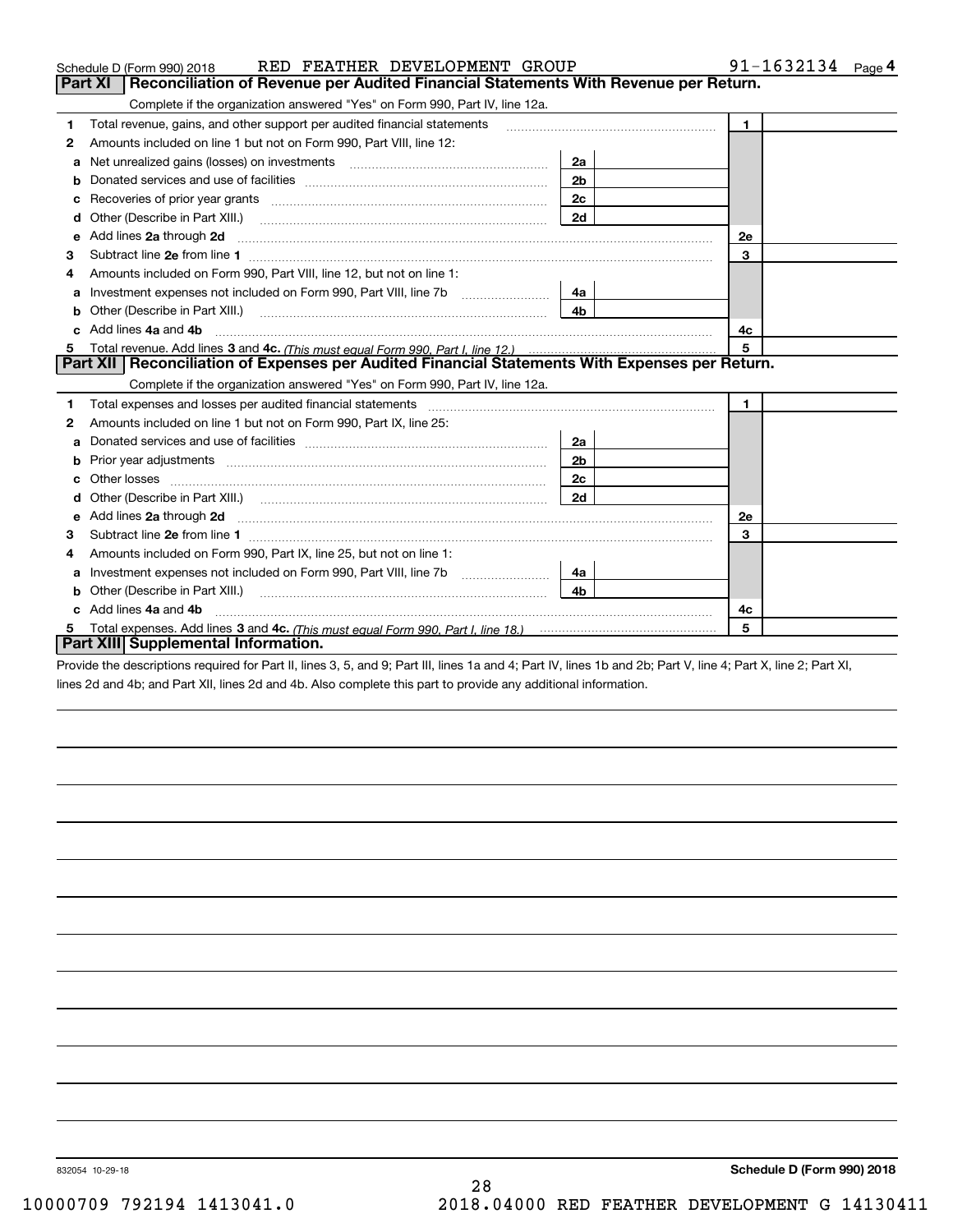**(Form 990 or 990-EZ)**

Department of the Treasury Internal Revenue Service Name of the organization

### **SCHEDULE O Supplemental Information to Form 990 or 990-EZ**

**Complete to provide information for responses to specific questions on Form 990 or 990-EZ or to provide any additional information. | Attach to Form 990 or 990-EZ. | Go to www.irs.gov/Form990 for the latest information.**



RED FEATHER DEVELOPMENT GROUP  $|91-1632134$ 

**Employer identification number**

FORM 990, PART I, LINE 1, DESCRIPTION OF ORGANIZATION MISSION:

SUSTAINABLE SOLUTIONS TO THE HOUSING NEEDS WITHIN THEIR COMMUNITIES.

FORM 990, PART VI, SECTION B, LINE 11B:

THE ORGANIZATION'S FORM 990 IS REVIEWED BY THE BOARD OF DIRECTORS PRIOR TO

IT BEING FILED. ANY QUESTIONS OR ISSUES ARE ADDRESSED TO THE BOARD CHAIR,

AS NECESSARY.

FORM 990, PART VI, SECTION B, LINE 12C:

NEW MEMBERS OF THE BOARD ARE PROVIDED A COPY OF THE CONFLICT OF INTEREST

POLICY. ANY CONFLICTS ARE DISCLOSED AT THIS TIME.

FORM 990, PART VI, SECTION B, LINE 15:

EMPLOYMENT AND COMPENSATION OF THE EXECUTIVE DIRECTOR AND ALL OTHER STAFF

IS THE RESPONSIBILITY OF THE BOARD, AS DESCRIBED IN THE PERSONNEL POLICY MANUAL.

FORM 990, PART VI, SECTION C, LINE 18:

THESE DOCUMENTS ARE AVAILABLE UPON REQUEST AND ARE PUBLISHED ON

GUIDESTAR.ORG.

FORM 990, PART VI, SECTION C, LINE 19:

GOVERNING DOCUMENTS, CONFLICT OF INTEREST POLICY, AND FORM 990 ARE ALL

AVAILABLE UPON REQUEST. THE FORM 990 IS ALSO AVAILABLE ON THE

GUIDESTAR.ORG WEBSITE.

832211 10-10-18 LHA For Paperwork Reduction Act Notice, see the Instructions for Form 990 or 990-EZ. Schedule O (Form 990 or 990-EZ) (2018)

29